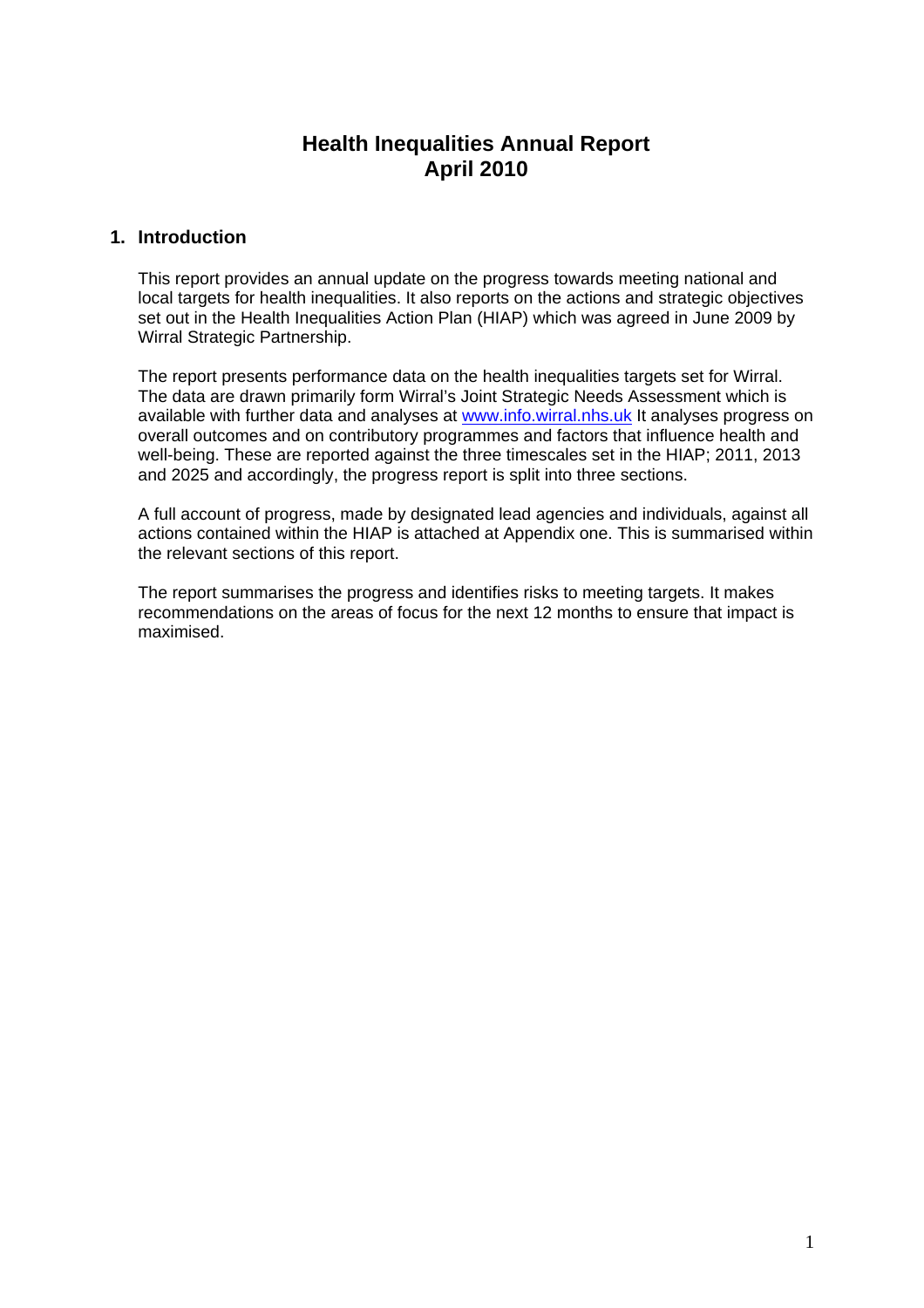# **2. Executive summary and recommendations**

#### **2.1 Summary of recommendations**

This summary collates overarching recommendations from the review of data on health inequalities and the report on the HIAP. Further information on recommendations is detailed throughout the report.

- The Health and Well-being Partnership Co-ordination Group should review the HIAP annual report and hold to account the leads for each incomplete action. They should seek clarification on why actions are incomplete and to what extent this has impacted on potential achievement of targets. Revised plans should be set in place to prioritise achievement of all the actions that are still felt to be critical. This should initially focus on those actions set in place to achieve health outcome one, due to the short time frame (December 2011).
- 50% of all actions in the HIAP are green (completed or on track for completion within timescale). Consideration should be given to which of these could be 'stretched' to achieve a higher impact on health inequalities.
- Networks that are in place to support the  $3<sup>rd</sup>$  sector should be utilised to engage a larger range of organisations and groups in determining future actions to reduce health inequalities.
- The report; *Fair Society, Healthy Lives; a Strategic Review of Health Inequalities in England post 2010* should be used as a basis for reviewing and agreeing targets and actions to achieve longer term reduced health inequalities.
- A core data set should be established to provide interim monitoring of progress towards achieving health inequalities targets. These should include monitoring points for all three HIAP health outcomes. The data set should include interim measures to track progress on employment, education, child poverty, benefits, morbidity and mortality of major health causes of death in the most deprived quintile of Wirral, infant mortality, substance misuse, lifestyle behaviours and wellness, suicide and undetermined injury and accidents. The data set should focus on the difference in these measures between England, Wirral and specific groups with the worst experience in relation to each.

#### **2.2 Summary of progress on health outcome 1**

Outcome 1 is a reduction in the inequalities gap between Wirral and England by 2010. Whilst performing adequately on infant mortality, Wirral is not on track to meet the overarching life expectancy target which has in fact, increased. Increased life expectancy in a short time frame requires a focus on groups of people with a high level of known risk factors for the main causes of premature death. Progress in each of the main causes is as follows:

- In recent years, Wirral has had a lower infant mortality rate than for England
- AAACM the gap has reduced slightly for men but as rates have fluctuated, this does not demonstrate a reducing trend. The gap for females has widened in the last two time periods against a previous trend of reduction.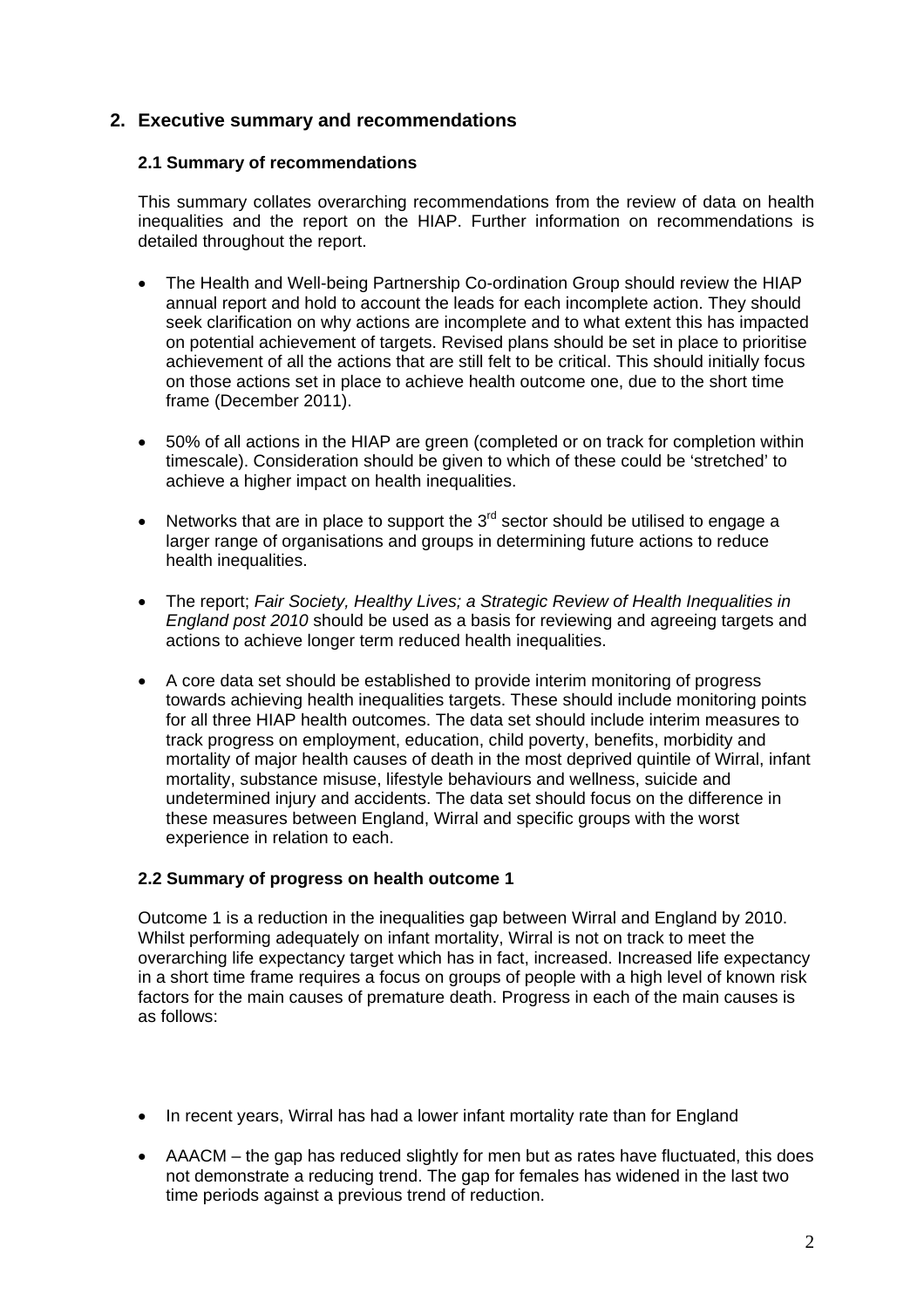- <75 years CVD mortality the gap between Wirral and England has reduced with female mortality falling below the England rate.
- The excess winter deaths index in Wirral was lower in 2008/9 than in the baseline year but the rate fluctuates.
- COPD the gap between Wirral and England has increased for both males and females. The general trend for females is an increase in COPD mortality.
- Cancer the gap between Wirral and England has reduced in males but increased in females.
- Suicide and undetermined injury the gap between Wirral and England has increased although the overall mortality rate has declined.
- Mortality from chronic liver disease the gap between Wirral and England has increased and is a main contributor to Wirral's failure to meet the life expectancy target.

The HIAP progress shows that of the 34 actions that have been set to contribute to the achievement of outcome one, 18 (53%) are now green (completed or on track for completion within timescale). There are 14 actions that are amber (41%) and 2 that are red (6%). The actions that remain red require the following:

- 1.3 action B Number of households assisted with energy efficiency measures the number of households assisted has decreased due to changes in availability of Government grants. Consideration should be given to the impact this will have on inequalities and if alternative arrangements can be made.
- 2.9 relates to revascularisation equity of access and rate of procedure. Revascularisation rates are being benchmarked and when available, should be used to assess if Wirral are in the top decile for performance and if further action needs to be taken.

Further actions that should be considered a priority that are currently amber are:

- The number of households assisted with energy efficiency measures is declining and may adversely impact on health inequalities.
- People at high risk of death in winter should be identified and measures set in place to ensure they have a lead case manager, prior to winter 2010.
- Cancer and cardiovascular disease equity audits have been completed and recommendations should now be agreed and an action plan set in place for their implementation in time to impact on mortality by December 2011.
- Develop a clear partnership plan for reducing health inequalities in the most deprived areas (Health Action Area).
- Child accident prevention and children killed or seriously injured in road traffic accidents is progressing but further planning is required in order to improve performance

Many of the overarching targets are not yet demonstrating a reduction in health inequalities. However, data are not available up to the present time with most of the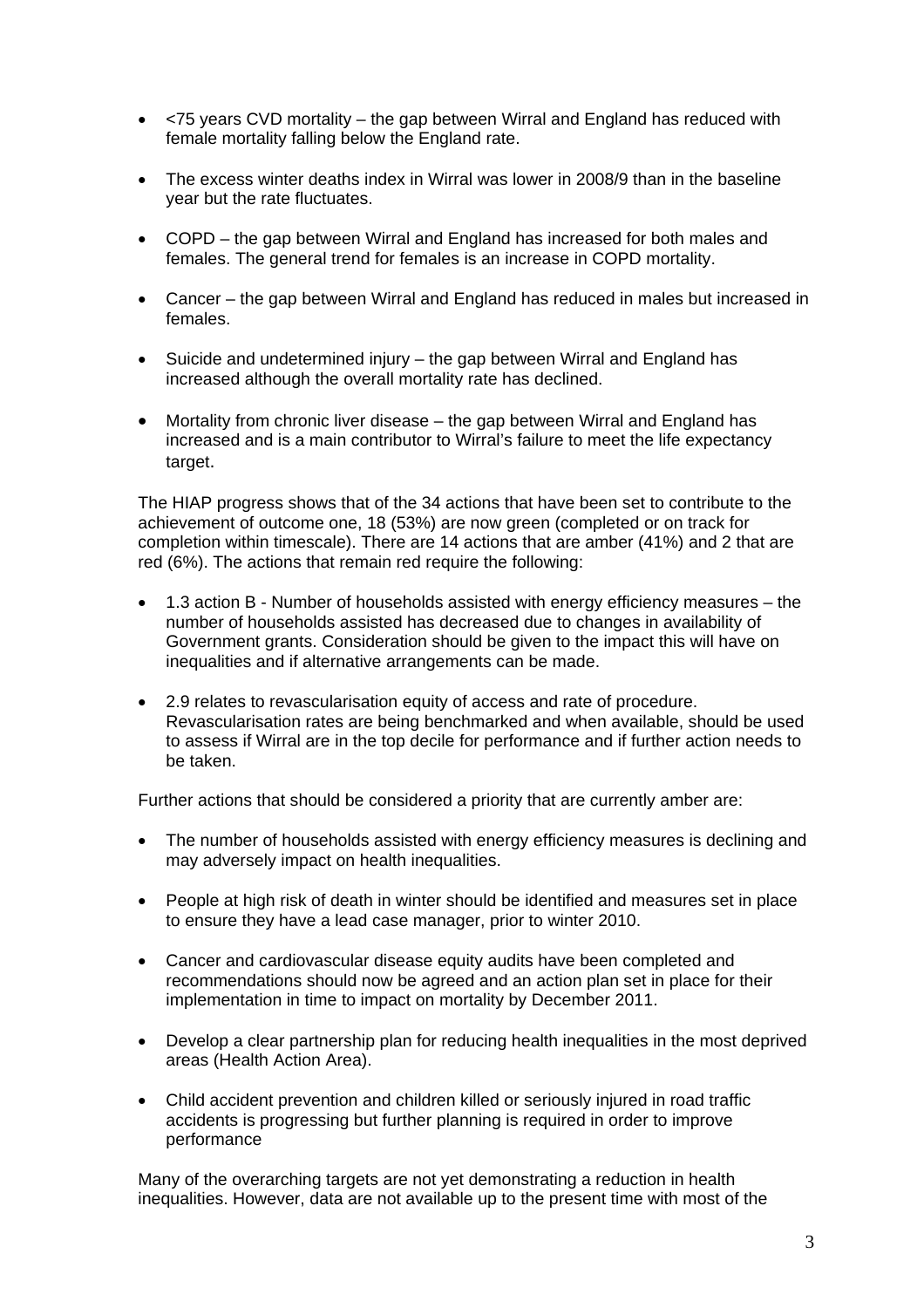mortality data being three year rolled (2006-2008). Indicators that can be measured annually are showing improvement and it is expected that these will begin to impact on overarching targets from 2008. These improving measures include alcohol hospital admissions, early identification and treatment of CVD, teenage conceptions, hospital admissions due to fractured neck of femur and numbers of people quitting smoking.

## **2.3 Summary of progress on health outcome 2**

Health outcome 2 is a reduction in the gap in health inequalities between the different areas of Wirral by 2013. Two over arching measures are used to monitor progress which is as follows:

- The health inequalities gap between the most deprived areas and the rest of Wirral has increased rather than reduced as measured by mortality rates.
- The slope index of inequalities shows an increase in inequalities in Wirral in both males and females between 2001 and 2008.

Monitoring the incidence and death rates of the main causes of premature death for the whole of Wirral compared to those in the most deprived areas provides an indication of if we can expect the overarching measures previously discussed to improve. Progress against these main causes shows that the gap between Wirral and the most deprived areas has increased for CVD, Cancers, COPD, chronic liver disease and accidents. Only the gap in death rates from suicide and undetermined injury has reduced. The most significant increases in the gap are in chronic liver disease and accidents. In addition, death rates from COPD, chronic liver disease and accidents are getting higher in the most deprived areas showing that health is worsening in these areas.

The HIAP progress report shows that of the 22 actions agreed to impact on health outcome two, 12 (55%) are green, 10 (45%) amber and none are red. The actions that are not yet completed (amber) include:

- 1.2: increasing progress on supporting people to live independently.
- 2.12 / 2.13; complete the review of pharmacology supporting people to stop smoking and continue to improve success rates across all stop smoking service providers.
- 2.22; set in place a mechanism to identify patients on GP registers who are at risk of chronic ill health due to alcohol.
- $\bullet$  3.2; Utilise new networks to engage with the 3<sup>rd</sup> sector re planning to reduce health inequalities.

#### **2.4 Summary of progress on health outcome 3**

Health outcome 3 is an improvement in the underlying factors that cause health inequalities over the longer term. The factors include deprivation, child poverty, employment and educational attainment. Whilst wide variations in these factors are experienced in Wirral, health inequalities will continue to exist. The following is a summary of the position in relation to these factors:

• The indices of multiple deprivation figures will be updated later this year and will be used to determine if the improvement between 2004 and 2007 in Wirral has been maintained and further improvement gained.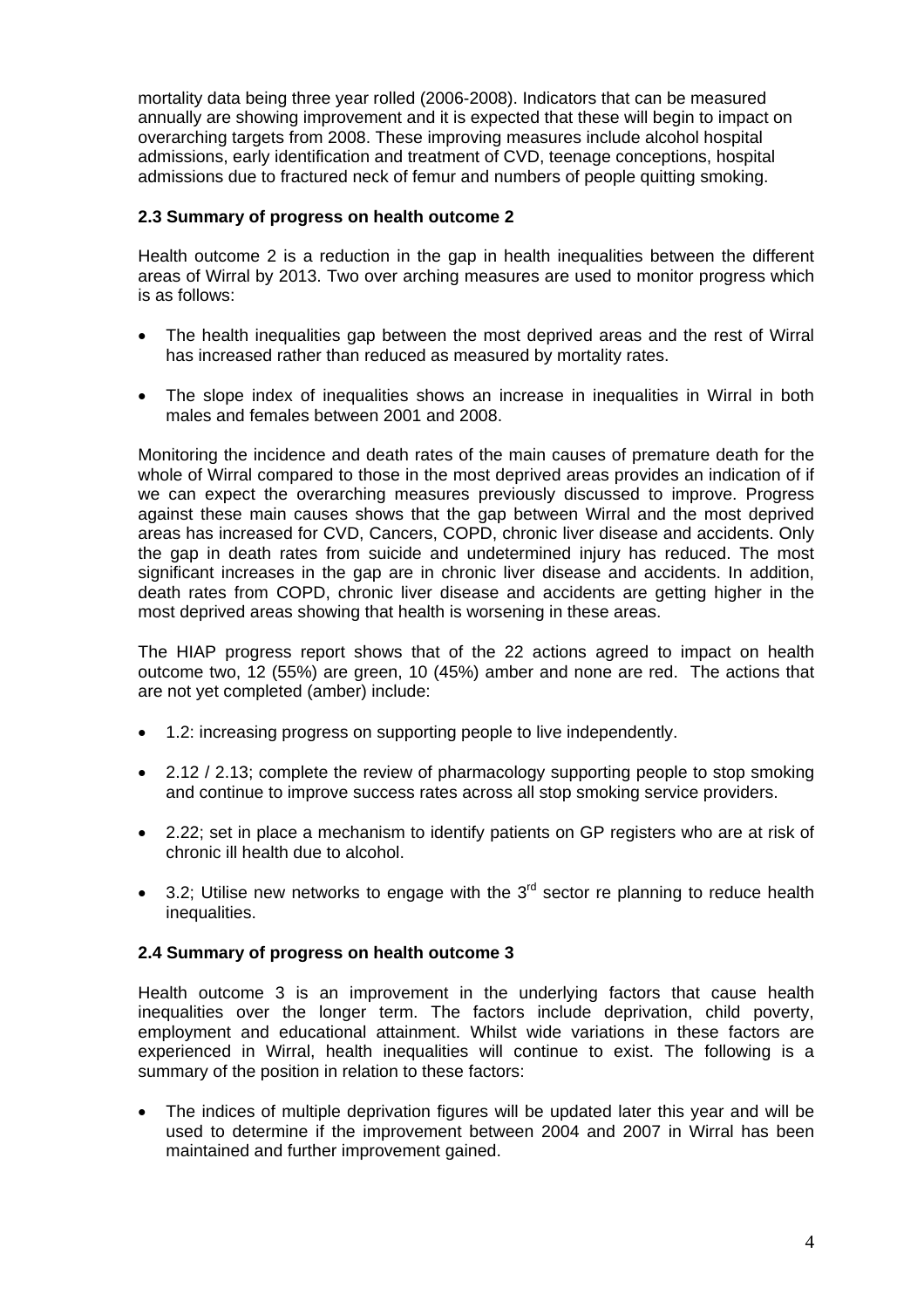- There was improvement between 2004 and 2007 in the income deprivation affecting children index. However, there were three Wirral areas within the top 100 worst nationally and lower super output areas (LSOAs) in Wirral are ranked from 51 to 32,291 (out of 32,482 LSOAs in England). There needs to be a focus on reducing the child poverty gap in designated deprived areas.
- Wirral is ranked  $8<sup>th</sup>$  worst out of 354 districts for the employment domain of IMD. Unemployment and incapacity claimant levels demonstrate high levels of economic inactivity in the most deprived areas.
- Whilst educational attainment overall in Wirral is high, there are significant disparities between geographic areas and children in care and the rest of Wirral.

The HIAP progress shows that out of 14 actions to address outcome 1, three (21%) remain red, six (43%) amber and five (36%) green. The following is recommended in relation to the actions that are currently red:

- 4.4; the proportion of women continuing to smoke throughout pregnancy has risen over the last 12 months despite increased numbers of women successfully quitting with NHS stop smoking services.
- 1.6; action A The proportion of people claiming out of work benefits has risen and continues to be affected by the recession.
- 1.6; action B Programmes are in place to provide health improvement support to people claiming incapacity benefits but numbers into employment are low and require monitoring to judge impact on reducing the number of claims.

Further actions requiring attention that are currently amber include:

- 16-18 year olds not in education, training and employment, child obesity, child accident prevention and children killed or seriously injured in road traffic accidents is progressing but further planning is required in order to improve performance.
- Fit for purpose BME data collection in services although some progress is being made, consistent data sets need to be included in contracts to ensure BME equity of access can be monitored.

## **3. Health Outcome Monitoring**

#### **3.1 Health Outcome 1: target timescale 2011**

There are two national overarching Public Service Agreements to reduce health inequalities which are measured by three year rolled data from baseline to 2009/11 (known as the 2010 health inequalities targets). Data are included up to December 2011. The two targets are life expectancy and infant mortality.

#### **Life expectancy**

• To reduce by at least 10 per cent the gap in life expectancy between the fifth of local authority areas with the worst health and deprivation indicators (the Spearhead Group, including Wirral) and the population as a whole by 2010, from a baseline of 1995-97.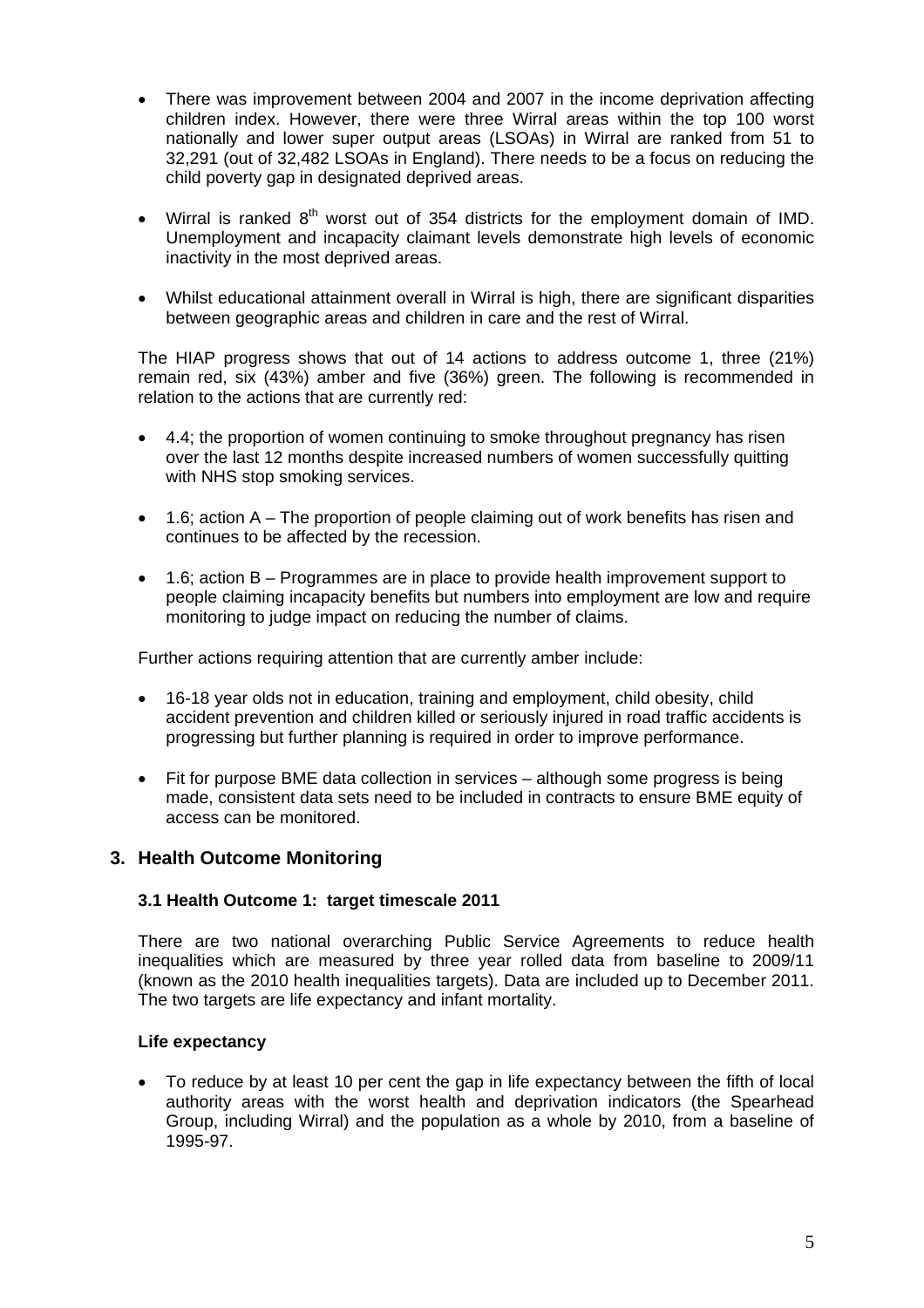Wirral is currently not on target to meet the life expectancy target, with the relative gap having got 30% wider since the baseline year. Table 1 shows progress against this target since the baseline year.

| <b>Time</b><br><b>Period</b> | <b>England</b> |         | <b>Wirral</b> |         | Gap (years) |         | Percentage (%)<br>Change in<br><b>Relative Gap from</b><br>1995-97 Baseline |         |
|------------------------------|----------------|---------|---------------|---------|-------------|---------|-----------------------------------------------------------------------------|---------|
|                              | <b>Males</b>   | Females | <b>Males</b>  | Females | Males       | Females | Males                                                                       | Females |
| 1995-97                      | 74.6           | 79.7    | 73.14         | 78.98   | 1.46        | 0.72    | 0.0%                                                                        | 0.0%    |
| 1996-98                      | 74.8           | 79.8    | 73.54         | 78.76   | 1.26        | 1.04    | $-14.0\%$                                                                   | 45.4%   |
| 1997-99                      | 75.1           | 80.0    | 73.81         | 79.05   | 1.29        | 0.95    | $-12.6%$                                                                    | 33.1%   |
| 1998-00                      | 75.4           | 80.2    | 73.87         | 79.21   | 1.53        | 0.99    | 3.4%                                                                        | 38.6%   |
| 1999-01                      | 75.7           | 80.4    | 74.32         | 79.66   | 1.38        | 0.74    | $-7.2%$                                                                     | 2.8%    |
| 2000-02                      | 76.0           | 80.7    | 74.87         | 79.91   | 1.13        | 0.79    | $-24.5%$                                                                    | 9.5%    |
| 2001-03                      | 76.2           | 80.7    | 75.22         | 80.00   | 0.98        | 0.70    | $-34.6%$                                                                    | $-2.5%$ |
| 2002-04                      | 76.5           | 80.9    | 75.39         | 80.16   | 1.11        | 0.74    | $-26.3%$                                                                    | 2.3%    |
| 2003-05                      | 76.9           | 81.1    | 75.50         | 80.23   | 1.40        | 0.87    | $-7.0\%$                                                                    | 19.6%   |
| 2004-06                      | 77.3           | 81.6    | 75.70         | 80.78   | 1.60        | 0.82    | 5.3%                                                                        | 12.9%   |
| 2005-07                      | 77.7           | 81.8    | 75.7          | 80.9    | 2.00        | 0.9     | 30.0%                                                                       | 22.2%   |
| 2006-08                      | 77.9           | 82.0    | 75.9          | 81.0    | 2.00        | 1.00    | 30.0%                                                                       | 33.3%   |

**Table 1:Life expectancy at birth in Wirral and England for 1995-97 - 2006-08** 

Source: ONS 2009

It should be noted that life expectancy in Wirral has improved year on year since the baseline year for men and women but that this improvement has been less than that achieved for England as a whole.

## **Infant mortality**

• To reduce by at least 10 per cent the gap in infant mortality between routine and manual groups and the population as a whole by 2010, from a baseline of 1997-99.

Wirral has had a lower infant mortality rate than England for the most recent time periods (see table 2). However, infant mortality is still higher in the most deprived areas than in Wirral, although this is subject to quite a high level of random variation and in the most recent time period, the gap reduced.

| and England, 1999-2007 (3-year rolling rates) |             |                |                |             |             |                |             |             |
|-----------------------------------------------|-------------|----------------|----------------|-------------|-------------|----------------|-------------|-------------|
| Area                                          | 1999-<br>01 | $2000 -$<br>02 | $2001 -$<br>03 | 2002-<br>04 | 2003-<br>05 | $2004 -$<br>06 | 2005-<br>07 | 2006-<br>08 |
| England                                       | 5.57        | 5.43           | 5.33           | 5.23        | 5.13        | 5.03           | 4.94        | 4.82        |
| Wirral                                        | 6.03        | 4.77           | 4.03           | 4.13        | 5.13        | 4.87           | 4.70        | 4.52        |
| 20% most deprived<br>Wirral                   | 7.36        | 5.72           | 4.19           | 5.34        | 7.61        | 8.81           | 6.39        | 5.25        |

**Table 2: Infant Mortality Rates per 1,000 in Wirral, 20% most deprived areas in Wirral, and England, 1999-2007 (3-year rolling rates)** 

Source: NCHOD (England rates). Wirral rates calculated from ONS Annual Birth & Death Extracts.

#### **3.1.1 Interim monitoring for outcome 1**

Improving overall life expectancy within a short time frame requires action to prevent premature mortality. It is difficult to identify which individuals within a population might die prematurely from unexpected causes. Therefore, the focus is on improving health outcomes and prolonging life in those people with existing high risk factors such as progressive or unstable disease.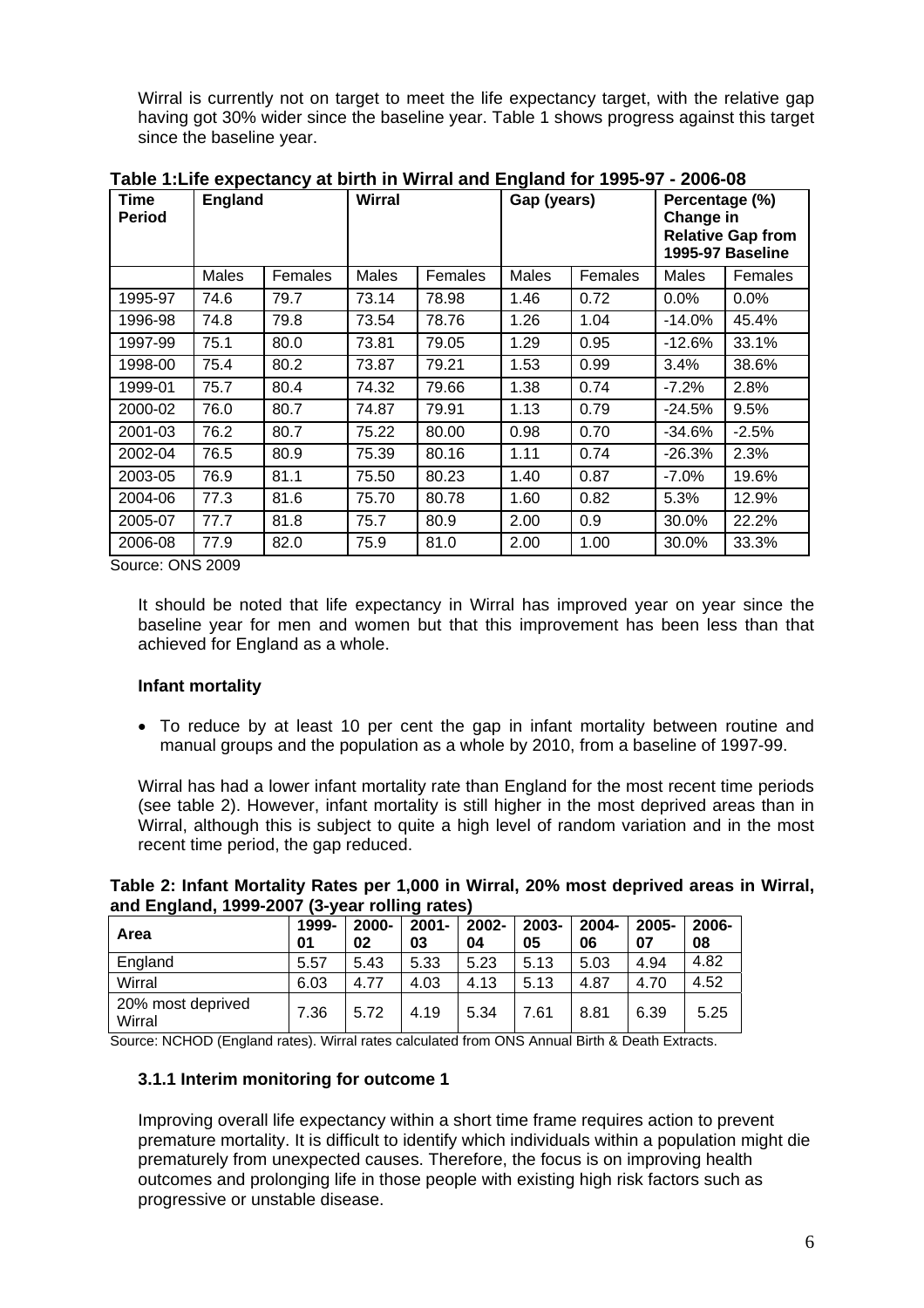To achieve health outcome 1, the HIAP identifies the main risk factors and actions to reduce premature mortality. The impact of these actions, if successful, will lead to changes in the overarching measure; all age all cause mortality (AAACM - which is a proxy indicator for life expectancy and can be calculated for relatively small populations on a frequent basis). Positive progress will also be shown if Wirral deaths rates compared to England for cardiovascular disease (CVD), excess winter deaths, chronic obstructive pulmonary disease (COPD), liver disease, cancers, suicide and undetermined injury are improved.

The following sections examine progress in Wirral compared to England for the main causes of premature mortality.

### **AAACM**

AAACM rates are three-year average, directly age- and sex- standardised death rates per 100,000 of the population for all ages and all causes of death. Figure 1 shows AAACM in Wirral over fifteen years by gender, compared to the North West and England. This shows that for men, there has been an improvement in the last time period, when the gap between Wirral and England reduced (against baseline year 1996). However, this was not the case for the previous two time periods and should be interpreted with caution as may not indicate a trend.

The gap between Wirral and England for female AAACM has varied over the years but the general trend has been a reduction. However, in the last two time periods this has reversed with the gap widening.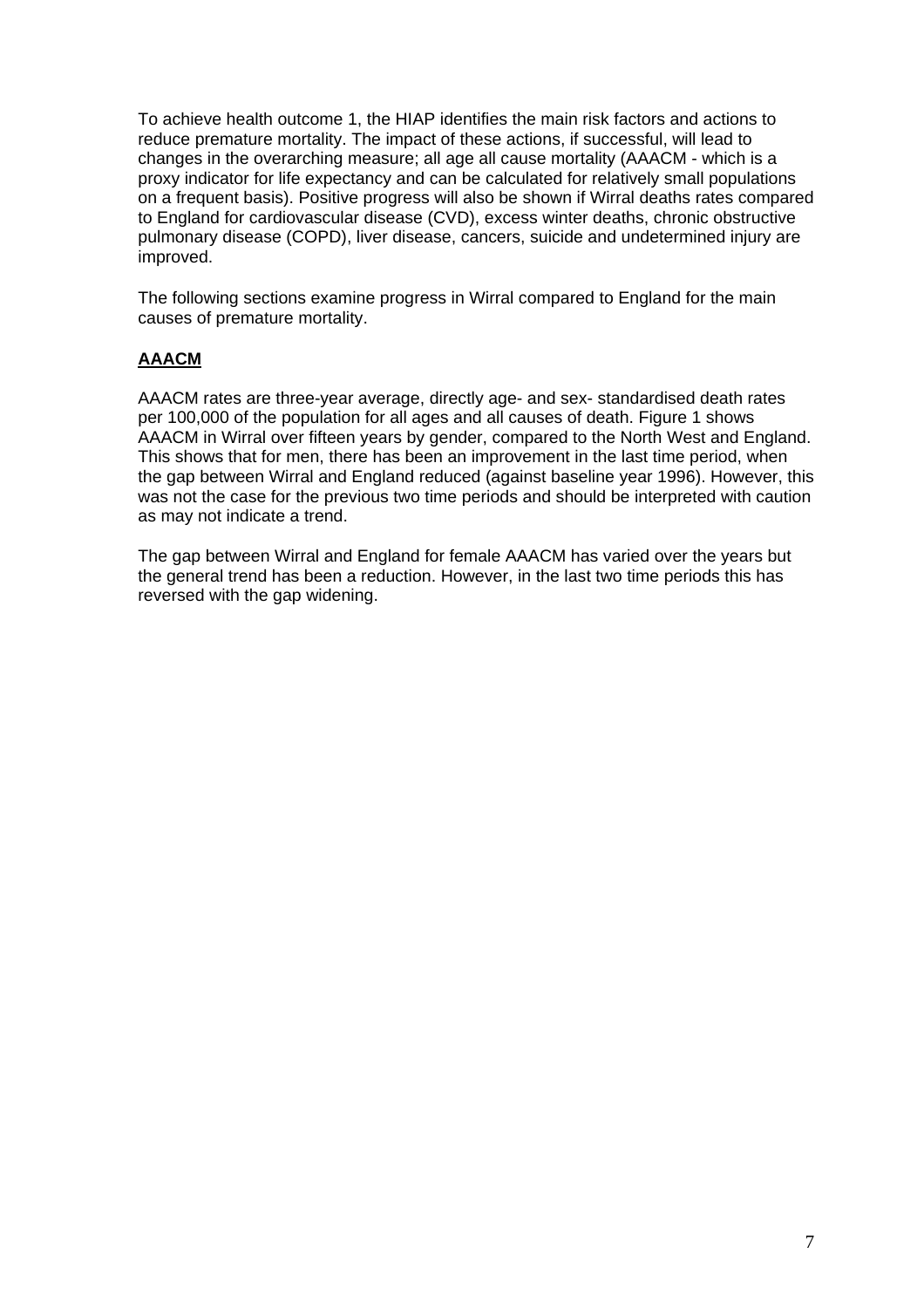



Source: NCHOD, 2009

 **CVD** 

Cardiovascular disease (CVD) includes diseases of the heart and circulation, including coronary heart disease (angina and heart attack), and stroke. Cardiovascular disease is the most common cause of death in the UK.

Overall, since 1993, Wirral has made considerable improvements in reducing mortality from CVD. Compared to baseline year 2005/07, the gap between England and Wirral for males has reduced. This is also the case for women and for the last two time periods, the Wirral death rate for females has been below that for England.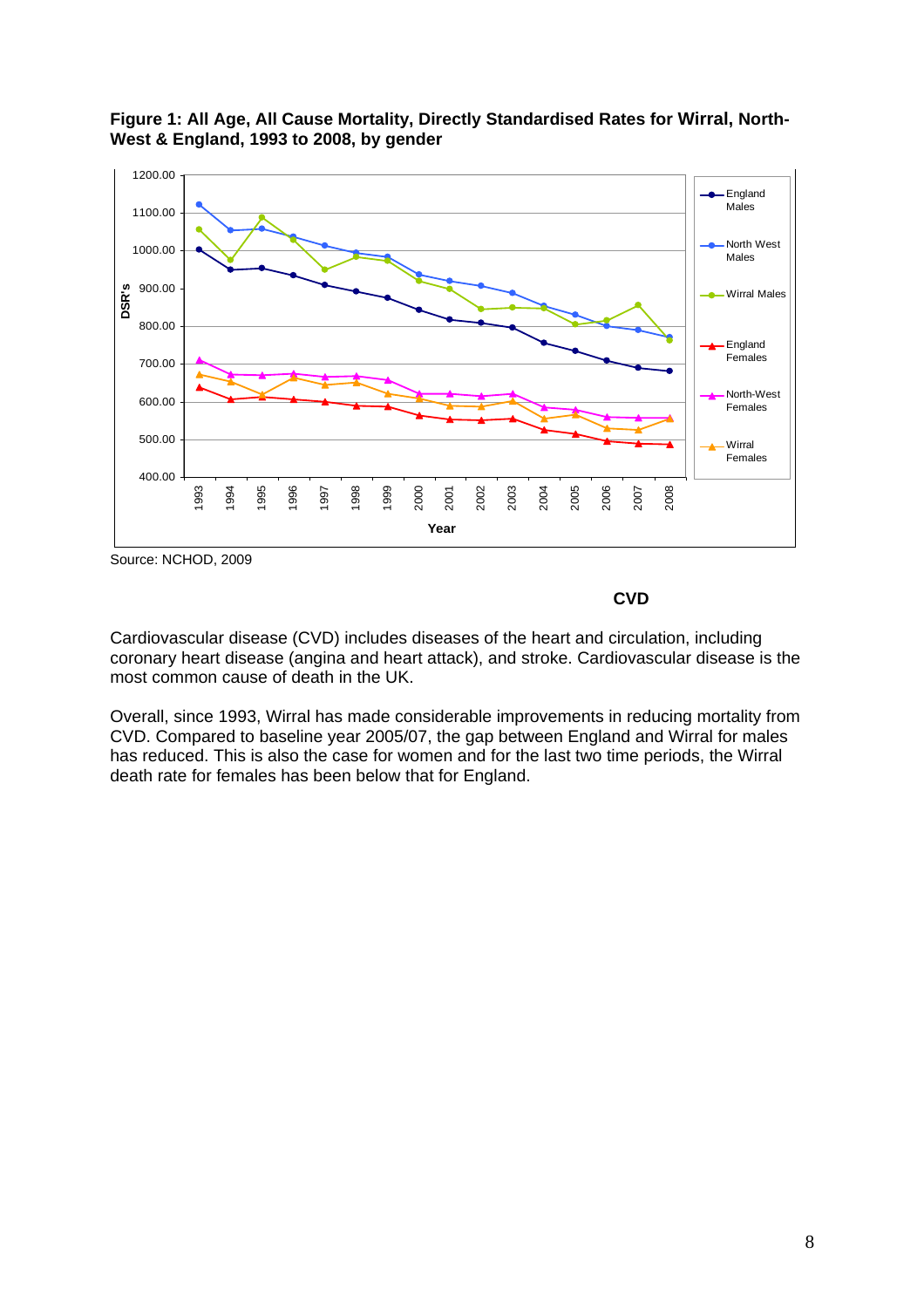**Figure 2: Under 75's CVD mortality rate per 100,000: Wirral and England (1993-2008)** Source: NCHOD, 2009



Source: NCHOD, 2009

#### **Excess winter deaths**

The excess winter death index (EWDI) is the number of excess winter deaths expressed as a percentage of the average of the non winter deaths. Although the causes are likely to be multiple, there are risk factors that can be identified in advance in order to plan prevention measures. Figure 3 shows that the EWDI was lower in 2008/09 (17.3%) than in the base line period 1995/97 (17.7%). However, the annual figure fluctuates and was at its lowest in 2000/01 (8.6%) and 2006/07 (11.4%).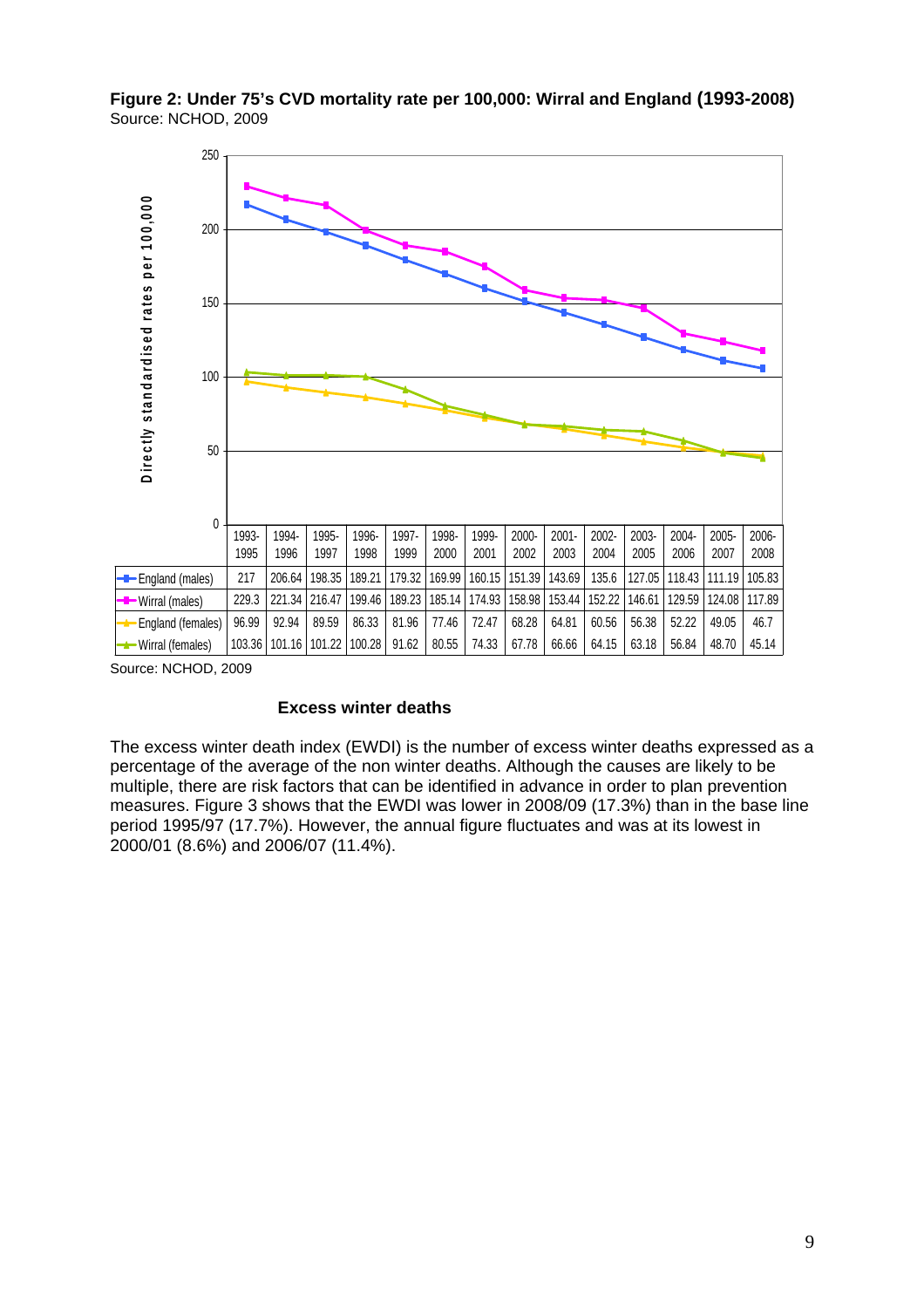**Figure 3: Seasonal variation in all cause mortality in Wirral alongside the mean number of deaths for that calendar year** 



Source: ONS Annual Deaths Table, 2009

#### **COPD**

COPD is a general term and includes chronic bronchitis and emphysema. The main risk factor for COPD is smoking.

Figure 4 shows that the gap between England and Wirral for COPD mortality has increased since the baseline period. In addition, whilst the general trend for men has been a reduction, this has not been the case in the most recent time period. For women, the general trend has been an increase in mortality from COPD. In 2006-08, deaths from chronic obstructive airway disease and other respiratory diseases combined accounted for 15.3% of female deaths and 13.8% of male deaths (1,599 deaths).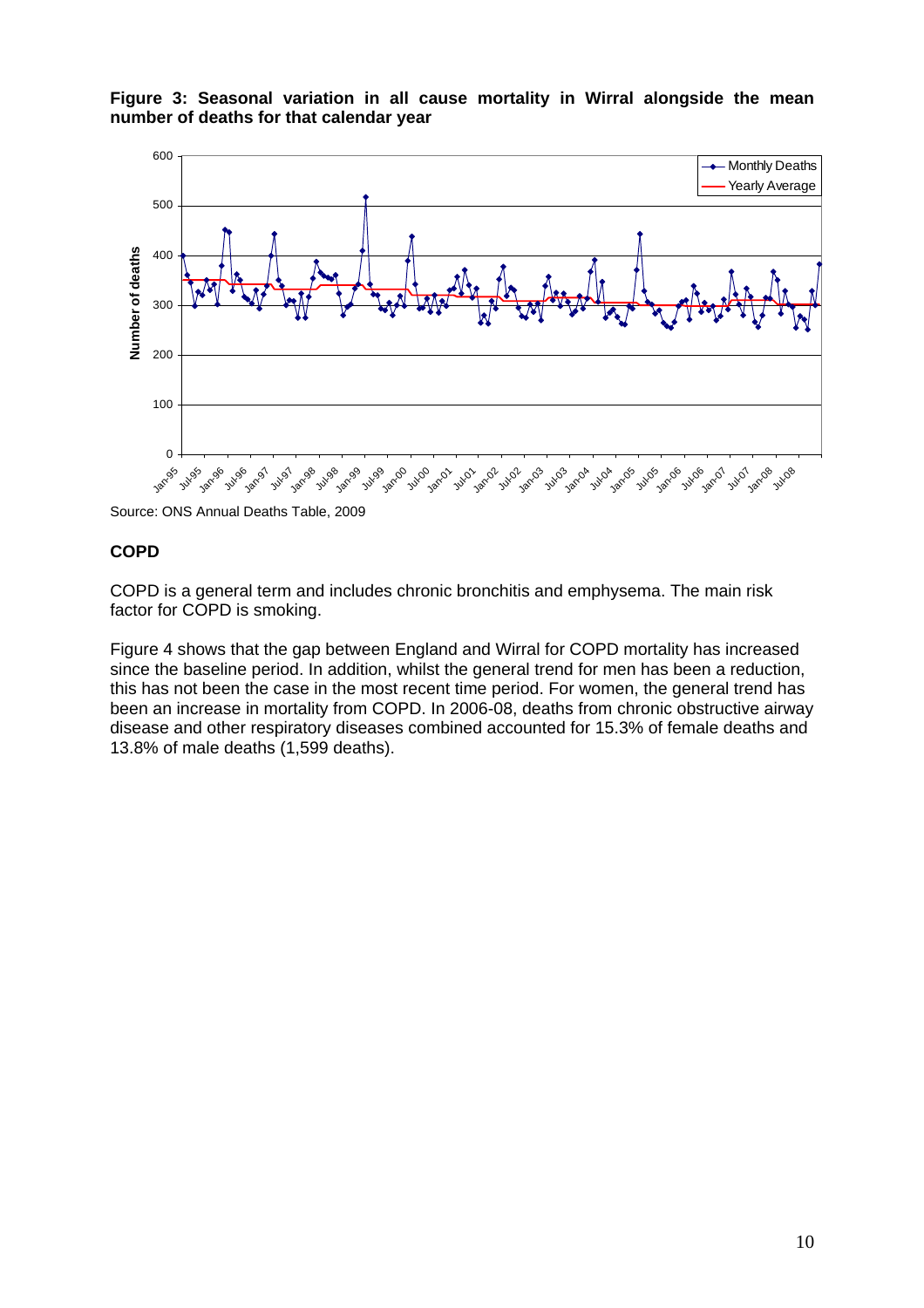

#### **Figure 4: Trend in COPD Mortality: All ages, Wirral and England (1993-2008)**

Source: NCHOD, 2009

#### **Cancer**

Of the six main causes of death in Wirral, cancer accounts for the most deaths in both men and women (in actual numbers). The death rate (premature – under 75 years) from all cancers has fluctuated but has been declining. Although cancer deaths in males rose sharply in 2006, there has been a reduction in the gap in the mortality rate between Wirral and England since the baseline year 2006 (26.9 to 25.73). In women, the gap has widened (13.38 to 16.75) and female mortality rose in 2008 (see figure 5).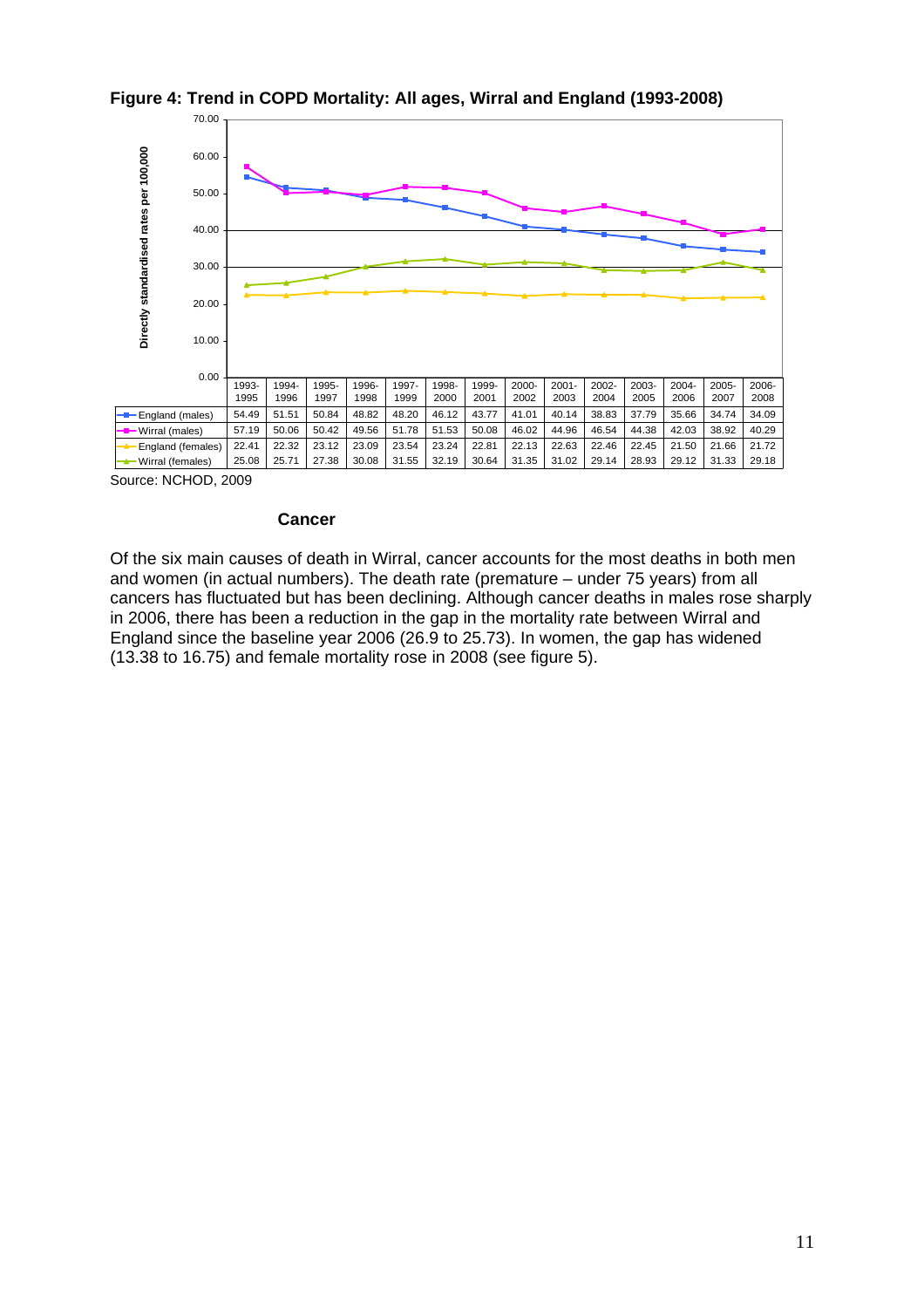#### **Figure 5: All Cancer Mortality Trend by sex, Under 75 yrs: England, North West & Wirral, 1993-2008**



Source: NCHOD, 2009

#### **Suicide and undetermined injury mortality**

Wirral has a higher suicide/undetermined injury directly standardised rate (DSR) than the North West and England. The rate in Wirral overall has been declining. In 1995/97, the directly standardised mortality rate (all ages) for England was 9.16 compared to a Wirral rate of 13.10 showing a gap of 3.94. In 2006/08, the gap had widened to 4.49 (England; 7.76, Wirral; 12.25).

#### **Digestive Disease**

Digestive disease refers to diseases of the digestive system, including the gastrointestinal tract, pancreas and liver (including cirrhosis). Alcohol consumption is highly correlated with premature mortality from digestive disease.

Figure 6 shows the trends in all age mortality (directly standardised rate (DSR) per 100,000) from chronic liver disease in England and Wirral between 1993 and 2008 for males and females.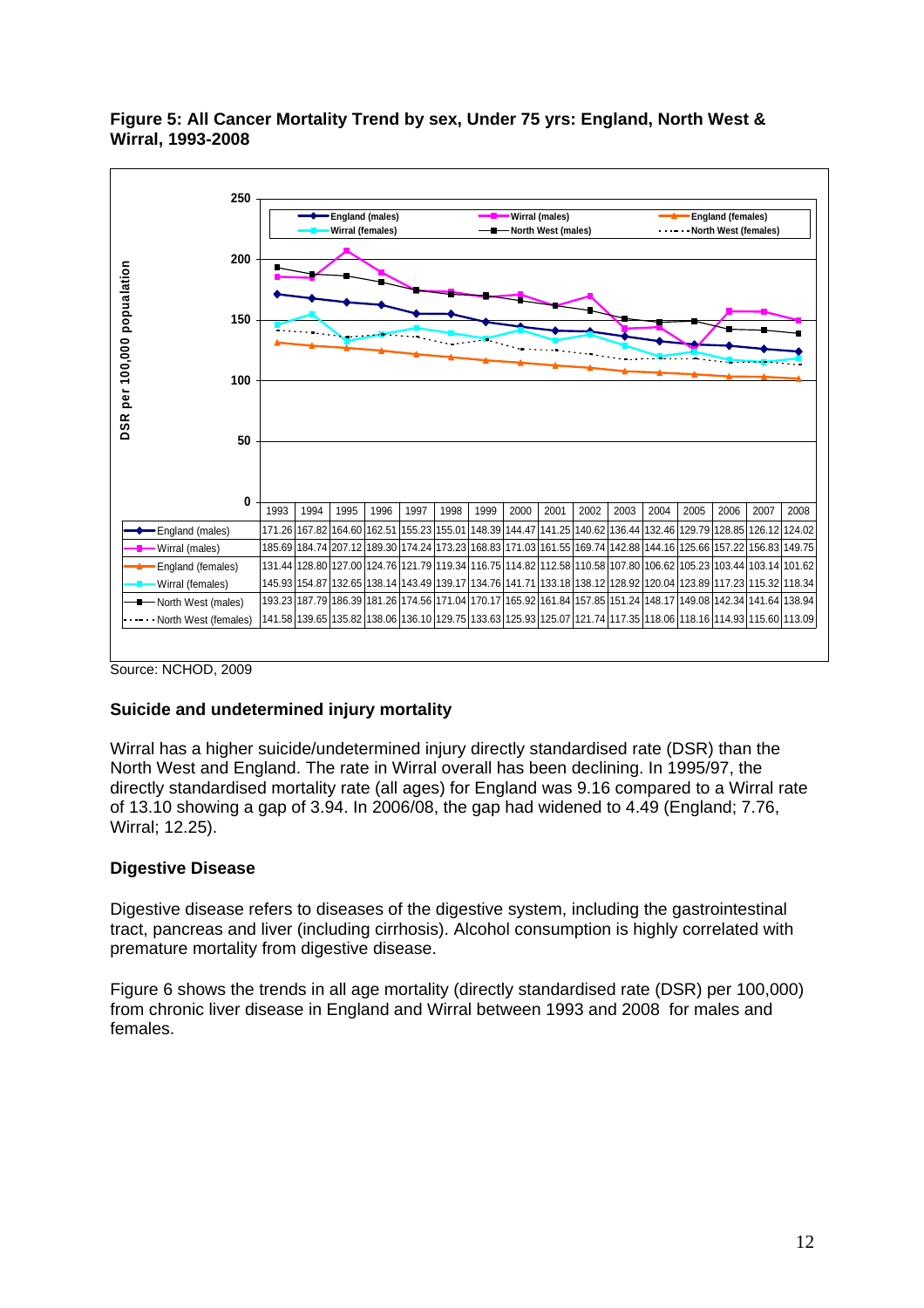**Figure 6: All age mortality rate (DSR per 100,000) from chronic liver disease (including cirrhosis) in England & Wirral, by sex: 1993–2008** 



Source: NCHOD, 2009

Overall, death rates from chronic liver diseases have gradually increased in both England and Wirral since 1993-95 but the rate of increase is much more pronounced in Wirral. Mortality from chronic liver disease is higher amongst males than females in both Wirral and England.

The rise in mortality from liver disease and other digestive disorders is caused mainly by alcohol. It is a significant contributor to the failure to meet the target for a reduction in the life expectancy gap locally.

#### **3.2 Health outcome 2. Target timescale 2013**

This target is set to achieve a reduction in health inequalities within Wirral by improving the health of people living in the most deprived areas at a faster rate than for the rest of Wirral. This local target was set in the NHS Wirral Strategic Plan as follows:

• A 7% reduction in the AAACM gap for males and females living in the most deprived areas of Wirral by 2013.

This uses the most deprived 20% areas (or most deprived quintile) nationally based on the Index of Multiple Deprivation (IMD) 2007. These areas actually make up 32% of the total Wirral population. The baseline year of this target is 2004-06. Figure 7 shows the trend in all age all cause mortality rates for persons in Wirral and the areas of Wirral in the most deprived quintile. Both have shown a downward trend over the time shown.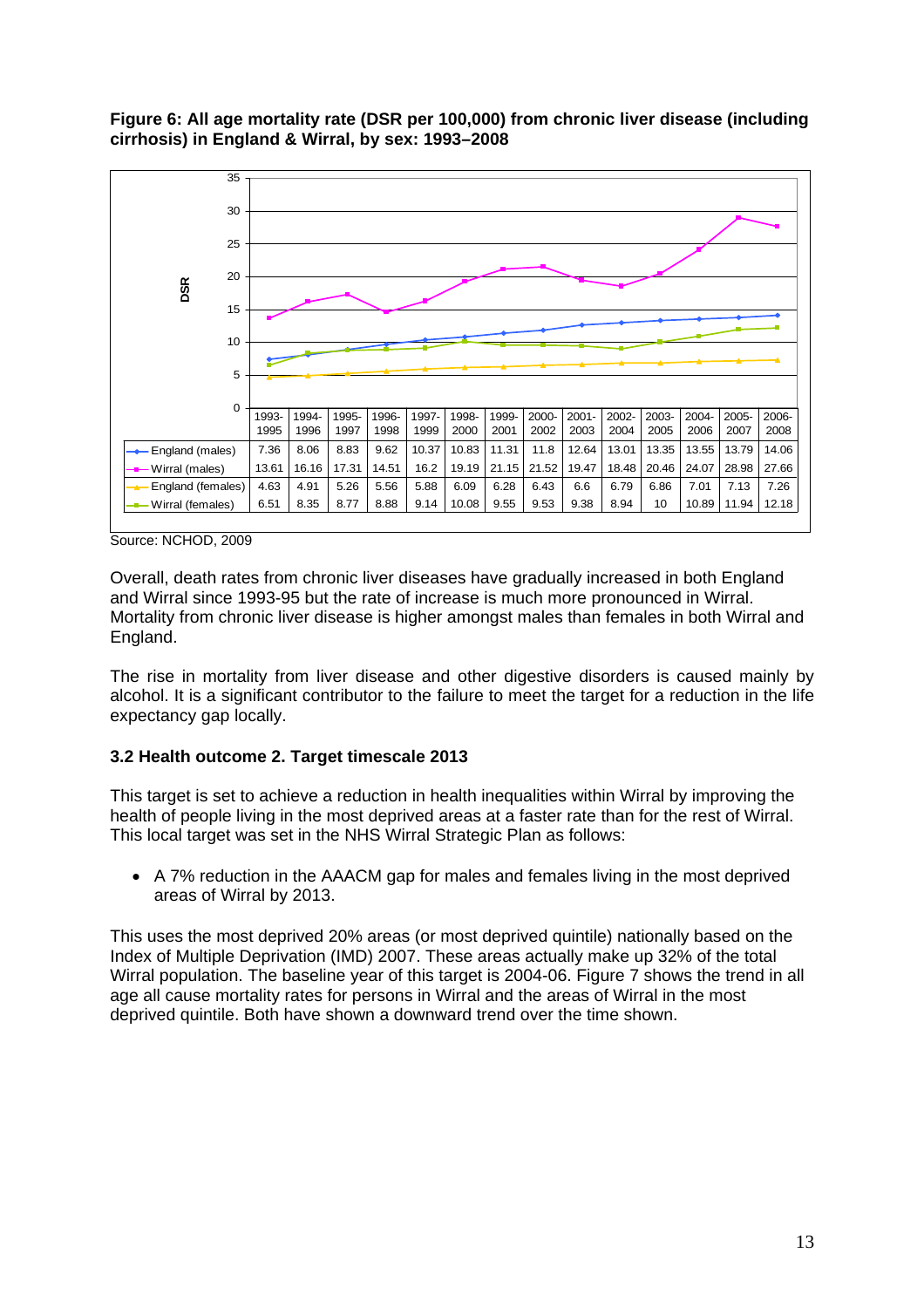

**Figure 7. All age, all cause mortality rates in Wirral and most deprived areas, 1995-97 to 2006-08 (3 years pooled time periods).** 

Source: Calculated from ONS Public Health Mortality Files.

The relative gap in mortality rates between Wirral and the most deprived areas has got wider since 2000. This is shown in Figure 8. The gap is monitored monthly using monthly death files, and as of February 2010 the rolling gap was 41.6%.





Source: Calculated from ONS Public Health Mortality Files.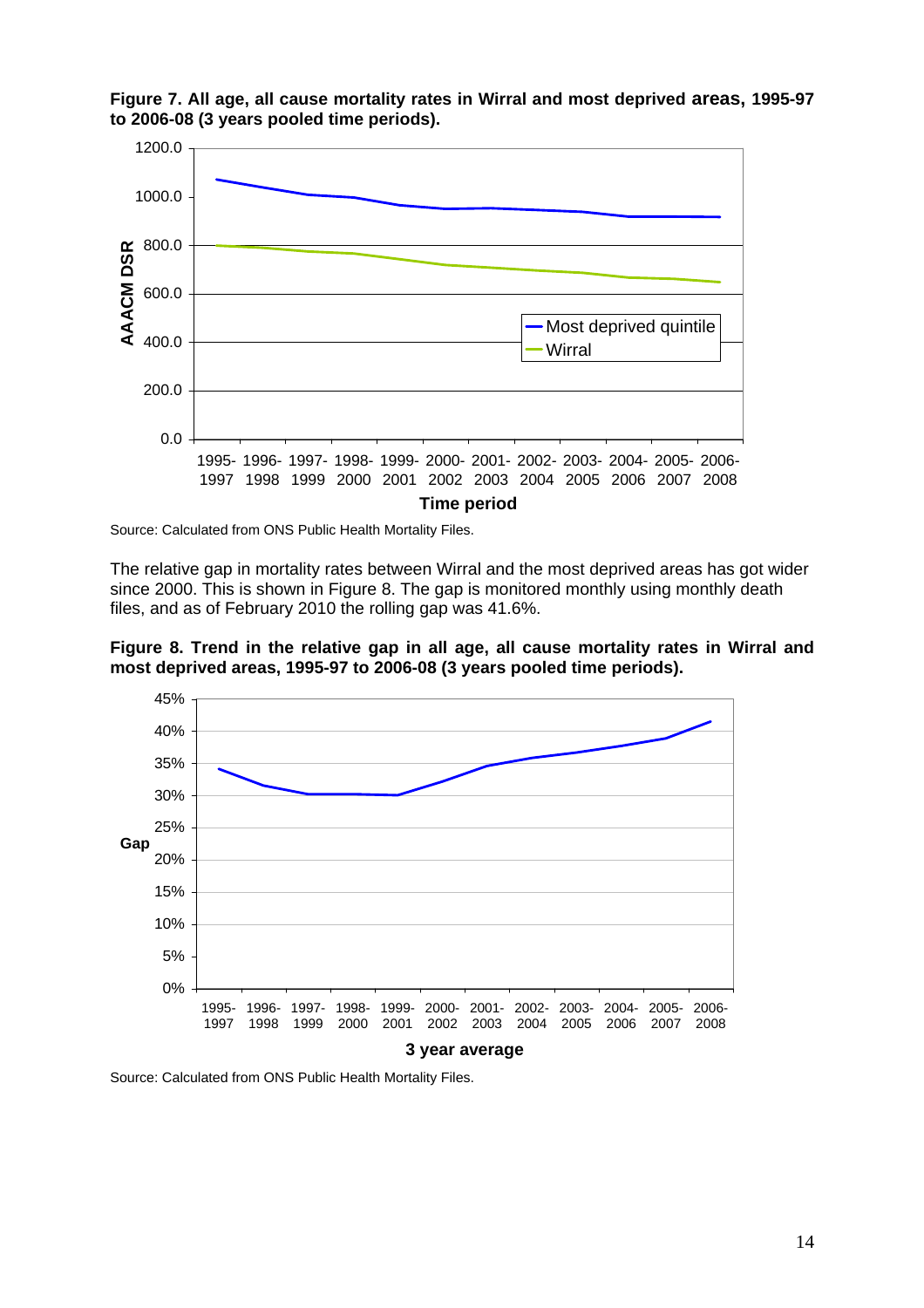#### **The Slope Index of Inequalities (SII)**

There is a new indicator that was devised in 2009, the Slope Index of Inequalities (SII). It measures the slope in life expectancy for males and females between the most and least deprived LSOAs, split into tenths (deciles) by deprivation score based on the IMD 2007. 'Slope' refers to the gradient of the line of best fit through the ten deciles of deprivation, so the steeper the gradient, the higher the SII score, and the wider the inequalities in life expectancy are. The SII is not the same as the difference between the maximum and minimum life expectancy by decile in a PCT, because the gradient is affected by all ten points on the line. The SII indicator is based on five years aggregate data. Using five years is necessary to ensure that the numbers of deaths are enough to calculate the SII robustly, and to ensure that there will not be large fluctuations from year to year.

Using 2004-08 data, the SII for males is 14.3 years and Wirral is ranked  $5<sup>th</sup>$  worst out of 152 PCTs. The SII for females is 9.6 years and Wirral is ranked  $9<sup>th</sup>$  worst.





Source: APHO (Association of Public Health Observatories) 2009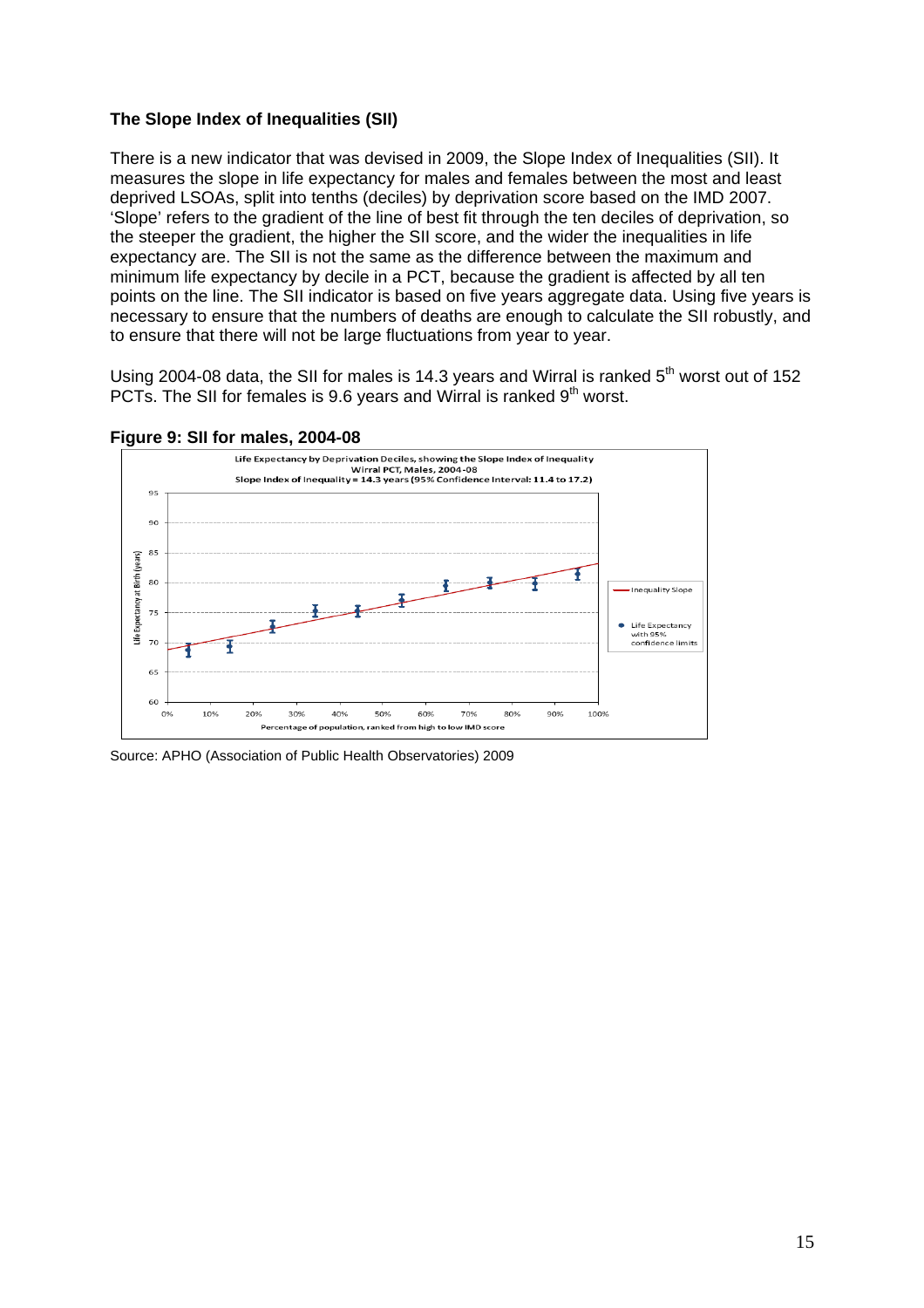



Source: APHO (Association of Public Health Observatories) 2009

Using data from 2001 to 2008, it can be seen in table 3, that for males, the SII has increased year on year. For females, there has also been a smaller but increasing trend although in the last time period there was 1% reduction.

#### **Table 3: SII, Males and females to 2004-08.**

| Actual/Target | Time period | Males | Females |
|---------------|-------------|-------|---------|
| Actual        | 2001-2005   | 12.9  | 9.2     |
| Actual        | 2002-2006   | 13.5  |         |
| Actual        | 2003-2007   | 13.9  | 9.7     |
| Actual        | 2004-2008   | 14.3  | 9.6     |

Source: Data from APHO (Association of Public Health Observatories) 2009

It has long been acknowledged that Wirral has a very wide spread of deprivation. Districts with a wide range of communities, from very affluent to very deprived, will always tend to have wide inequalities in health outcomes as well, and the SII will reflect these underlying differences.

Table 4 summarises the gap in under 75 mortality rates between Wirral and the most deprived 20% nationally by cause. Between 1997-99 and 2006-08 for all causes except suicide the gap has got wider.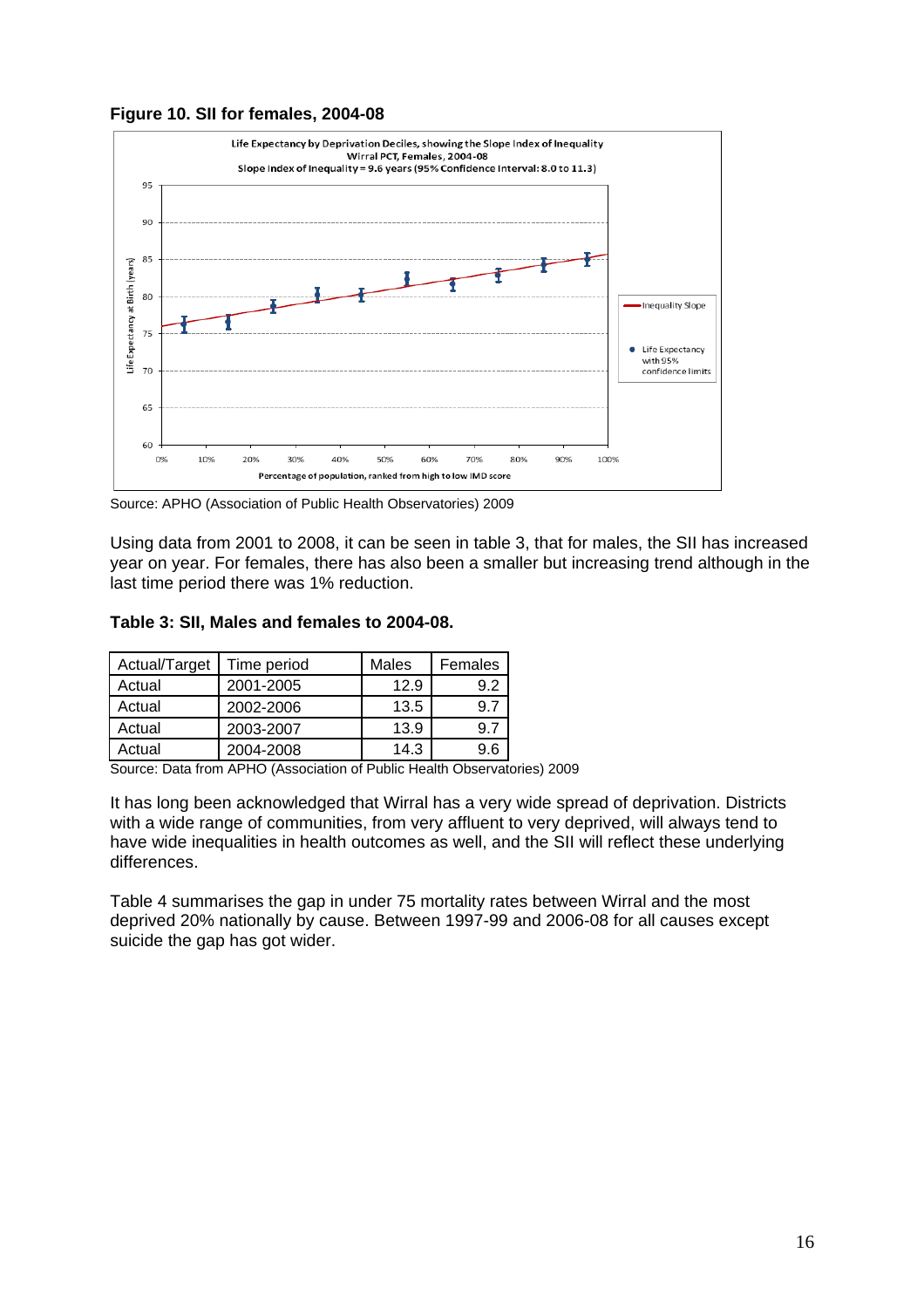|                                                | Gap in under 75s mortality<br>rates | % Change in |     |
|------------------------------------------------|-------------------------------------|-------------|-----|
| Cause                                          | 1997-1999                           | 2006-2008   | Gap |
| Cardiovascular disease                         | 49                                  | 65          | 33  |
| Cancer                                         | 34                                  | 36          | 5   |
| <b>COPD</b>                                    | 82                                  | 126         | 53  |
| <b>Chronic liver disease</b>                   | 37                                  | 228         | 521 |
| Suicide & Injury<br><b>Undetermined Intent</b> | 73                                  | 34          | -54 |
| <b>Accidents</b>                               | 15                                  | 105         | 586 |
| All causes                                     | 45                                  | 60          | 34  |

#### **Table 4: Gap in mortality rates by cause, 1997-99 and 2006-08.**

Figures 11 – 17 show the trend in the mortality rates in Wirral and the most deprived quintile. Of note is that mortality from COPD, liver disease and accidents seems to be getting higher in the most deprived areas. Mortality from chronic liver disease, which is mainly caused by alcohol, is becoming one of the biggest causes of the mortality gap in Wirral.

#### **Figure 11. Trend in Directly Age Standardised Mortality Rates from Cardiovascular disease, Under 75s, Wirral against most deprived quintile, 1997-2008.**



**Figure 12. Trend in Directly Age Standardised Mortality Rates from Cancers, Under 75s, Wirral against most deprived quintile, 1997-2008.** 

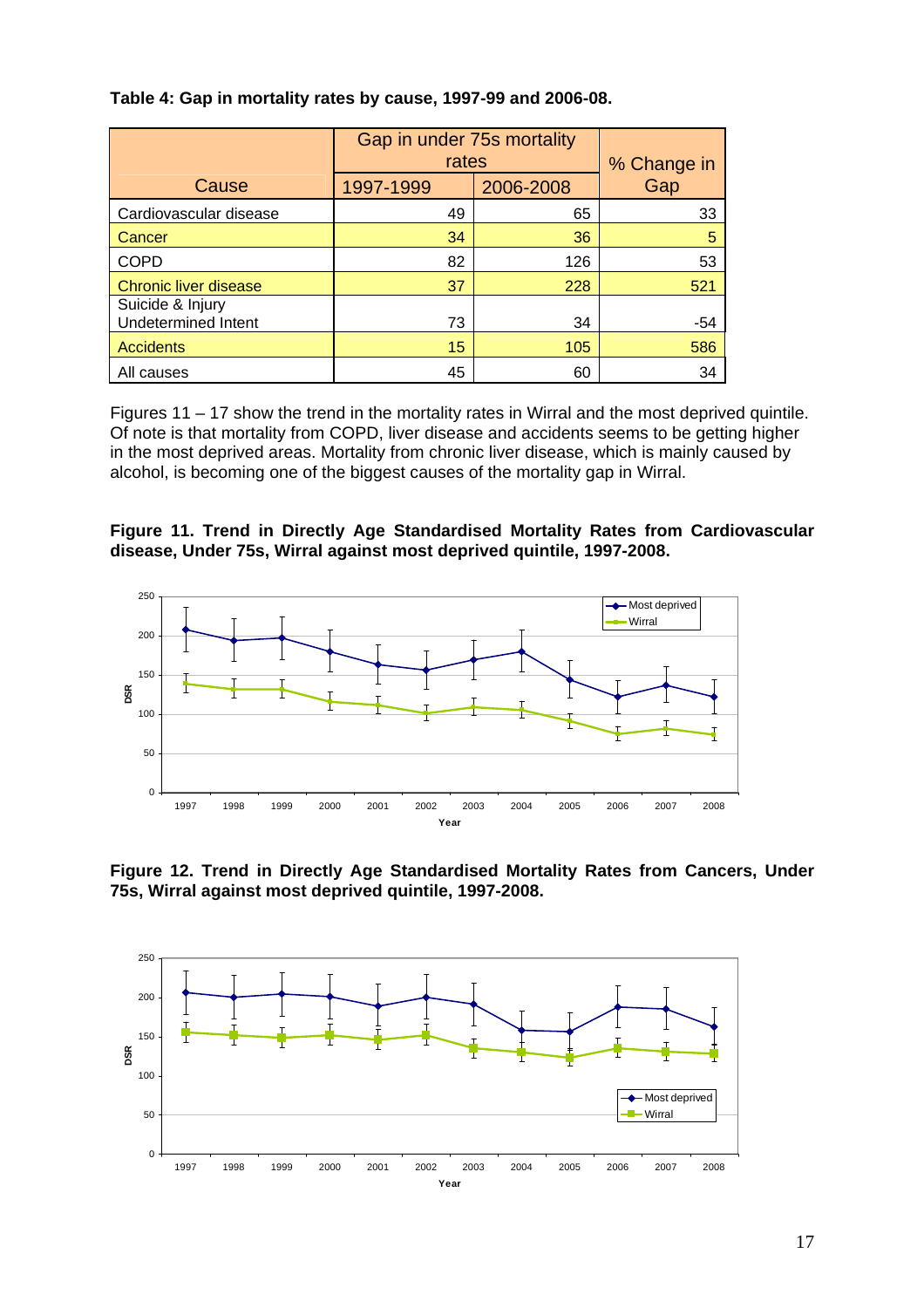**Figure 13. Trend in Directly Age Standardised Mortality Rates from Chronic Obstructive Pulmonary Disease, Under 75s, Wirral against most deprived quintile, 1997-2008.** 



**Figure 14. Trend in Directly Age Standardised Mortality Rates from Chronic Liver Disease, Under 75s, Wirral against most deprived quintile, 1997-2008.** 



**Figure 15. Trend in Directly Age Standardised Mortality Rates from Suicide and Injury Undetermined Intent, Under 75s, Wirral against most deprived quintile, 1997-2008.** 

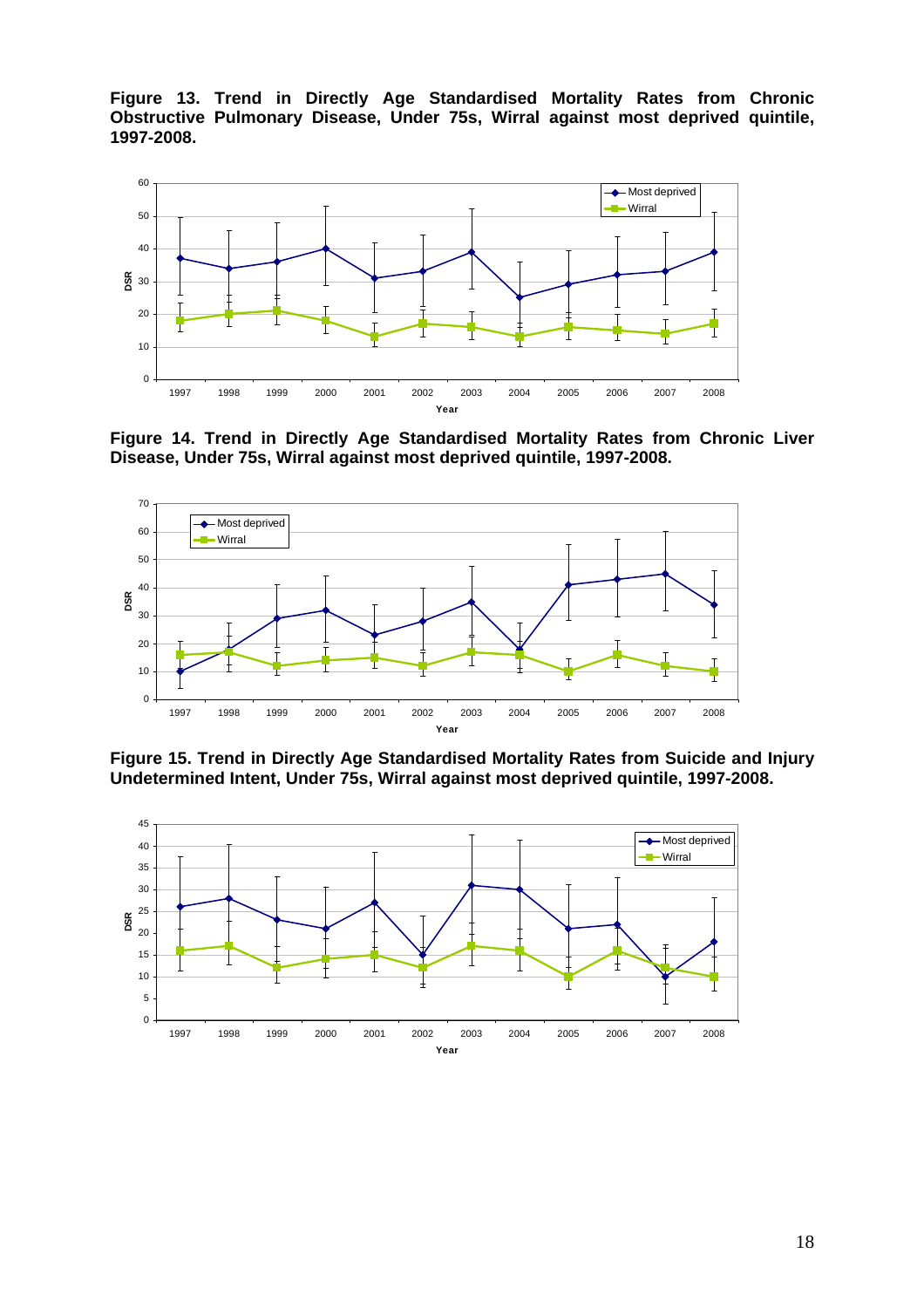**Figure 16. Trend in Directly Age Standardised Mortality Rates from Accidents, Under 75s, Wirral against most deprived quintile, 1997-2008.** 



**3.3 Health outcome 3: Target timescale – 2025** 

The HIAP aims to achieve improvements in the wider determinants of health that underpin health and well-being in Wirral. It identifies the need to set out measurable targets that will achieve real improvements by 2025. This includes:

• Wirral will improve its index of multiple deprivation position in comparison to other Local Authority Districts by 2020.

There are also three underpinning targets identified in the HIAP that will be discussed in this section:

- Improvement to child poverty leading to fewer children living in poverty.
- Improvement to employment rate leading to more people being in work.
- Improved educational attainment for vulnerable children including looked after children and children from the most deprived areas.

#### **Index of multiple deprivation**

The overall Index of Multiple Deprivation (IMD) 2007 is compiled from the following seven domains:

- Income
- **Employment**
- Health Deprivation and Disability
- Education Skills and Training
- Barriers to Housing and Services
- Crime
- Living Environment

The IMD 2007 is based on data that was gathered in 2005, so it will not be affected by any changes that have happened in Wirral since then. The next IMD is due to be produced in 2010 and consultation has recently been completed on its content and application.

According to the IMD 2007, Wirral is the  $60<sup>th</sup>$  most deprived of the 354 districts in the country and is therefore in the bottom 20% nationally. This however is a slight improvement on previous data (IMD 2004) when Wirral was placed as the 48<sup>th</sup> most deprived district. Until the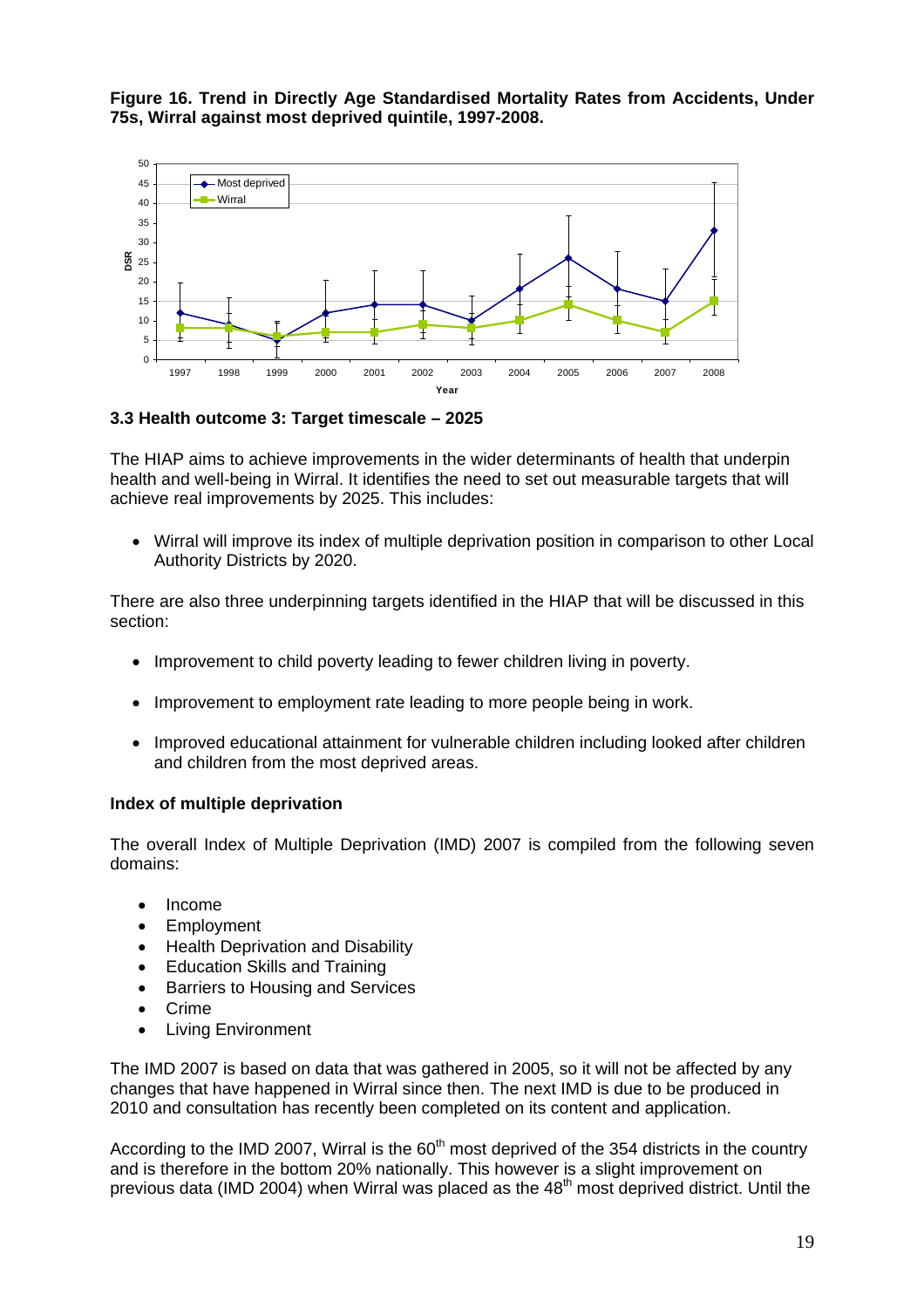2010 data are produced, it is not known if Wirral has improved its position since the HIAP was approved.

## **3.3.1 Underpinning measures**

#### **Improvement to Child Poverty**

According to the Income Deprivation Affecting Children Index (IDACI) there has been considerable improvement in Wirral on this indicator since 2004. In 2004 there were six areas in the top 100 (most deprived), whilst in 2007 this reduced to three. However, the disparity within Wirral is large with LSOAs being ranked from a 51 to 32,291 (1 is the most deprived and 32,482 is the least deprived of all LSOAs nationally).

The recent (March 2010) Child Poverty Bill places a duty on local administrations to produce a child poverty needs assessment and local action plan in order to contribute to meeting four UK wide targets:

- Relative low income target
- Absolute low income target
- Combined low income and material deprivation target
- Persistent poverty target

The above action will ensure that there is a focus on improving child poverty and that local performance can be tracked.

#### **Improvement to Employment Rate**

The Employment domain of the IMD 2007 indicates that Wirral performs poorly on this indicator. It is ranked  $8<sup>th</sup>$  worst out of 354 districts (bottom 3% nationally). Employment is heavily weighted in the IMD so this is a key contributor for Wirral's poor performance on the IMD overall.

Job Seekers Allowance claimant data, which is the most widely recognised measure of employment, shows that at September 2009 Wirral's unemployment claimant rate was:

- 5.6% (total 10,353), this is higher than both the North West (4.7%) and the England rate  $(4.2\%)$ .
- The claimant count has fluctuated over recent years, reaching a low of 3.1% at the end of November 2007 and peaked at 5.8% in August 2009. The claimant rate is higher amongst males (8.2%) than females (3.0%).

Worklessness is a broader measure of unemployment that also takes into account incapacity benefit claimants, lone parent claimants and other income related benefits. As such it is a more reliable indicator of the economically inactive.

• Levels of worklessness have gradually fallen since August 1999 from a high of 22.3% down to 19% in February 2009 (latest data). This however is higher than both North West (16.4%) and national figures (13.4%).

#### **Improved Educational Attainment**

Educational attainment in Wirral has been improving since 2003 and compares favourably with England. Key stage data however, shows inequalities between districts. Tables 5 and 6 demonstrate this at key stages two and four.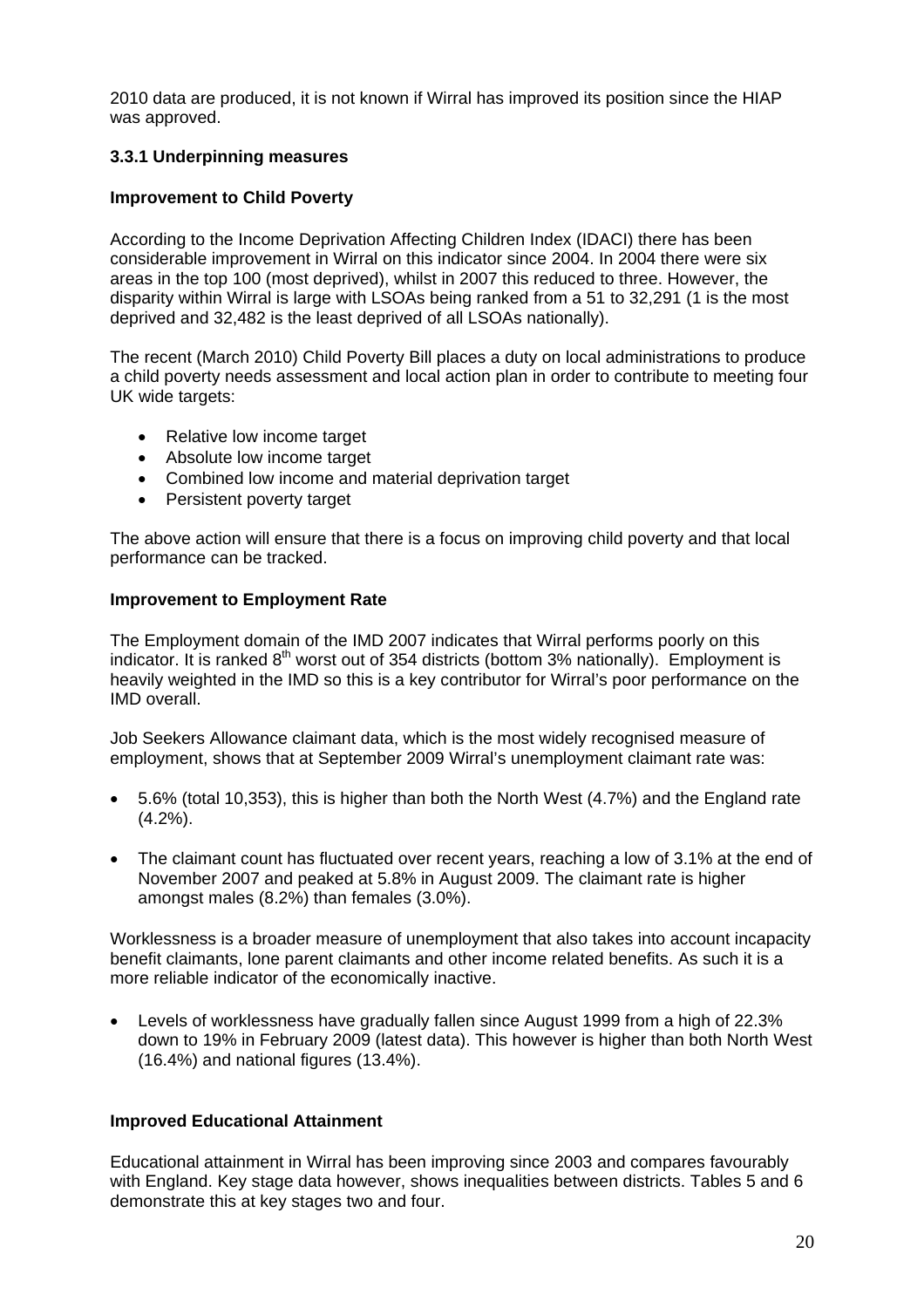|                                                | 2008                |                                  |  |
|------------------------------------------------|---------------------|----------------------------------|--|
|                                                | Number of<br>pupils | %L4+ English and<br><b>Maths</b> |  |
| Wirral                                         | 3691                | 75.0                             |  |
| <b>Birkenhead District</b>                     | 1041                | 68.9                             |  |
| Bidston & St James/Claughton                   | 364                 | 65.4                             |  |
| Prenton/Oxton                                  | 294                 | 84.0                             |  |
| <b>Birkenhead and Tranmere/Rock Ferry</b>      | 383                 | 60.6                             |  |
| <b>Wallasey District</b>                       | 1058                | 73.8                             |  |
| Liscard/Seacombe                               | 390                 | 67.2                             |  |
| New Brighton & Wallasey                        | 346                 | 77.5                             |  |
| Leasowe Moreton East & West/Saughall<br>Massie | 322                 | 78.0                             |  |
| <b>South Wirral District</b>                   | 681                 | 75.6                             |  |
| Clatterbridge & Bebington                      | 342                 | 86.3                             |  |
| Bromborough & Eastham                          | 339                 | 64.9                             |  |
| <b>West Wirral District</b>                    | 882                 | 83.0                             |  |
| Pensby/Thingwall/Heswall                       | 254                 | 85.0                             |  |
| Hoylake/Meols/West Kirby/Thurstaston           | 232                 | 90.9                             |  |
| Greasby/Frankby/Irby/Upton                     | 396                 | 77.0                             |  |

## **Table 5: Key Stage Two 2007 % Level 4+ in both English and Maths by school district and area**

There are significant disparities in attainment between areas of the borough at key stage two, with children in the Birkenhead district achieving 60.6% Level 4+ in both English and Maths compared to 83% in West Wirral, a gap of 22.4%. These disparities are also evident at key stage 4.

|  | Table 6: 2007 KS4 performance data by district and area |  |  |
|--|---------------------------------------------------------|--|--|
|  |                                                         |  |  |

|                                           | 2008          |           |                    |         |  |
|-------------------------------------------|---------------|-----------|--------------------|---------|--|
| District/Area                             | Number of     | $%5+A* -$ | $% 5 + A* - C$ inc | $%5+A*$ |  |
|                                           | <b>Pupils</b> | C         | EM                 | - G     |  |
| <b>National</b>                           |               | 65.3      | 47.6               | 91.6    |  |
| <b>Wirral All Pupils</b>                  |               | 65.8      | 50.2               | 93.9    |  |
| <b>Birkenhead District</b>                | 1128          | 57.0      | 38.2               | 90.3    |  |
| Bidston & St James/Claughton              | 423           | 54.6      | 36.6               | 88.7    |  |
| Prenton/Oxton                             | 298           | 73.2      | 56.4               | 96.6    |  |
| <b>Birkenhead and Tranmere/Rock Ferry</b> | 407           | 47.7      | 26.5               | 87.5    |  |
| <b>Wallasey District</b>                  | 1221          | 58.4      | 41.9               | 92.7    |  |
| Liscard/Seacombe                          | 421           | 49.6      | 30.6               | 90.7    |  |
| New Brighton & Wallasey                   | 402           | 66.2      | 52.5               | 96.0    |  |
| Leasowe Moreton East &                    |               |           |                    |         |  |
| <b>West/Saughall Massie</b>               | 398           | 59.8      | 43.2               | 91.5    |  |
| <b>South Wirral District</b>              | 700           | 71.0      | 59.6               | 95.7    |  |
| Clatterbridge & Bebington                 | 351           | 77.2      | 66.7               | 96.3    |  |
| Bromborough & Eastham                     | 349           | 64.8      | 52.4               | 95.1    |  |
| <b>West Wirral District</b>               | 990           | 77.8      | 65.3               | 96.5    |  |
| Pensby/Thingwall/Heswall                  | 285           | 82.8      | 74.7               | 97.2    |  |
| Hoylake/Meols/West Kirby/Thurstaston      | 285           | 83.2      | 68.8               | 96.8    |  |
| Greasby/Frankby/Irby/Upton                | 420           | 70.7      | 56.4               | 95.7    |  |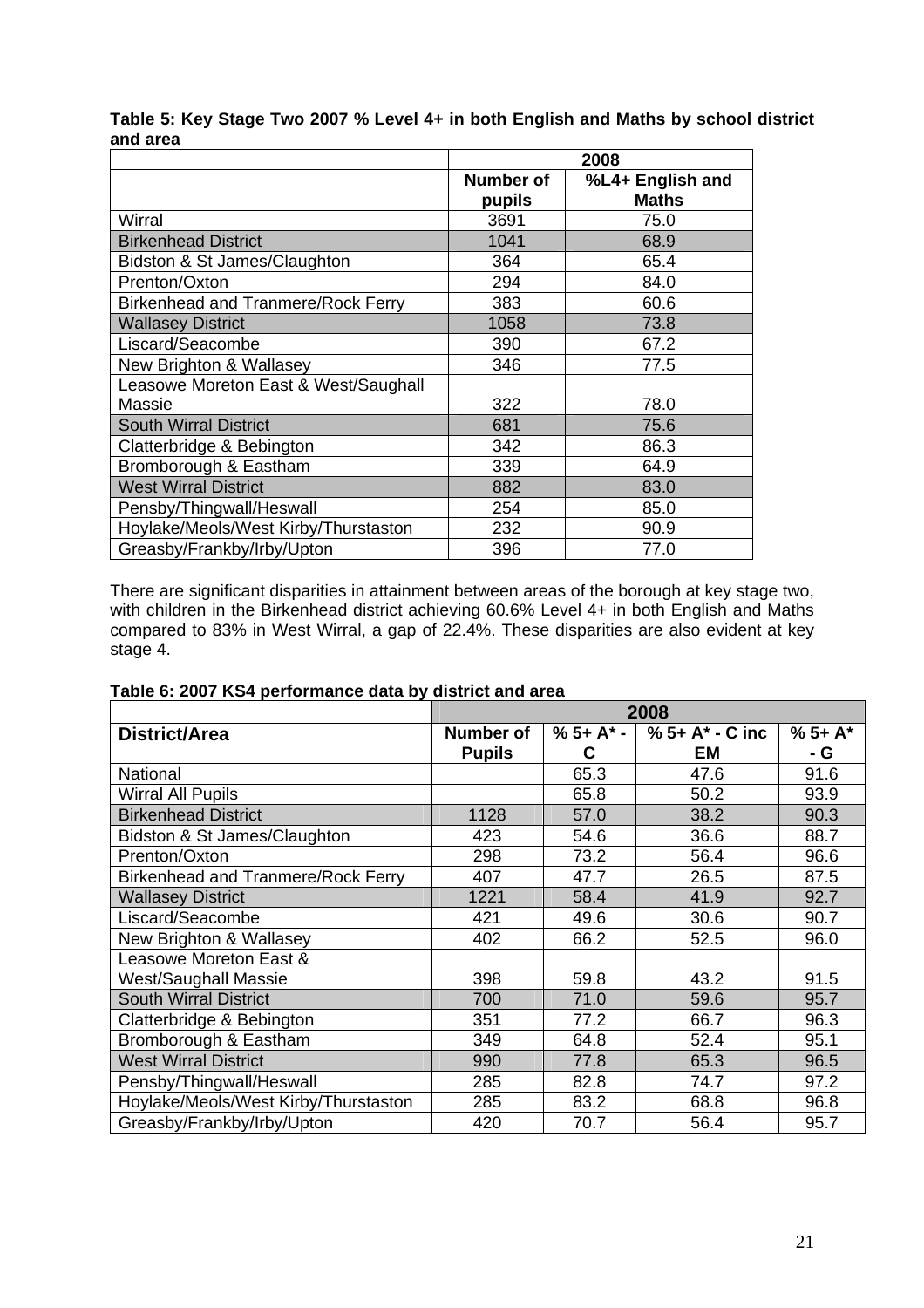There is also a significant gap between educational attainment of Children in Care (CiC) and all children. In Wirral in 2008, Key Stage 2 results for Children in Care were below that of all children with a gap of 22% for English and 17% for maths. For key stage 4, the gap is 50% between attainment of CIC and all children in Wirral.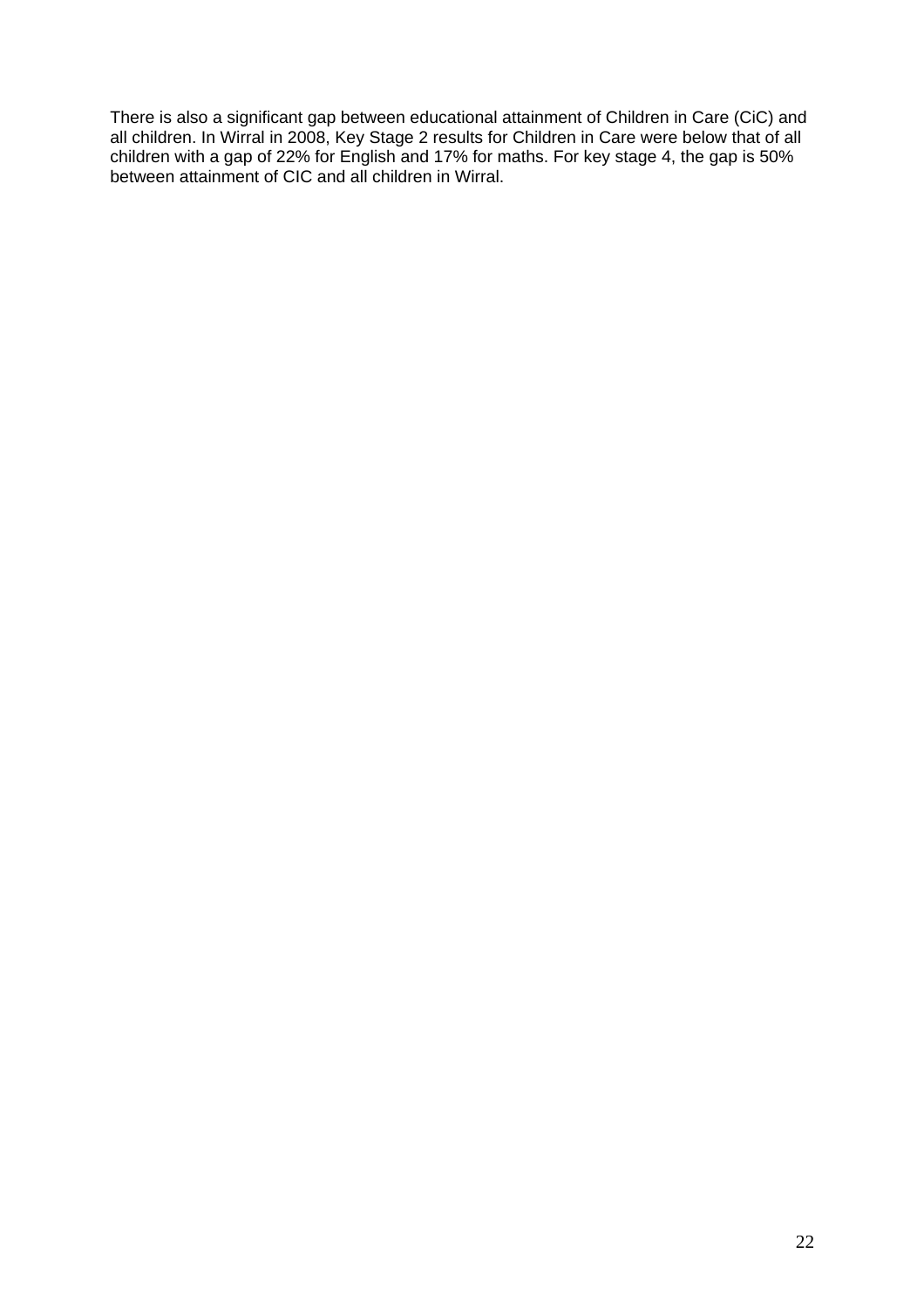# **HEALTH INEQUALITIES PLANMONITORING REPORT APRIL 2009 – MARCH 2010**

# **REPORT SUMMARY**

# **Introduction**

Wirral Health Inequalities Action Plan draws together the evidence based, high impact actions that need to be set in place in order to achieve three targets for Wirral:

- 2010 Target to reduce the life expectancy gap between Wirral and England (three year rolled data to December 2011)
- 2013 Target to reduce internal inequalities in mortality and life expectancy within Wirral
- Impacting on the wider determinants of health to improve health and well-being in groups with the poorest health by 2025

Following advice and support from the National Support Team for health inequalities, priority, high impact actions and targets have been identified and agreed by the relevant partners across the LSP.

Monitoring reports are produced annually to summarise progress on each action. This is the third monitoring report since the plan was agreed by Wirral Strategic Partnership and the first annual report. The report summarises the position at the end of the first year and it is anticipated that this will be used as a basis for discussion on what needs to be done further, to escalate action that is not adequately progressing. When the plan was first produced, it was also anticipated that an annual review of evidence and data would take place in order to inform and agree additional actions to be added to the plan to meet the longer term target.

The Health & Wellbeing Partnership Coordination Group is the accountable theme group for leading the implementation of the plan.

# **Performance progress**

The report of 2009 - 2010 includes progress on 70 actions under five strategic priorities. Designated leads are agreed for each action and reports were requested from these two weeks after the end of the reporting quarter. Progress is RAG rated using the following criteria: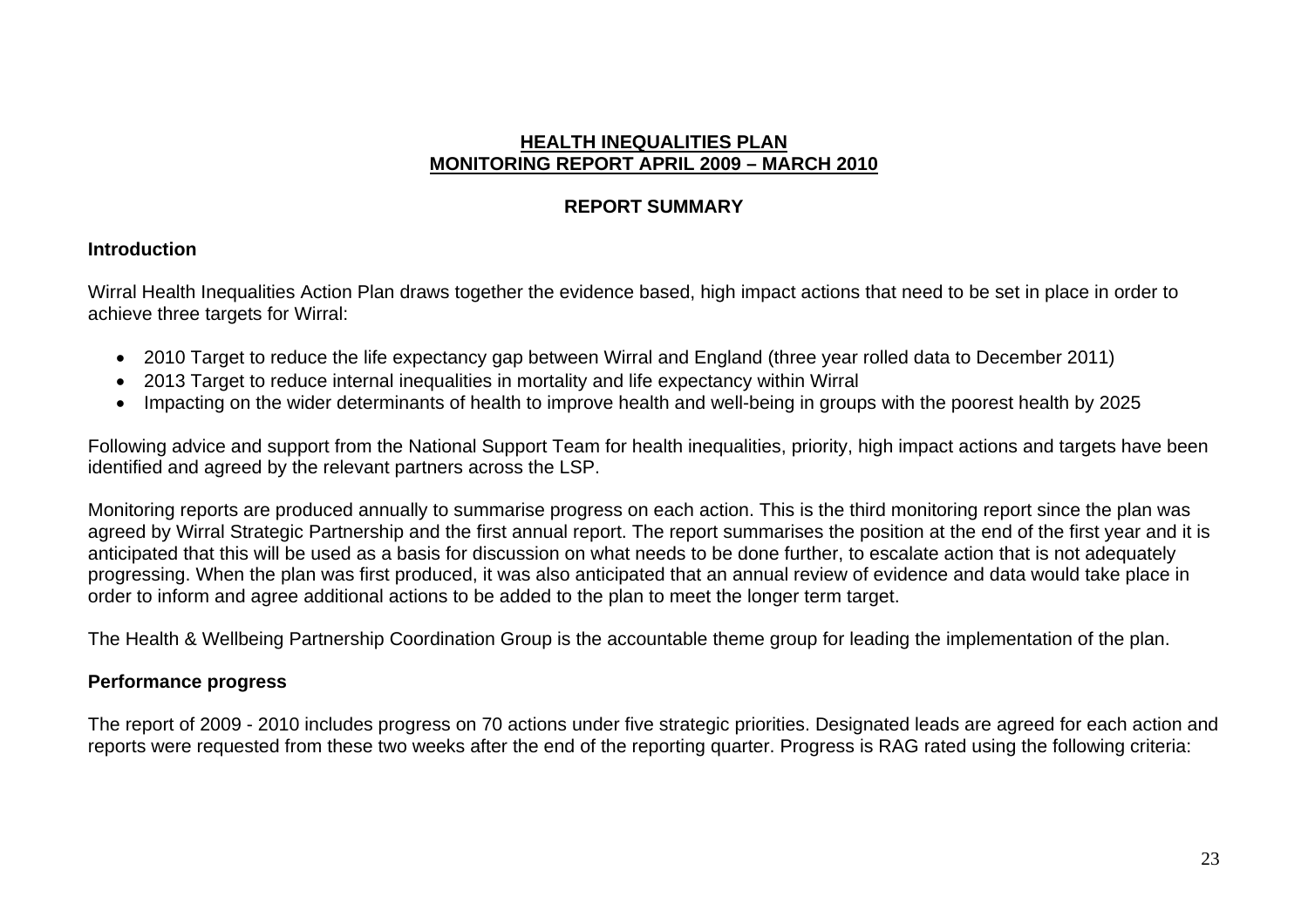- RED: Insufficient action currently set in place / target not being met
- Amber: Adequate progress / action expected to be achieved (although may be behind target timescale)
- Green:Action achieved in full / current action expected to meet target within timescale

Table 1 below, summarises the RAG rated progress.

|                   | No of<br>targets | <b>Red</b> | <b>Amber</b> | <b>Green</b> | % rated<br>green |
|-------------------|------------------|------------|--------------|--------------|------------------|
| <b>Priority 1</b> | 12               | 3          | 5            |              | 33%              |
| Priority 2        | 34               |            | 15           | 18           | 53%              |
| Priority 3        | 11               |            | າ            | 8            | 73%              |
| Priority 4        | 10               |            | 5            |              | 40%              |
| Priority 5        | 3                |            |              |              | 33%              |
| Total             | 70               | 5(7%)      | 30 (43%)     | 35 (50%)     |                  |

Table 1: RAG rated progress against all strategic priority actions

All actions in the HIAP have a designated lead agency - either NHS Wirral or Local Authority. The leads are supported by partners across a range of organisations. Table 2 shows the progress being made by the lead agencies in achieving the strategic priority actions.

Table 2: Progress made by the lead organisations to achieve strategic priority actions

|                        |                         | <b>Red</b> | <b>Amber</b> | <b>Green</b> |
|------------------------|-------------------------|------------|--------------|--------------|
| <b>Local Authority</b> | $N^{\circ}$             | ົ          | 5            | 3            |
|                        | $\%$                    | 20%        | 50%          | 30%          |
| <b>NHS Wirral</b>      | $\mathsf{N}^\mathsf{o}$ |            | 25           | 32           |
|                        | %                       | 5%         | 42%          | 53%          |
| Total                  | $N^{\circ}$             | 5          | 30           | 35           |
|                        | %                       | 7%         | 43%          | 50%          |

Each of the actions in the HIAP will impact on health inequalities although some will take longer than others to contribute to health outcomes. Table 3 shows the RAG rating for the actions that are set to achieve each of the three health outcomes (note that the timescale for achieving health impact from the actions relates to the first outcome they will impact on. For example, actions set to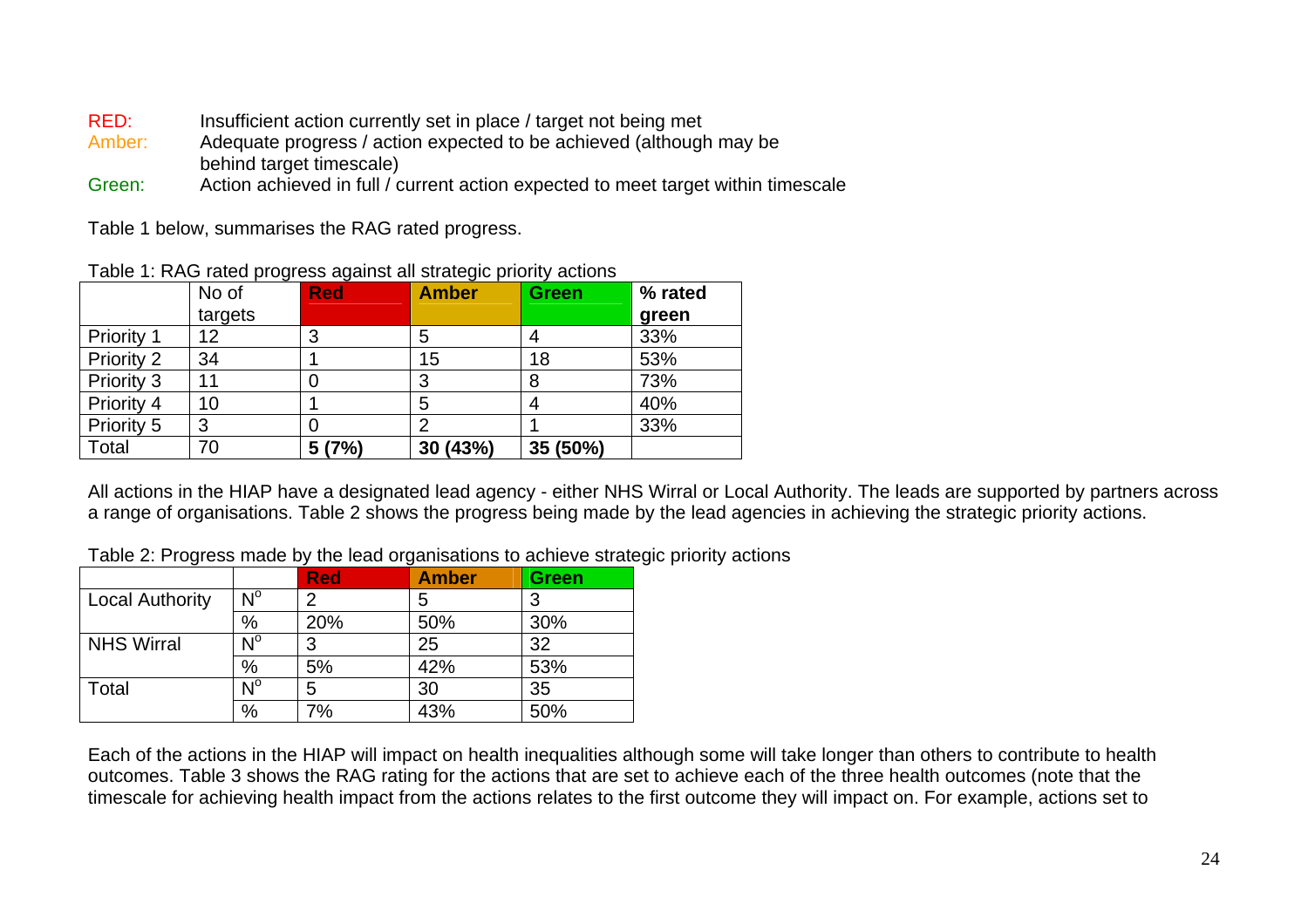contribute to outcome one (short term) will also contribute to outcome two and three). Table 3 shows that to date, only 53% of actions set to contribute to achieving the national life expectancy target by the end of next year are green.

|                  | <b>Red</b> | <b>Amber</b> | Green    |
|------------------|------------|--------------|----------|
| Outcome 1 (2011) | 2(6%)      | 14 (41%)     | 18 (53%) |
| Outcome 2 (2013) | $0(0\%)$   | 10 (45%)     | 12 (55%) |
| Outcome 3 (2025) | 3(21%)     | 6(43%)       | 5(36%)   |

Table 3: Progress made against actions to achieve each health outcomes

# **Green – Actions that are on track**

50% of actions are now completed (green) or on track to be completed (although some require further monitoring to demonstrate they maintain achievement). These include:

- Actions to embed health impact assessment across Wirral Strategic Partnership policy and planning
- Reducing illegal availability of tobacco and increase access to stop smoking programmes
- Completion of BME health needs assessment
- Review and support to GP practices to achieve maximum performance on primary prevention of main causes of premature mortality including cardiovascular disease (CVD)
- Actions to reduce alcohol misuse
- Implementation of Health Action Area programmes
- Actions to contribute to reduced teenage conceptions and child obesity
- Provision of health equity audit and data to support reduction in premature mortality from CVD and cancers.
- A programme of social marketing to support reduced health inequalities

# **Amber – actions that require further focus**

46% of actions are in progress and require further focus to be fully achieved. These include:

- Excess winter deaths due to flu pandemic, progress was delayed. A data report has been completed and a steering group established which will ensure that people most at risk in winter 2010 are identified and case management is in place
- Fit for purpose BME data collection in services although some progress is being made, consistent data sets need to be included in contracts to ensure BME equity of access can be monitored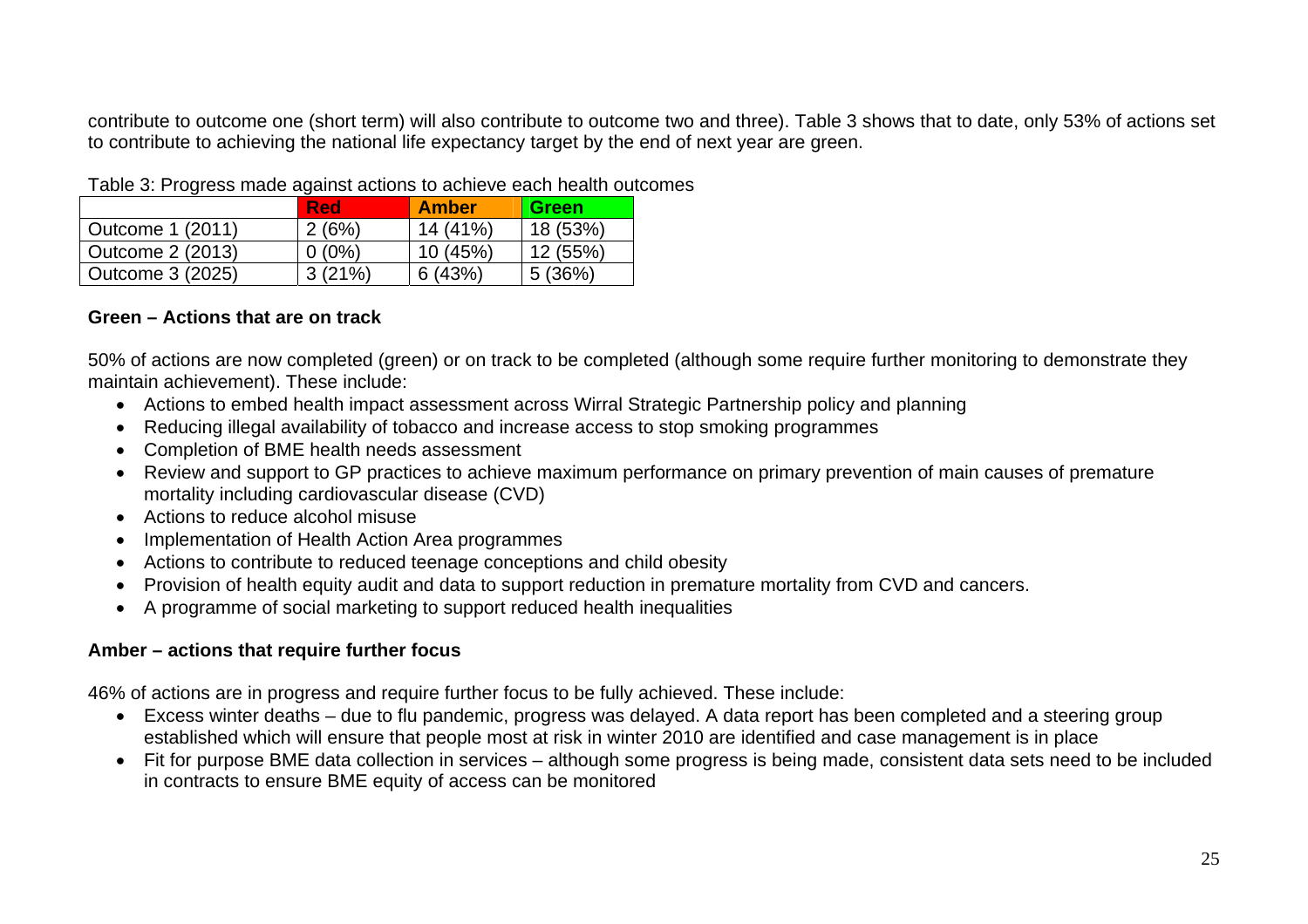- Impact several actions relate to measuring impact on health inequalities (eg enhanced services, exception reporting and primary care training). Review and evaluation has taken place showing that cost effective, quality services have been developed. However, without further evaluation, as these are population wide programmes, it is not known if the impact on health inequalities is positive or negative
- Health equity audit recommendations from cancer and CVD equity audits need to be developed into action plans
- Alcohol identification and treatment pathways are now in place and require further work to ensure they are fully implemented and utilised
- Involvement of 3<sup>rd</sup> sector in tackling health inequalities –structures for the new Wirral 3<sup>rd</sup> Sector Assembly are now agreed and will support this action
- 16-18 year olds not in education, training and employment, child obesity, child accident prevention and children killed or seriously injured in road traffic accidents is progressing but further planning is required in order to improve performance
- Joint intelligence requires further development and co-ordination in order to enhance programmes

# **Red actions that require review by lead agency**

Many of the actions that were red in 2009 have become amber or green between January and March 2010. The five remaining red actions are as follows:

- 1.3 action B Number of households assisted with energy efficiency measures the number of households assisted has decreased due to changes in availability of Government grants. Consideration should be given to the impact this will have on inequalities and if alternative arrangements can be made
- 1.6 action A The proportion of people claiming out of work benefits has risen and continues to be affected by the recession
- 1.6 action B Programmes are in place to provide health improvement support to people claiming incapacity benefits but numbers into employment are low and require monitoring to judge impact on reducing the number of claims
- 2.9 relates to revascularisation equity of access and rate of procedure. Revascularisation rates are being benchmarked and when available, will be used to assess if Wirral are in the top decile for performance
- 4.4 The proportion of women continuing to smoke throughout pregnancy has risen over the last 12 months despite increased numbers of women successfully quitting with NHS stop smoking services.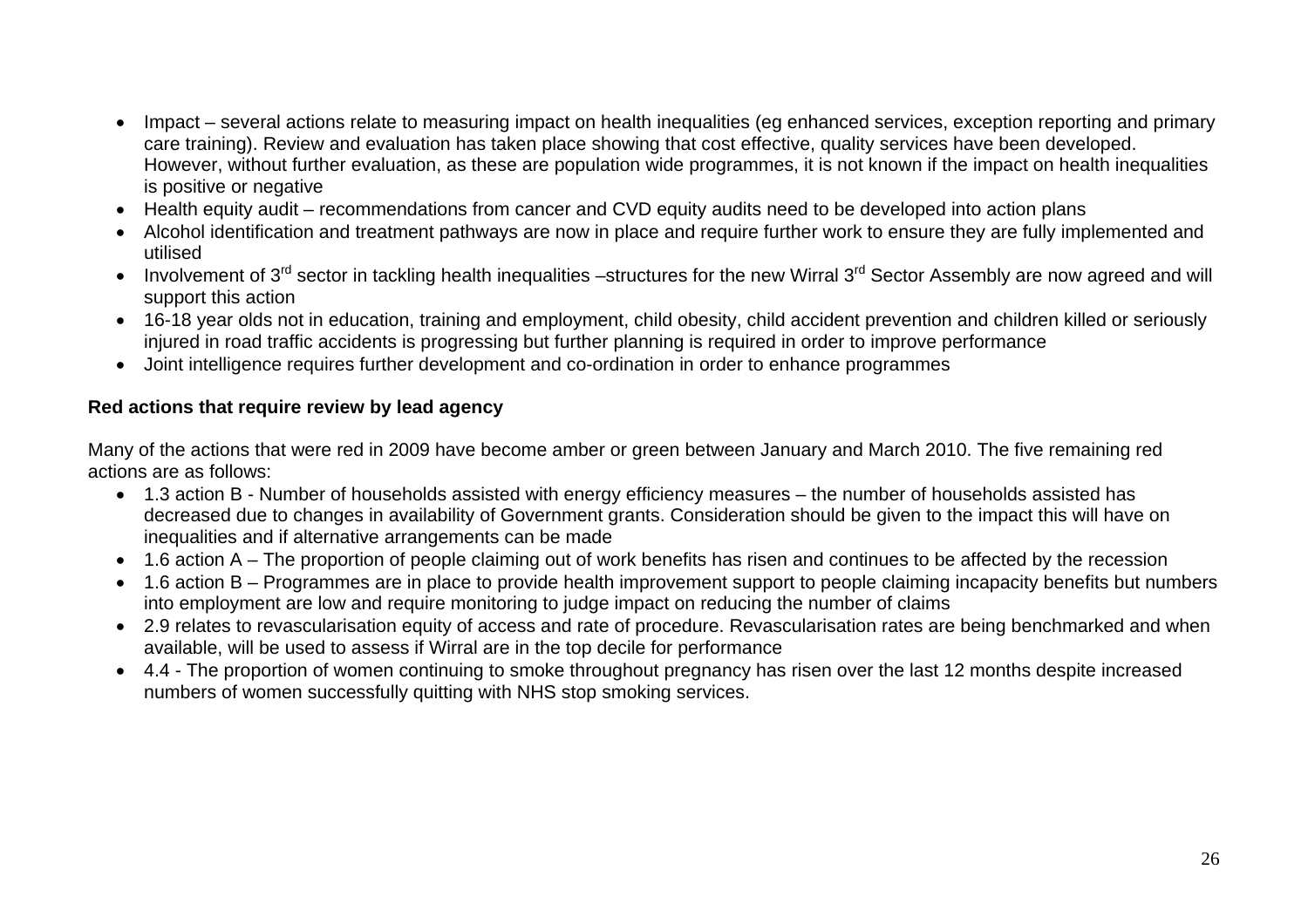# **Recommendations**

The following recommendations arise from this report:

- The Health and Well-being Partnership Co-ordination Group should consider what support (resource, information, leadership etc) needs to be set in place in order for amber and red actions to become green and what the timescale will be for achieving this. The actions and timescales in the plan should be amended to reflect any changes agreed
- Plans to address health outcome one, should be the initial focus of discussion to ensure that the 41% of amber and 6% of red actions are resolved. For those actions that are already green, consideration should be given to any 'stretch' that can be achieved to impact further on next years life expectancy target
- Networks that are in place to support the 3<sup>rd</sup> sector should be utilised to engage a larger range of organisations and groups in determining future actions to reduce health inequalities for all three of the health outcomes in the HIAP
- The report; Fair Society, Healthy Lives; a Strategic Review of Health Inequalities in England post 2010 should be used as a basis for reviewing and agreeing targets and actions to achieve longer term reduced health inequalities.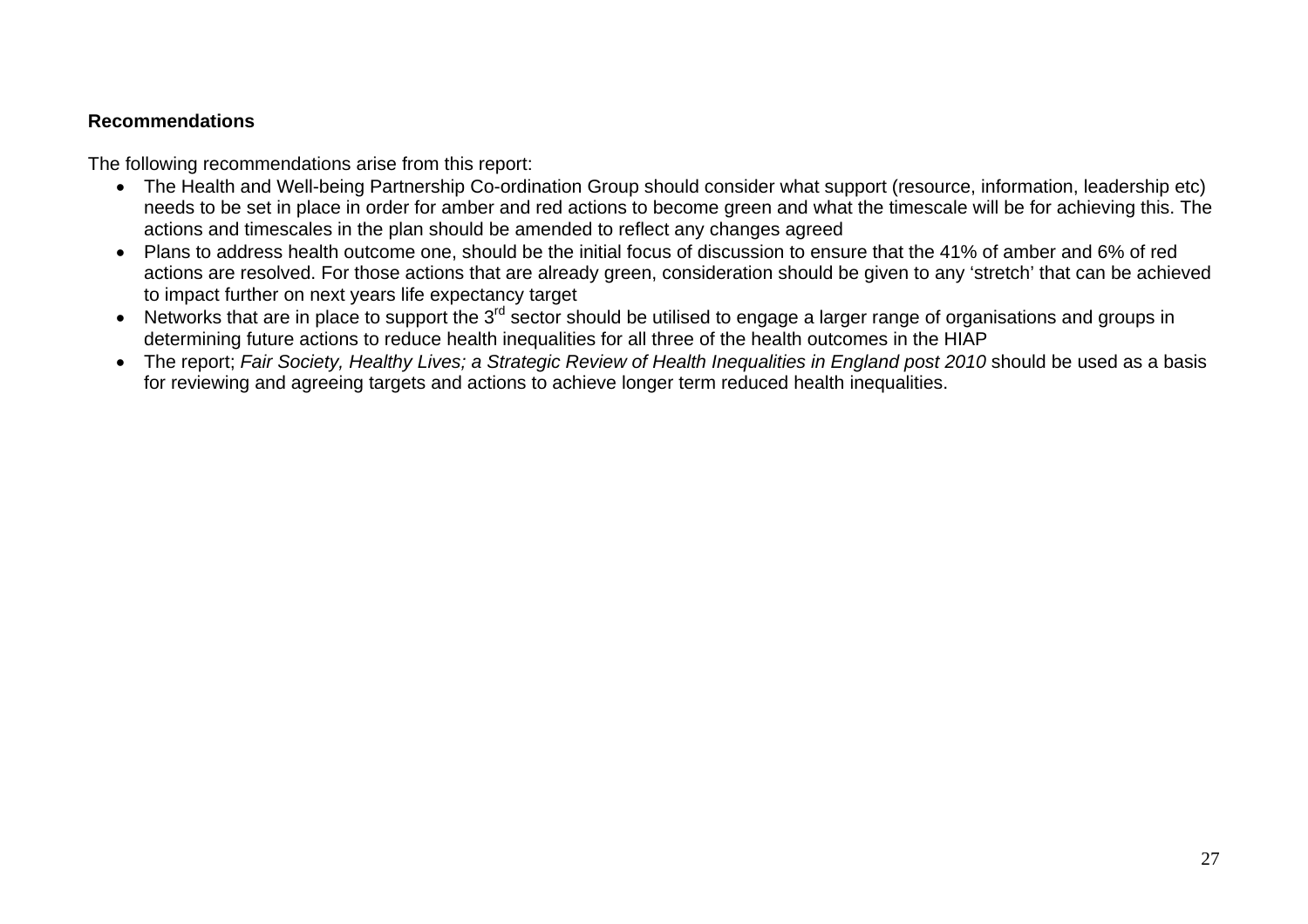# **HEALTH INEQUALITIES ACTION PLAN ANNUAL REPORT**

**2009-2010**  *Note: The comments in italic relate to suggested additional work that needs to be completed in order that the RAG rating becomes green* 

**Strategic Priority 1: Address the underlying determinants of health** 

| 1.1 Ensure that development plans for Wirral Waters maximise positive impact on health inequalities |                                                                                                                                                                                                                     |  |  |  |
|-----------------------------------------------------------------------------------------------------|---------------------------------------------------------------------------------------------------------------------------------------------------------------------------------------------------------------------|--|--|--|
| LEAD:                                                                                               | <b>Action progressing</b>                                                                                                                                                                                           |  |  |  |
| David Ball - Head of Housing & Regeneration                                                         | A high level desktop HIA was produced by the applicant for the WW development. Comments were                                                                                                                        |  |  |  |
| Rob Beresford - Head of Regulation                                                                  | submitted by the Director of Public Health and a response from the applicant is pending.                                                                                                                            |  |  |  |
| <b>ACTION A:</b>                                                                                    |                                                                                                                                                                                                                     |  |  |  |
| Complete a health impact assessment on Wirral                                                       |                                                                                                                                                                                                                     |  |  |  |
| Waters Development Plan including                                                                   |                                                                                                                                                                                                                     |  |  |  |
| recommendations for action                                                                          |                                                                                                                                                                                                                     |  |  |  |
| people and disadvantaged adults                                                                     | 1.2 Set in place an effective strategy for reducing the availability of illegal, poor quality and reduced cost tobacco products, especially to young                                                                |  |  |  |
|                                                                                                     |                                                                                                                                                                                                                     |  |  |  |
| <b>LEAD:</b>                                                                                        | <b>Action completed</b>                                                                                                                                                                                             |  |  |  |
| Rob Beresford - Head of Regulation                                                                  | Smoke Free Wirral Action Plan is reviewed and being implemented.                                                                                                                                                    |  |  |  |
| <b>ACTION A:</b>                                                                                    | Trading Standards Officers monitor sale of tobacco to children and work with HMRC to seize illegally<br>imported tobacco products not complying with UK health warnings                                             |  |  |  |
| Review and re-launch the Smoke Free Wirral                                                          |                                                                                                                                                                                                                     |  |  |  |
| <b>Action Plan</b>                                                                                  |                                                                                                                                                                                                                     |  |  |  |
| 1.3 Ensure that vulnerable individuals are able to live in homes that are warm                      |                                                                                                                                                                                                                     |  |  |  |
|                                                                                                     |                                                                                                                                                                                                                     |  |  |  |
| <b>LEAD:</b>                                                                                        | <b>Action in progress</b>                                                                                                                                                                                           |  |  |  |
| Ed Kingsley - Principal Officer Home Energy                                                         | The Affordable Warmth Strategy was reviewed in 2008 and is due to be reviewed again in September<br>2010. A new steering group met on 4 <sup>th</sup> February 2010 to progress with the review; terms of reference |  |  |  |
| <b>ACTION A:</b>                                                                                    | for the group have been written and membership currently consists of officers from Wirral Council,                                                                                                                  |  |  |  |
| Review the Affordable Warmth Strategy and                                                           | NHS Wirral, Merseyside Fire & Rescue Service and third sector organisations.                                                                                                                                        |  |  |  |
| ensure there is an effective partnership group to                                                   |                                                                                                                                                                                                                     |  |  |  |
| lead an associated action plan                                                                      | This is a key action to impact on excess winter deaths contributing to achievement of the 2010 life                                                                                                                 |  |  |  |
|                                                                                                     | expectancy target. It is not clear if the planned review and any recommendations will be within the                                                                                                                 |  |  |  |
|                                                                                                     | timescale to impact on the target                                                                                                                                                                                   |  |  |  |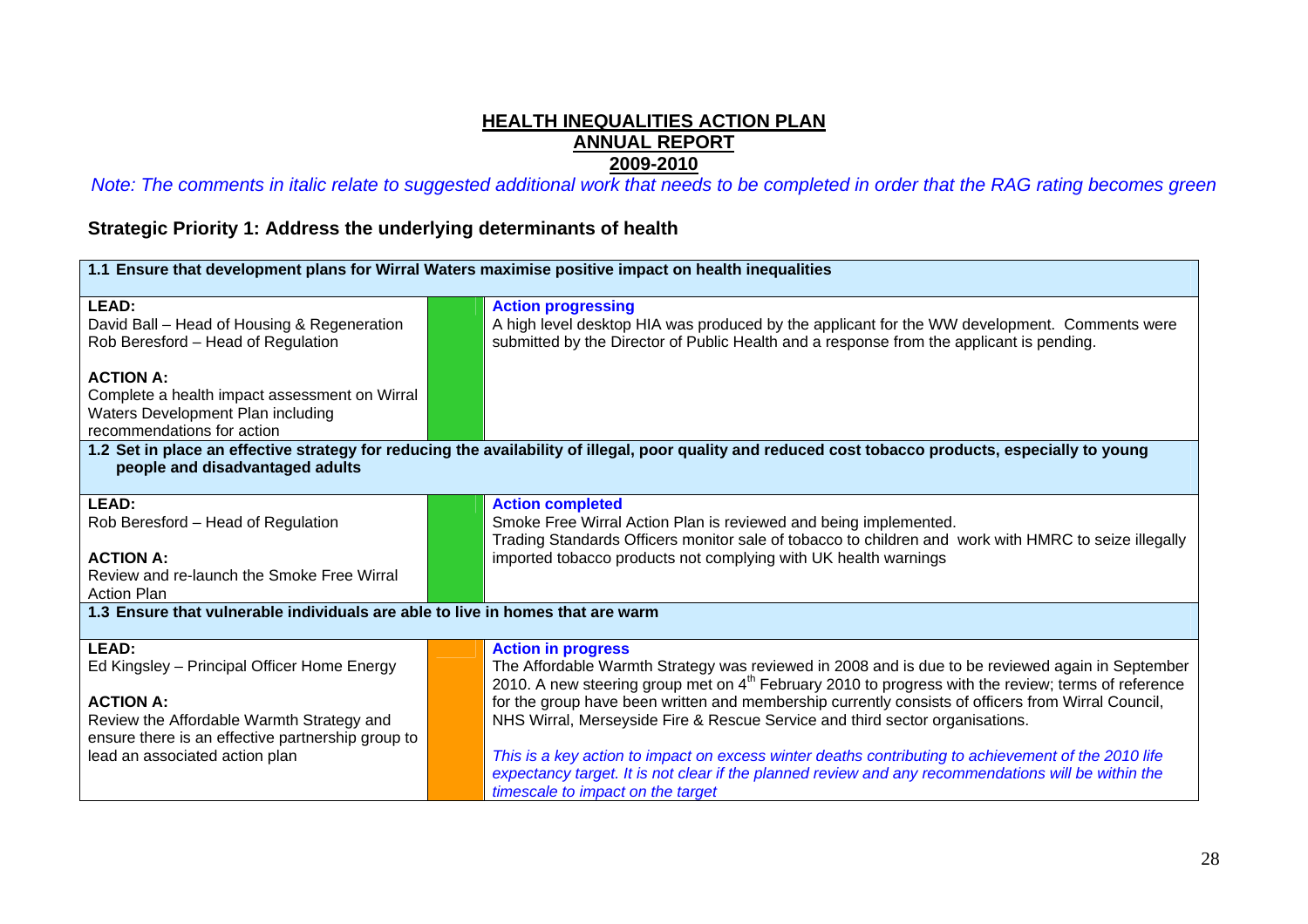| <b>LEAD:</b><br>Ed Kingsley - Principal Officer Home Energy<br><b>ACTION B:</b><br>Increase the number of vulnerable households<br>assisted with at least one main energy<br>efficiency measure under Warm Front (LAA -<br>local target) | Action in progress but target not expecting to be achieved<br>The number of households assisted with Warm Front:<br>$2007 - 08 - 2648$<br>2008-09 - 2717 (2.6% increase)<br>2009-10 - 2003 (26.3% decrease)<br>The reason for the decrease in 2009-10 was that on 23 April 2009, the Government announced its<br>intention to increase the maximum grant available to households under Warm Front by about 30% for<br>gas heated properties and 50% for oil heated properties, without increasing the overall budget. In<br>October 2009, demand for grants began to outstrip supply as, in the Government's own words, "The<br>increase in grant maxima has led to an increase in the average spend per household and fewer<br>households requested to make a contribution. This will lead to fewer households being helped within<br>the available budget". In November 2009, the Warm Front scheme manager, Eaga, increased waiting<br>times for grant applications to control the number of grants issued. Unless the Government increase<br>spending on Warm Front in 2010-11, there is likely to be a further decrease in households assisted.<br>Number of households supported is likely to further decrease. Review needs to take account of the<br>impact on health inequalities<br>1.4 Ensure key agencies and Wirral Strategic Partnership have sufficient information to lead action to address excess winter deaths |
|------------------------------------------------------------------------------------------------------------------------------------------------------------------------------------------------------------------------------------------|-----------------------------------------------------------------------------------------------------------------------------------------------------------------------------------------------------------------------------------------------------------------------------------------------------------------------------------------------------------------------------------------------------------------------------------------------------------------------------------------------------------------------------------------------------------------------------------------------------------------------------------------------------------------------------------------------------------------------------------------------------------------------------------------------------------------------------------------------------------------------------------------------------------------------------------------------------------------------------------------------------------------------------------------------------------------------------------------------------------------------------------------------------------------------------------------------------------------------------------------------------------------------------------------------------------------------------------------------------------------------------------------------------------------------------------|
| LEAD:<br>Tony Kinsella - Head of Performance &<br>Intelligence                                                                                                                                                                           | <b>Action in progress</b><br>Systems are in place for the collation of data and a report has been produced, However, further work<br>needs to be done to make data available on a regular basis and by locality                                                                                                                                                                                                                                                                                                                                                                                                                                                                                                                                                                                                                                                                                                                                                                                                                                                                                                                                                                                                                                                                                                                                                                                                                   |
| <b>ACTION A:</b><br>Set in place the mechanism to collate and<br>report on excess winter deaths including<br>number and locality                                                                                                         | Establish a reporting system for winter 2009/10                                                                                                                                                                                                                                                                                                                                                                                                                                                                                                                                                                                                                                                                                                                                                                                                                                                                                                                                                                                                                                                                                                                                                                                                                                                                                                                                                                                   |
|                                                                                                                                                                                                                                          | 1.5 Improve Data collection and intelligence on black and racial minority populations in Wirral                                                                                                                                                                                                                                                                                                                                                                                                                                                                                                                                                                                                                                                                                                                                                                                                                                                                                                                                                                                                                                                                                                                                                                                                                                                                                                                                   |
| LEAD:<br>Julie Graham - Acting Joint Head of Health &<br><b>Wellbeing (Healthy Communities)</b>                                                                                                                                          | <b>Action completed</b><br>BME Health and Well-being Needs Assessment complete and included as part of the JSNA to ensure<br>accessibility.                                                                                                                                                                                                                                                                                                                                                                                                                                                                                                                                                                                                                                                                                                                                                                                                                                                                                                                                                                                                                                                                                                                                                                                                                                                                                       |
| <b>ACTION A:</b><br>Carry out a health and wellbeing needs<br>assessment amongst the BRM population                                                                                                                                      |                                                                                                                                                                                                                                                                                                                                                                                                                                                                                                                                                                                                                                                                                                                                                                                                                                                                                                                                                                                                                                                                                                                                                                                                                                                                                                                                                                                                                                   |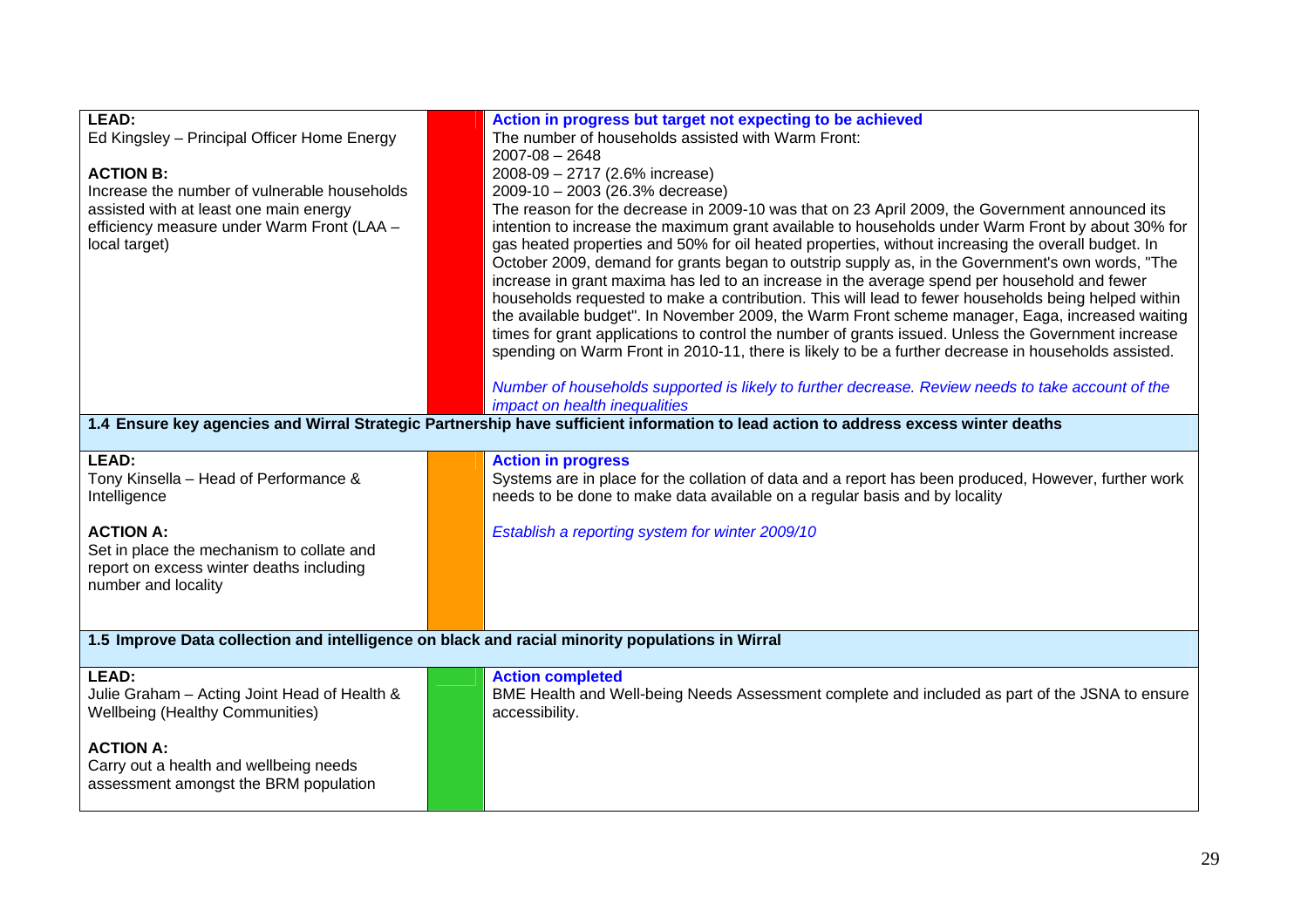| LEAD:<br>Jackie Collier / Tony Kinsella - Head of<br>Performance & Intelligence<br><b>ACTION B:</b><br>Establish fit for purpose data collection methods<br>within key services to assess access by BRM<br>groups | <b>Action in progress</b><br>More robust contract clauses relating to collection of BME data have been included in the March<br>2010 provider service, acute, oncology and CWP contracts. An action plan is to be developed for<br>supporting services to develop data collection and reporting on BME status.<br>The next step will be agreeing actions for the Single Equality Scheme to assist provider services in<br>improving the accuracy and level of collection, and developing a usable reporting method.<br>A review of data being collected as a result of improved contract specifications to see if it is<br>appropriate and accessible for equity analysis by services and performance and intelligence team                                                                 |
|-------------------------------------------------------------------------------------------------------------------------------------------------------------------------------------------------------------------|---------------------------------------------------------------------------------------------------------------------------------------------------------------------------------------------------------------------------------------------------------------------------------------------------------------------------------------------------------------------------------------------------------------------------------------------------------------------------------------------------------------------------------------------------------------------------------------------------------------------------------------------------------------------------------------------------------------------------------------------------------------------------------------------|
| 1.6 Reduce economic inactivity                                                                                                                                                                                    |                                                                                                                                                                                                                                                                                                                                                                                                                                                                                                                                                                                                                                                                                                                                                                                             |
| <b>LEAD:</b><br>Kevin Adderley - Head of Strategic<br>Development<br><b>ACTION A:</b><br>Reduce the proportion of working age people<br>claiming out of work benefits (LAA / NI153)                               | <b>Action in progress</b><br>Action A is heavily scrutinised and reported through existing channels and data will be available by<br>due date.<br>Interim data indicates an increase in NI 153 - from 36.7% in May 09 to 37.5% in August 09 (latest<br>data).<br>The impact of the recession in increasing economic inactivity is being closely monitored, and a<br>number of very successful interventions have been developed.<br>Action is affected by recession and continues to be monitored                                                                                                                                                                                                                                                                                           |
| LEAD:<br>Neil Perris - Head of Public Health Provider<br>Services<br><b>ACTION B:</b><br>Reduce the number of people claiming<br>incapacity benefits                                                              | <b>Action in progress</b><br>Two key programmes work to reduce IB claimants from which outcomes include:<br>1 <sup>st</sup> year of WW4H programme, operational for 9mths:<br>83 leavers: 22 employed & 61 unemployed.<br>21 employed leavers who were at risk of moving to I.B. retained in employment, 1 became self-<br>employed.<br>56 leavers were referred to other health & employability partners, eg Health Action Area's and<br>Working Links.<br>61 leavers unemployed: 8 were DNA's. Of the 53 - 38 referred to other support, advice, guidance<br>and 5 claimants in to employment<br>Whilst programmes are successfully supporting people who are at risk of, or already on incapacity<br>benefits, numbers are currently not sufficient to reduce total number of claimants. |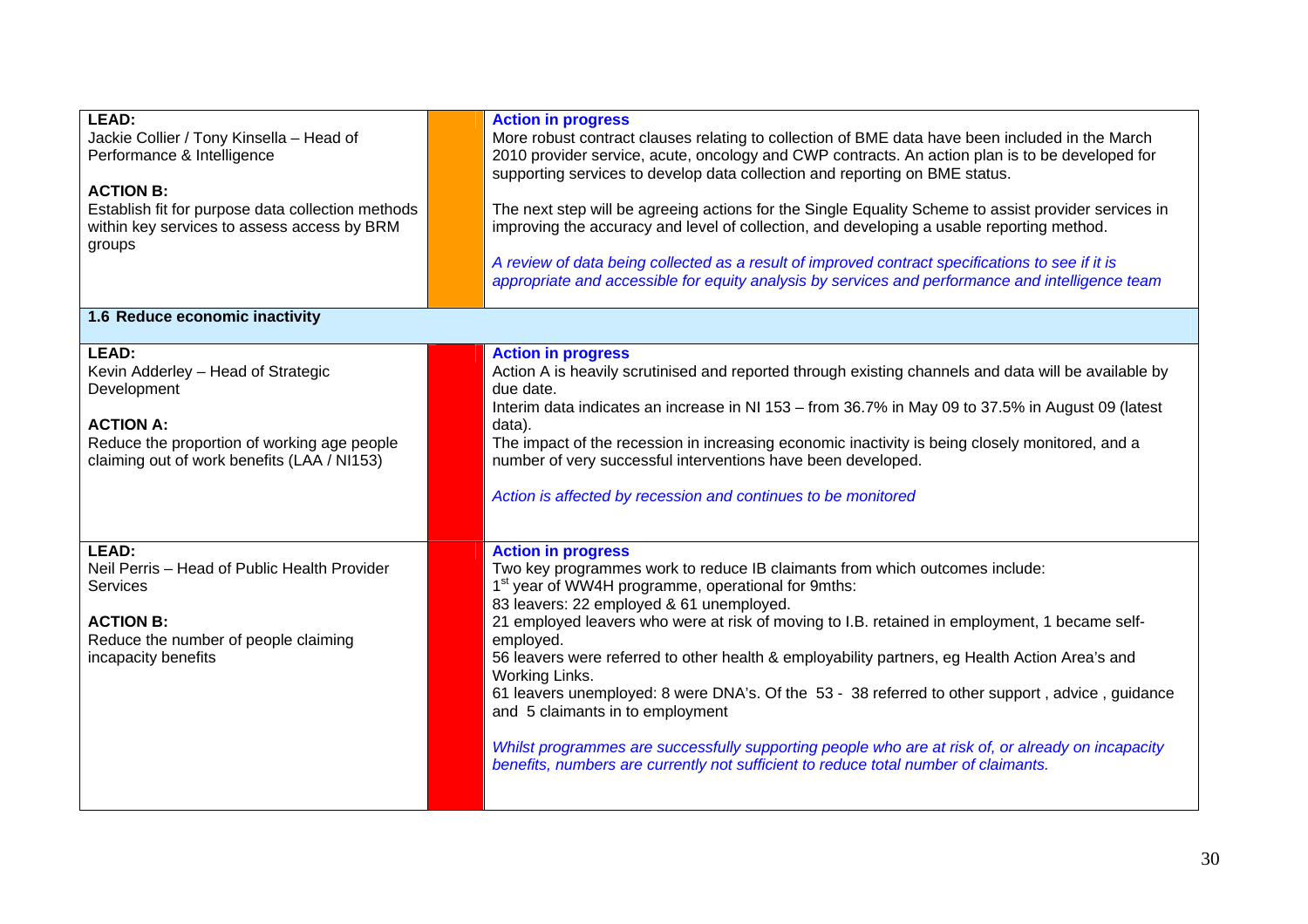| 1.7 Support the development and maintenance of skills and independence in vulnerable adults                                                     |                                                                                                                                                                                                                                                                     |  |  |
|-------------------------------------------------------------------------------------------------------------------------------------------------|---------------------------------------------------------------------------------------------------------------------------------------------------------------------------------------------------------------------------------------------------------------------|--|--|
| <b>LEAD:</b><br>John Webb - Director of Adult Social Services                                                                                   | <b>Action being met (ongoing)</b><br>The performance outturn for NI 136 "People supported to live independently through social services                                                                                                                             |  |  |
| Maura Noone – Head of Communities and<br>Wellbeing (DASS)                                                                                       | (all adults)" (local LAA indicator) is 2195.65. Target was 2230.05 (1.54% difference).<br>Individuals are also supported to remain independent through Home Assessment Reablement Team<br>and through POPIN which are not included within the definition of NI 136. |  |  |
| <b>ACTION A:</b><br>Increase the number of people supported to live<br>independently through social services - all<br>adults (LAA local target) | Performance is slightly below target                                                                                                                                                                                                                                |  |  |
|                                                                                                                                                 | 1.8 Maximise the Health & Wellbeing impact of new programmes and policy changes on potential vulnerable and excluded groups                                                                                                                                         |  |  |
| LEAD:                                                                                                                                           | <b>Progress being made</b>                                                                                                                                                                                                                                          |  |  |
| Carolyn Curr - Head of Policy                                                                                                                   | The LSP does not currently have a shared template for equality impact assessments. However, the                                                                                                                                                                     |  |  |
|                                                                                                                                                 | development of a Wirral Equalities Charter will enable this to happen.                                                                                                                                                                                              |  |  |
| <b>ACTION A:</b>                                                                                                                                | An extensive Equality Impact Assessment programme in place monitored by Corporate Equality                                                                                                                                                                          |  |  |
| Steps are in place to carry out equality and                                                                                                    | Group.                                                                                                                                                                                                                                                              |  |  |
| diversity impact assessment on all new                                                                                                          |                                                                                                                                                                                                                                                                     |  |  |
| programmes and policies                                                                                                                         | Processes being developed but still to be implemented                                                                                                                                                                                                               |  |  |
| <b>LEAD:</b>                                                                                                                                    | Action has been met and will facilitate ongoing development of HIA                                                                                                                                                                                                  |  |  |
| Carolyn Curr - Head of Policy                                                                                                                   | IMPACT has been commissioned to provide training for partners and second staff to the partnership                                                                                                                                                                   |  |  |
|                                                                                                                                                 | to develop HIA skills and capacity. The secondee is appointed and an Induction programme and work                                                                                                                                                                   |  |  |
| <b>ACTION B:</b>                                                                                                                                | programme being developed. Planned start date April 2010                                                                                                                                                                                                            |  |  |
| An approach to Health Impact Assessment                                                                                                         |                                                                                                                                                                                                                                                                     |  |  |
| (HIA) being developed by the Health and Well-                                                                                                   |                                                                                                                                                                                                                                                                     |  |  |
| Being group, in collaboration with IMPACT                                                                                                       |                                                                                                                                                                                                                                                                     |  |  |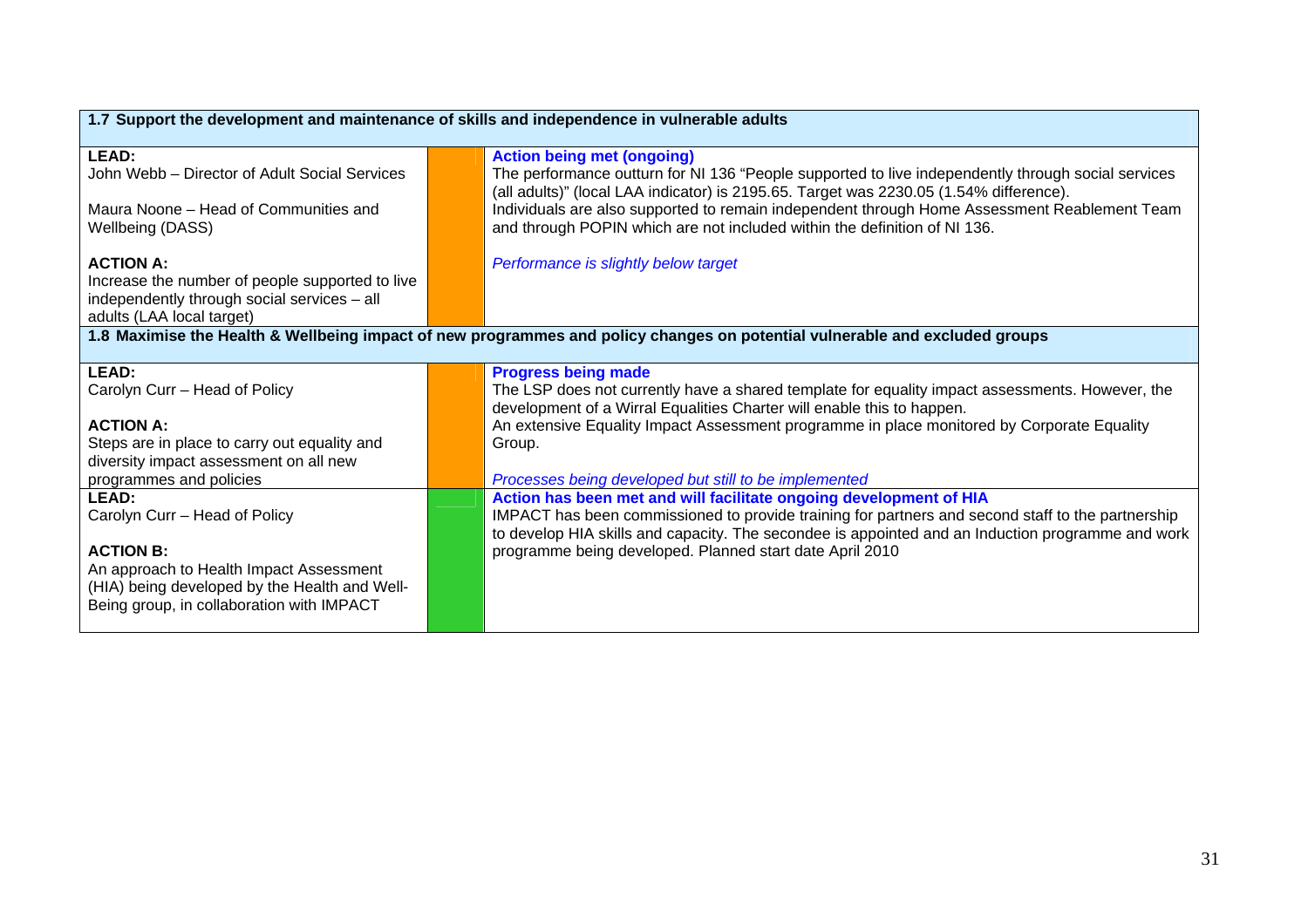## **Strategic Priority 2: Improve access to high quality public services for people with poor health & wellbeing**

**2.1 Improved QOF performance in areas that are major contributors to reduced mortality** 

| <b>LEAD:</b><br>Tony Kinsella - Head of Performance &<br>Intelligence<br><b>ACTION A:</b><br>Review practice QOF scores in all high impact<br>areas and identify low scoring practices (eg CHD<br>5,6,7,9                                                                               | Action complete - process in place and ongoing<br>A review of QOF scores for high impact indicators (eg CHD, COPD) has been carried out by<br>localities. QOF scores are discussed with each practice during QOF visit and an action plan for<br>driving up performance is produced as a result, where this is required. Records are collated of<br>lower scoring practices and subsequent performance compared to ensure it is improved.<br>It is acknowledged across the Localities that measuring QOF achievement may not be the most<br>useful analysis as achievement is near 100% each year. For this reason the balanced scorecard<br>was developed in which practices' achievement without exception reporting is stated.<br>Furthermore, practices' achievement in relation to NICE targets rather than QOF is more accurate<br>in highlighting practices where there are difficulties in particular clinical areas. |
|-----------------------------------------------------------------------------------------------------------------------------------------------------------------------------------------------------------------------------------------------------------------------------------------|-------------------------------------------------------------------------------------------------------------------------------------------------------------------------------------------------------------------------------------------------------------------------------------------------------------------------------------------------------------------------------------------------------------------------------------------------------------------------------------------------------------------------------------------------------------------------------------------------------------------------------------------------------------------------------------------------------------------------------------------------------------------------------------------------------------------------------------------------------------------------------------------------------------------------------|
| <b>LEAD:</b><br><b>Heads of localities</b><br>Paul Edwards - Birkenhead<br>Lorna Quigley - Bebington & West Wirral<br>Andrew Cooper - Wallasey<br><b>ACTION B:</b><br>Support low scoring practices to produce a<br>recovery plan to achieve maximum QOF points in<br>high impact areas | Action complete - process in place and ongoing<br>Practice achievement of high impact indicators has been reviewed and compared with latest<br>achievement for 09/10.<br>Practices have been given until mid-April 2010 to validate their balanced scorecard data, and from<br>this point graphs will be sent to practices highlighting their distance in these two areas from the<br>PCT average. Localities will be made aware of the practices failing to meet PCT average so that<br>an action plan may be set up to support the practice.                                                                                                                                                                                                                                                                                                                                                                                |
|                                                                                                                                                                                                                                                                                         | 2.2 Use financial incentives and local payment schemes to maximise impact on life expectancy and health inequalities                                                                                                                                                                                                                                                                                                                                                                                                                                                                                                                                                                                                                                                                                                                                                                                                          |
| <b>LEAD:</b><br>Cathy Gritzner - Director of Health Systems<br>Management<br><b>ACTION A:</b><br>Review PCT and LHD local enhanced services<br>against performance, health impact and value for<br>money                                                                                | <b>Action partially completed</b><br>Local enhanced services have been reviewed although health impact was not included.<br>Review LES against performance, health impact and value for money                                                                                                                                                                                                                                                                                                                                                                                                                                                                                                                                                                                                                                                                                                                                 |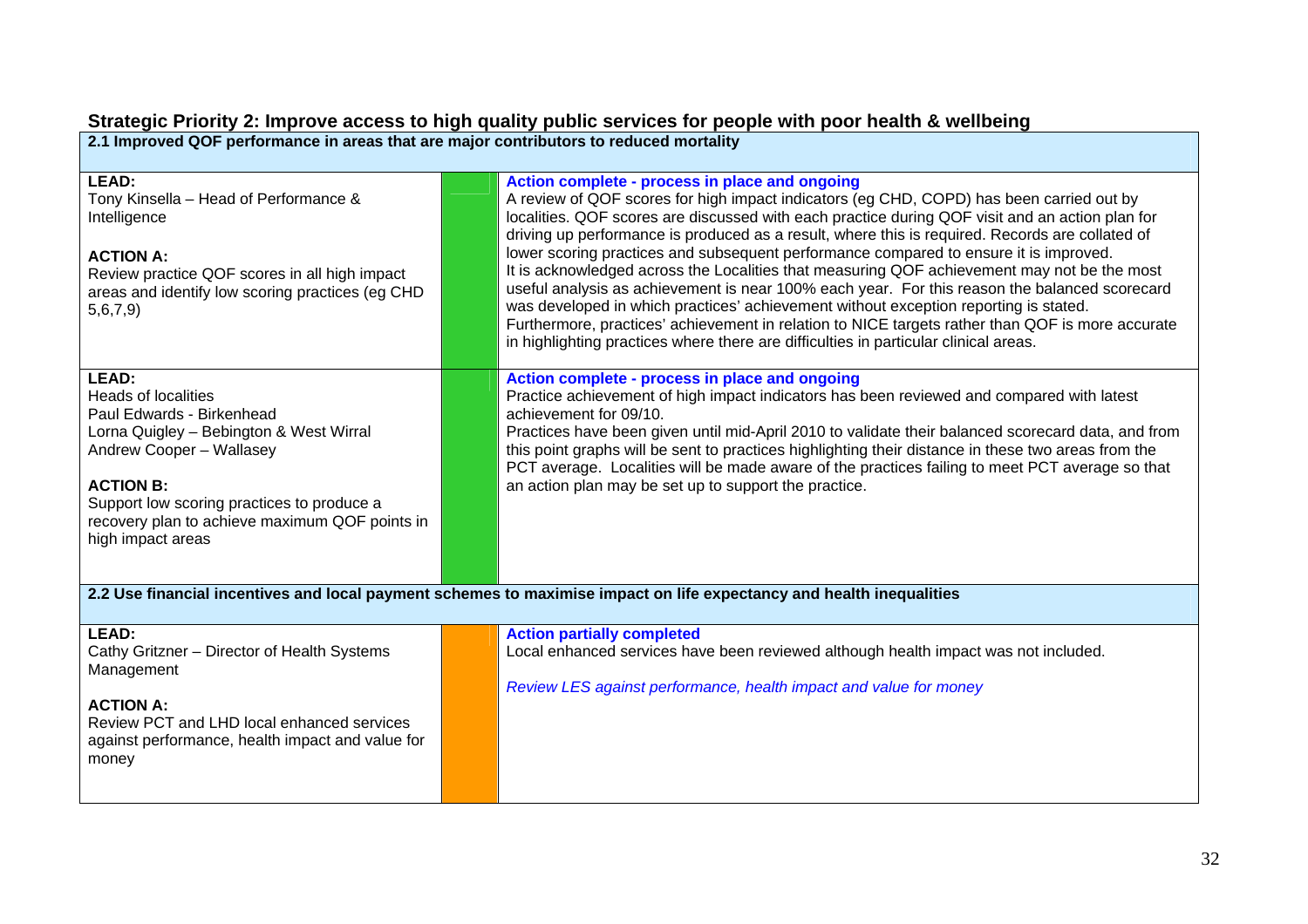| LEAD:<br>Cathy Gritzner - Director of Health Systems<br>Management<br><b>ACTION B:</b><br>Review exception policy for practices and impact<br>on health inequalities                                                                                                                                                                  |  | <b>Action partially completed</b><br>Exception procedure in place. Level of exceptions at practice level are periodically reviewed.<br>However, this does not take account of impact on health inequalities because the data are not<br>broken down into equalities or disadvantaged groups<br>Consider how current exception policy could impact on health inequalities and if there is a need for<br>further review                                                                                                                                                                                                                                                                                                                                                                                                                                                                                                                                                                                                                                                                                                                                                                                                                                                                                                                         |  |
|---------------------------------------------------------------------------------------------------------------------------------------------------------------------------------------------------------------------------------------------------------------------------------------------------------------------------------------|--|-----------------------------------------------------------------------------------------------------------------------------------------------------------------------------------------------------------------------------------------------------------------------------------------------------------------------------------------------------------------------------------------------------------------------------------------------------------------------------------------------------------------------------------------------------------------------------------------------------------------------------------------------------------------------------------------------------------------------------------------------------------------------------------------------------------------------------------------------------------------------------------------------------------------------------------------------------------------------------------------------------------------------------------------------------------------------------------------------------------------------------------------------------------------------------------------------------------------------------------------------------------------------------------------------------------------------------------------------|--|
| LEAD:<br>Cathy Gritzner - Director of Health Systems<br>Management<br><b>ACTION C:</b><br>Review the support, resources and development<br>available to practices to reduce exception<br>reporting, achieve higher QOF and LES activity in<br>high impact areas                                                                       |  | <b>Action is progressing</b><br>The support to practices to reduce exception reporting and achieve higher LES and QOF activity is<br>regularly reviewed by localities. Several methods of support have been set in place and led to high<br>levels of achievement overall.                                                                                                                                                                                                                                                                                                                                                                                                                                                                                                                                                                                                                                                                                                                                                                                                                                                                                                                                                                                                                                                                    |  |
| 2.3 Ensure quality training is available to practice staff and that records demonstrate high levels of completion                                                                                                                                                                                                                     |  |                                                                                                                                                                                                                                                                                                                                                                                                                                                                                                                                                                                                                                                                                                                                                                                                                                                                                                                                                                                                                                                                                                                                                                                                                                                                                                                                               |  |
| <b>LEAD:</b><br>Abhi Mantgani - Medical Director<br>Heads of localities<br>Paul Edwards - Birkenhead<br>Lorna Quigley - Bebington & West Wirral<br>Andrew Cooper - Wallasey<br><b>ACTION A:</b><br>Review the training needs of practice staff to<br>achieve performance improvements in the health<br>inequalities high impact areas |  | <b>Action is progressing</b><br>Robust processes are in place for assessing needs and providing and evaluating quality training for<br>practice staff. This has covered some of the high impact areas such as CVD and COPD. Further<br>needs assessment would be advantageous to ensure health inequalities issues are included.<br>Reports from localities include:<br><b>Overall:</b><br>Six Protected Learning Time events per year, topics chosen by the Training forum based on<br>current issues pertaining to the Locality demographic eg diabetes, anti-biotic prescribing, and also<br>according to PCT recommendation, i.e Safeguarding. Professional Development Nurses implement<br>a rolling programme of training based on needs according to the demographics of the area and of<br>QOF. This is reviewed continually.<br><b>Bebington and West Wirral:</b><br>Training is agreed by the Locality Training Forum, practices carry out training needs assessment<br>internally, a training plan is compiled and training commissioned.<br><b>Birkenhead:</b><br>Training budget devolved to practices, which carry out training needs assessment internally and<br>make investment accordingly. Training events are held annually as per requirements of local<br>enhanced services: CVD, CKD and Diabetes.<br><b>Wallasey:</b> |  |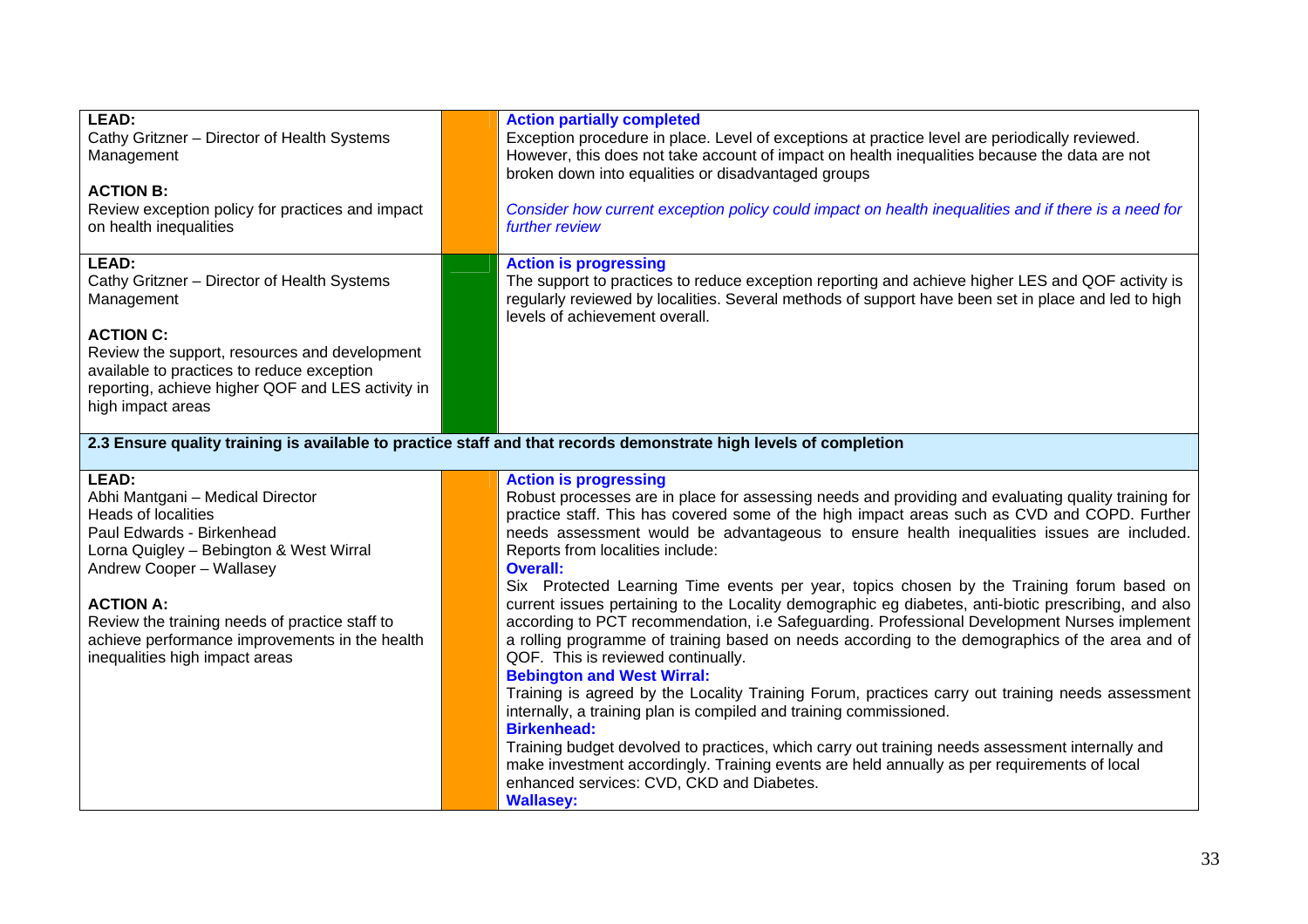|                                                                                                                                                                                                                                                                                                  | Training budget stays as one in the Locality. Practices have a system for requesting training which<br>is then discussed at a monthly Training Forum. The training forum has a GP Member, Nurse<br>Member, Practice Managers and PCT Members. Practice based training is booked in bulk<br>sessions for practices to access at their convenience. Internal Protected Learning times also occur<br>quarterly and it is the practices' responsibility to organise training on these days, these are<br>monitored by requesting evidence of training from practices.<br>Consider the health inequalities high impact areas in order to meet 2010 target and 2013 local<br>target and review recent training and future plans to see if gaps remain requiring further training or<br>development |
|--------------------------------------------------------------------------------------------------------------------------------------------------------------------------------------------------------------------------------------------------------------------------------------------------|----------------------------------------------------------------------------------------------------------------------------------------------------------------------------------------------------------------------------------------------------------------------------------------------------------------------------------------------------------------------------------------------------------------------------------------------------------------------------------------------------------------------------------------------------------------------------------------------------------------------------------------------------------------------------------------------------------------------------------------------------------------------------------------------|
| LEAD:<br>Abhi Mantgani - Medical Director<br><b>Heads of localities</b><br>Paul Edwards - Birkenhead<br>Lorna Quigley - Bebington & West Wirral<br>Andrew Cooper - Wallasey<br><b>ACTION B:</b><br>Establish systems to maintain and review up to<br>date training records of primary care staff | <b>Action complete</b><br>Localities maintain training records for locality training                                                                                                                                                                                                                                                                                                                                                                                                                                                                                                                                                                                                                                                                                                         |
| LEAD:<br>Abhi Mantgani - Medical Director<br>Heads of localities<br>Paul Edwards - Birkenhead<br>Lorna Quigley - Bebington & West Wirral<br>Andrew Cooper - Wallasey<br><b>ACTION C:</b><br>Agree standards for training and development<br>linked to quality payment scheme                     | <b>Action complete</b><br>Training and development requirements are clearly outlined within each enhanced service.<br>Training is not lined to QPS as localities co-ordinate training.                                                                                                                                                                                                                                                                                                                                                                                                                                                                                                                                                                                                       |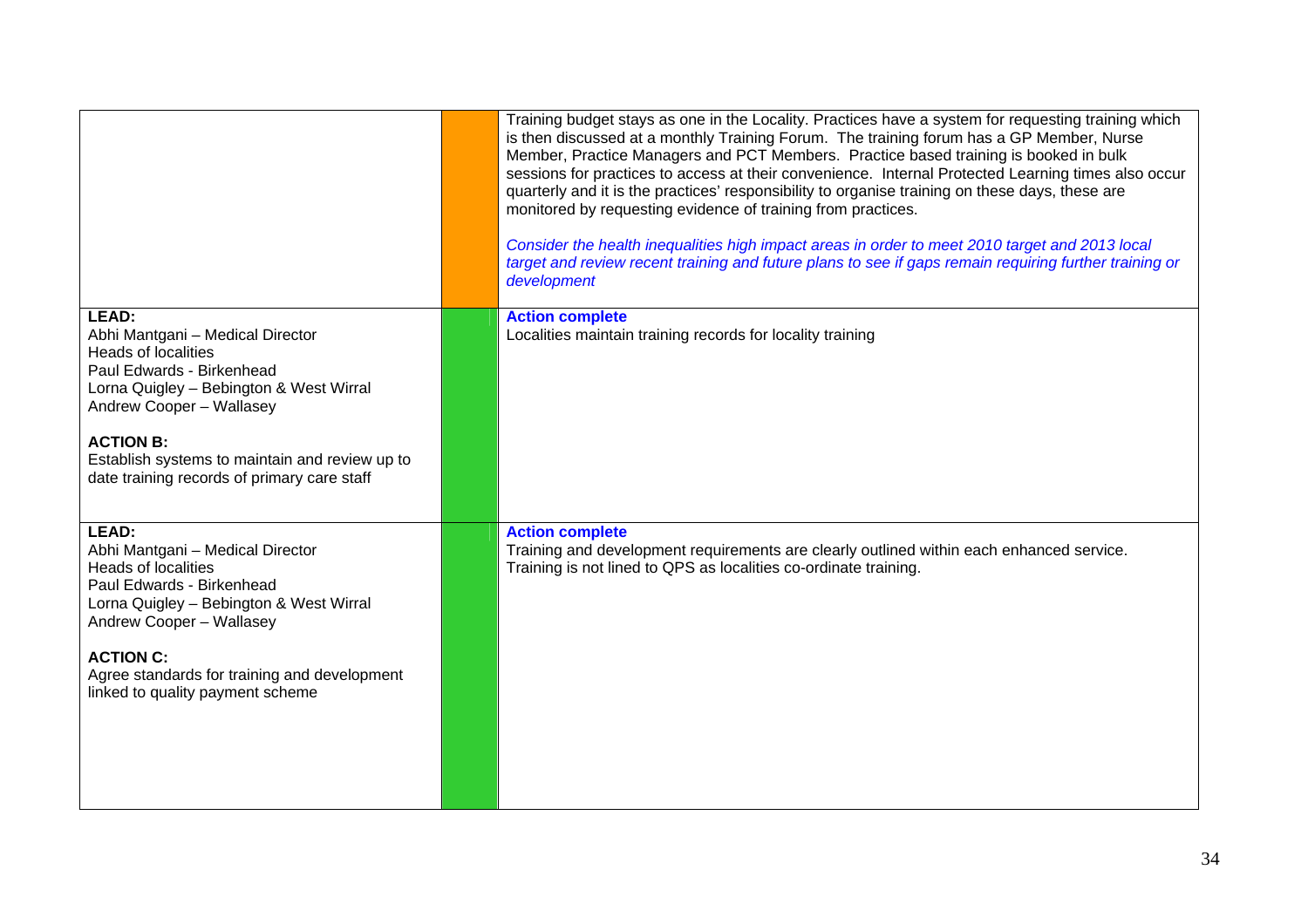| 2.4 Identify inequalities in the prevention, diagnosis and treatment of cancer and CVD                                                                                                    |  |                                                                                                                                                                                                                                                                                                                                                                                                                                                                                                                                                               |
|-------------------------------------------------------------------------------------------------------------------------------------------------------------------------------------------|--|---------------------------------------------------------------------------------------------------------------------------------------------------------------------------------------------------------------------------------------------------------------------------------------------------------------------------------------------------------------------------------------------------------------------------------------------------------------------------------------------------------------------------------------------------------------|
| LEAD:<br>Tony Kinsella - Head of Performance &<br>Intelligence                                                                                                                            |  | <b>Action in progress</b><br>Cancer equity audit has been completed as a first draft and areas highlighted for action are being planned,<br>including producing an early intervention and prevention plan.                                                                                                                                                                                                                                                                                                                                                    |
| <b>ACTION A:</b><br>Complete a cancer equity audit review and<br>produce an improvement action plan to implement<br>recommendations                                                       |  | Produce recommendations and an action plan for implementation                                                                                                                                                                                                                                                                                                                                                                                                                                                                                                 |
| <b>LEAD:</b><br>Teresa Owen - Public Health Consultant                                                                                                                                    |  | <b>Action in progress</b><br>CVD equity audit has been completed as a first draft and areas highlighted for action are being<br>planned.                                                                                                                                                                                                                                                                                                                                                                                                                      |
| <b>ACTION B:</b><br>Complete a CVD equity audit review and produce<br>an improvement action plan to implement<br>recommendations                                                          |  | Produce recommendations and an action plan for implementation                                                                                                                                                                                                                                                                                                                                                                                                                                                                                                 |
|                                                                                                                                                                                           |  | 2.5 Ensure patients with high risk of CVD and not in contact with primary care are supported to maximise their risk reduction                                                                                                                                                                                                                                                                                                                                                                                                                                 |
| <b>LEAD:</b><br>Abhi Mantgani - Medical Director                                                                                                                                          |  | <b>Action completed</b><br>Core offer for practices has been agreed. Medical Directors have written to all practices to<br>encourage them to engage fully with Health Action Area Programme.                                                                                                                                                                                                                                                                                                                                                                  |
| <b>ACTION A:</b><br>Establish interface between Health Action Areas<br>and Primary Care to ensure data and patients are<br>supported to move between clinical and lifestyle<br>programmes |  | Health Action Area teams work in local communities and attempt to engage with patients at high<br>risk of CVD. Patients are supported to make positive lifestyle changes via personalised behaviour<br>change action plans. Health Trainers work alongside Health works as part of the Vascular<br>Screening Programme. All practices have designated HAA leads. Health Trainers running support<br>sessions from local practices. Pathways are in place to allow Primary Care staff to refer into and<br>signpost patients to access Health Trainer support. |
| 2.6 Ensure that structural constraints are removed if they prevent services from collaborating to deliver improved health and wellbeing to the<br>population                              |  |                                                                                                                                                                                                                                                                                                                                                                                                                                                                                                                                                               |
| LEAD:<br>Tina Long - Director of Strategic Partnerships                                                                                                                                   |  | <b>Action progressing</b><br>Structural constraints have been identified and significant progress made in the development of<br>integrated working between health and social care. Locality Boards are representative of health and                                                                                                                                                                                                                                                                                                                           |
| <b>ACTION A:</b><br>Review the partner alignment and structures for                                                                                                                       |  | social care. Partners have agreed the need to align localities in relation to CYP services. How this<br>is managed amidst differing catchment and figuration of core services such as practices and                                                                                                                                                                                                                                                                                                                                                           |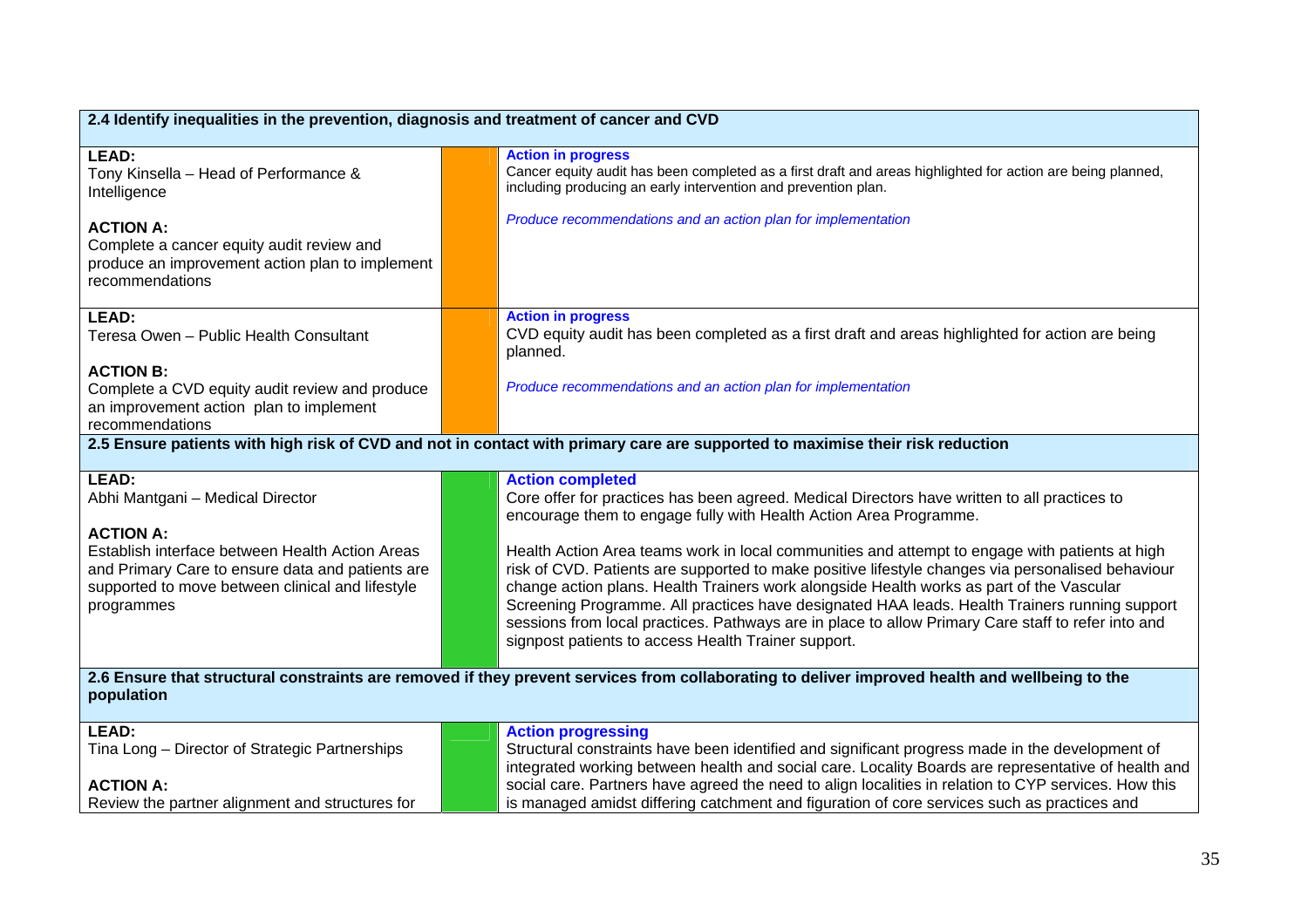| delivering services to children, young people and<br>adults and make recommendations for<br>maximising resources, quality and equity of<br>access                                                                                                                                                 | schools is being considered. Front line services continue to co-locate and core induction training is<br>being rolled out to the whole CYP workforce                                                                                                                                                                                                                                                                                                                                                                                                                                                                                                                                                                                                                                                                                                                                                                                                                                                                                                                                                                                                                                                                                                                                                                                                                                                                                    |  |  |
|---------------------------------------------------------------------------------------------------------------------------------------------------------------------------------------------------------------------------------------------------------------------------------------------------|-----------------------------------------------------------------------------------------------------------------------------------------------------------------------------------------------------------------------------------------------------------------------------------------------------------------------------------------------------------------------------------------------------------------------------------------------------------------------------------------------------------------------------------------------------------------------------------------------------------------------------------------------------------------------------------------------------------------------------------------------------------------------------------------------------------------------------------------------------------------------------------------------------------------------------------------------------------------------------------------------------------------------------------------------------------------------------------------------------------------------------------------------------------------------------------------------------------------------------------------------------------------------------------------------------------------------------------------------------------------------------------------------------------------------------------------|--|--|
| 2.7 Patients treated for angina are supported to adhere to their care plan                                                                                                                                                                                                                        |                                                                                                                                                                                                                                                                                                                                                                                                                                                                                                                                                                                                                                                                                                                                                                                                                                                                                                                                                                                                                                                                                                                                                                                                                                                                                                                                                                                                                                         |  |  |
| <b>LEAD:</b><br>Frieda Rimmer - Head of Heart Centres<br><b>ACTION A:</b><br>Protocols for the referral of patients with angina<br>for exercise tolerance testing are reviewed and<br>procedures set in place to ensure minimum<br>standards are achieved and adherence to care<br>plans reviewed | <b>Action completed</b><br>Exercise Tolerance Testing (ETT) care pathway agreed by all Intermediate clinic stakeholders and<br>used for direct access ETT patients. Continuous clinical audit in place on positive ETT requiring<br>secondary care intervention.<br>Appropriate patients referred onto the cardiac rehabilitation programme.                                                                                                                                                                                                                                                                                                                                                                                                                                                                                                                                                                                                                                                                                                                                                                                                                                                                                                                                                                                                                                                                                            |  |  |
| 2.8 Increase support available for patients with CVD to adhere to medication therapy                                                                                                                                                                                                              |                                                                                                                                                                                                                                                                                                                                                                                                                                                                                                                                                                                                                                                                                                                                                                                                                                                                                                                                                                                                                                                                                                                                                                                                                                                                                                                                                                                                                                         |  |  |
| <b>LEAD:</b><br>Julia Simms - Head of Medicines Management<br><b>ACTION A:</b><br>Review the support available for patients on<br>medication to reduce CVD risk and make<br>recommendations for improving support.                                                                                | <b>Action complete</b><br>75% of pharmacies will now accept triaged referrals from the PCT for Medicines Use review (MUR)<br>and this is supporting PCT capacity for medication review.<br>CVD agreed as the target area for MUR in 2010/11. The training package and materials will be<br>developed in Q1 2010/11. The package will include strategies to promote uptake of MURs to CVD<br>patients.<br>Support available has been reviewed and includes:-<br>(i) QoF target for GP practices- 'a medication review is recorded in the notes in the preceding 15<br>months for all patients being prescribed 4 or more repeat medicines. Standard 80%.' Practice nurse<br>clinics also focus on CVD and other chronic disease patients.<br>(ii) PCT medication review service and criteria for referral include non compliance. GPs, provider<br>services staff, hospital pharmacists and a number of social care teams can refer patients with<br>compliance problems. This applies to all conditions, not just CVD. It is a specialised targeted<br>service because staffing would not support review of all Wirral patients.<br>Also developed onward referral of the above to the community pharmacy Medicines Use Review<br>(MUR) service (part of the national contract). Pharmacies select patients, or patients can request a<br>MUR but PCTs can also recommend target groups of patients (pharmacies are not required in the |  |  |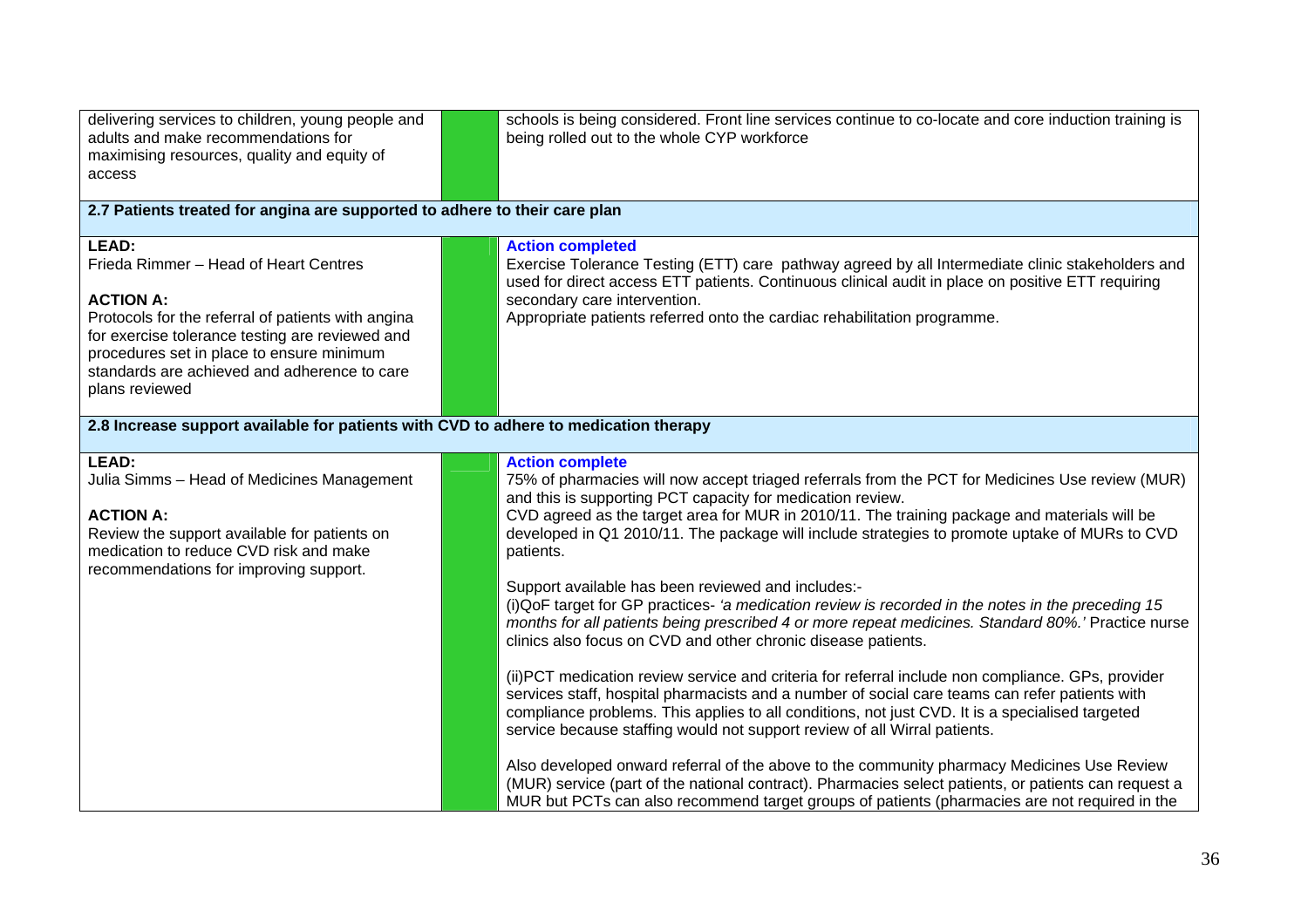|                                                                                                                                                                                                                                                                                        | contract to adopt PCT recommendations). Onward triage of appropriate referrals from the PCT<br>medication review service to MURs is in a development phase and it is hoped this will build<br>additional capacity to increase the number of medication reviews available to patients-considering<br>there are only 6WTE PCT pharmacists for 61 practices and they have much wider roles than<br>medication review. |  |
|----------------------------------------------------------------------------------------------------------------------------------------------------------------------------------------------------------------------------------------------------------------------------------------|--------------------------------------------------------------------------------------------------------------------------------------------------------------------------------------------------------------------------------------------------------------------------------------------------------------------------------------------------------------------------------------------------------------------|--|
| 2.9 Increase revascularisation rates                                                                                                                                                                                                                                                   |                                                                                                                                                                                                                                                                                                                                                                                                                    |  |
| LEAD:<br>Tony Kinsella - Head of Performance &<br>Intelligence<br><b>ACTION A:</b><br>Benchmark revascularisation rates and set out<br>mechanisms to ensure PCT is in top 10%<br>nationally (whilst reducing any inequity of access)                                                   | Plans in place to complete action<br>Revascularization benchmarking data, Part of Cardiac review going to PEC in April 2010.<br>Complete benchmarking, identify current position and set out plans to achieve top 10% position                                                                                                                                                                                     |  |
| 2.10 A care pathway is in place and being adhered to for primary angioplasty                                                                                                                                                                                                           |                                                                                                                                                                                                                                                                                                                                                                                                                    |  |
| LEAD:<br>Abhi Mantgani - Medical Director<br><b>ACTION A:</b><br>Consult with relevant clinical and patient groups to<br>agree and launch a map of medicine care<br>pathway for primary angioplasty                                                                                    | <b>Partially completed, clarity required</b><br>A map of medicine pathway for angioplasty is in place but needs to be reviewed to assess if it<br>covers primary angioplasty or if, in fact, it should.<br>Complete desk top review to determine if further work on pathway is required                                                                                                                            |  |
| 2.11 Retention and completion within cardiac rehabilitation programmes is maximised                                                                                                                                                                                                    |                                                                                                                                                                                                                                                                                                                                                                                                                    |  |
| <b>LEAD:</b><br>Frieda Rimmer - Head of Heart Centres<br><b>ACTION A:</b><br>Complete a review of attendance, retention and<br>completion of cardiac rehabilitation programmes,<br>including equity of access from people from most<br>deprived areas and high risk population groups. | <b>Action completed</b><br>National Team were contacted, as we are not linked into the National Data set, prior data is not<br>available. Audit competed from October to December on patient attendance rates from all<br>postcodes of the Wirral.                                                                                                                                                                 |  |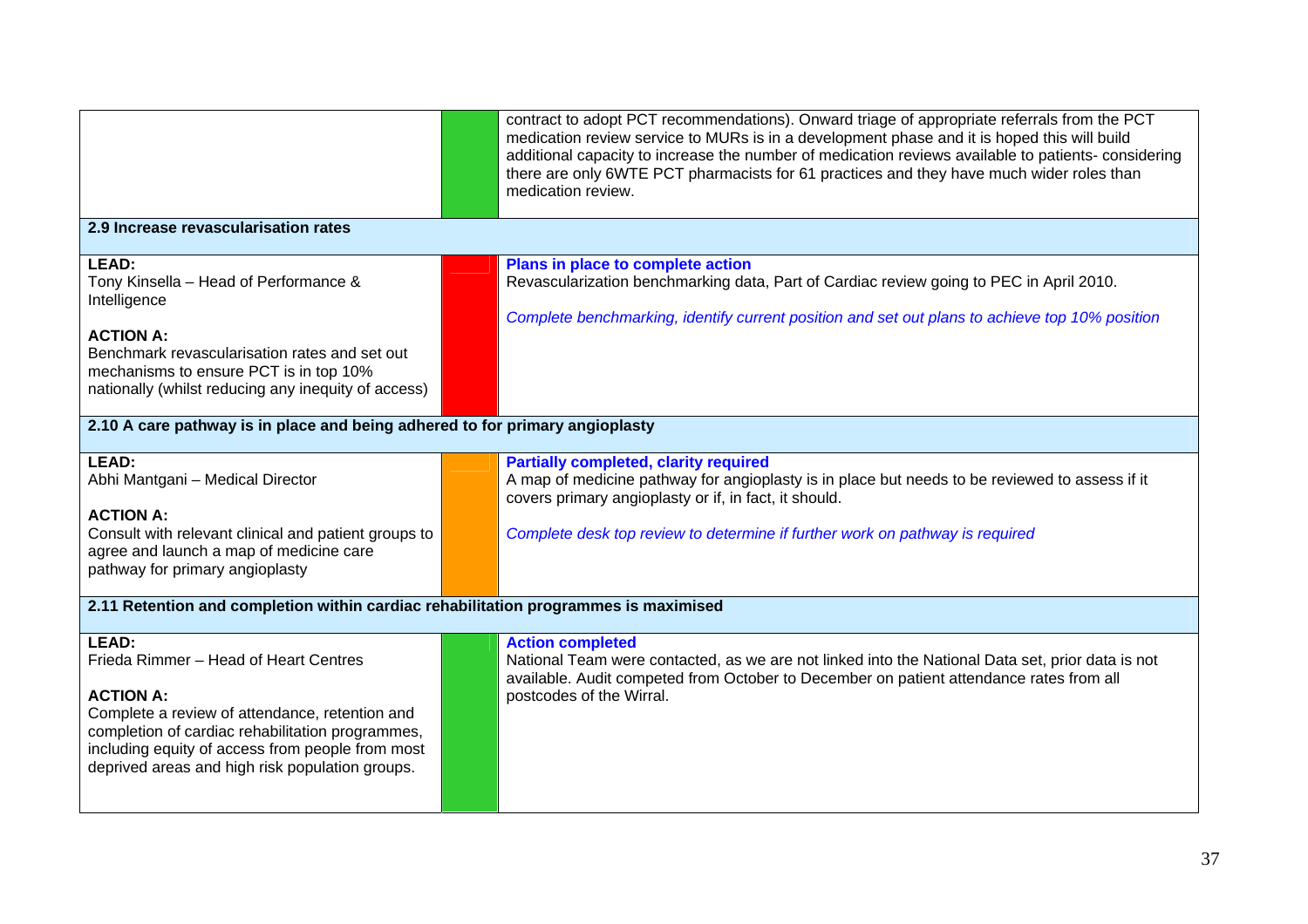| LEAD:                                                                                             | <b>Action completed</b>                                                                              |
|---------------------------------------------------------------------------------------------------|------------------------------------------------------------------------------------------------------|
| Frieda Rimmer - Head of Heart Centres                                                             | Audit results analysed and action plan produced and implemented                                      |
|                                                                                                   |                                                                                                      |
| <b>ACTION B:</b>                                                                                  |                                                                                                      |
|                                                                                                   |                                                                                                      |
| Set in place an action plan to improve adherence                                                  |                                                                                                      |
| and increase equity of access                                                                     |                                                                                                      |
|                                                                                                   |                                                                                                      |
| 2.12 Prescribing recommendations for Champix and other smoking cessation treatments are reviewed. |                                                                                                      |
| <b>LEAD:</b>                                                                                      | <b>Action on course for completion</b>                                                               |
| Julia Simms - Head of Medicines Management                                                        | Detailed evidence review, costing analysis and benchmarking compared to practice in other NW         |
|                                                                                                   | PCTs completed. Guideline review discussion planned.                                                 |
| <b>ACTION A:</b>                                                                                  |                                                                                                      |
| Current prescribing guidance is reviewed                                                          | Complete discussion and implement any recommendations                                                |
| regarding first and second line treatment options.                                                |                                                                                                      |
|                                                                                                   |                                                                                                      |
| 2.13 Improve stop smoking success rates from 35% to 50%                                           |                                                                                                      |
|                                                                                                   |                                                                                                      |
| LEAD:                                                                                             | <b>Action complete</b>                                                                               |
| Neil Perris - Head of Public Health Provider                                                      | Specialist Advisors allocated clusters of Intermediates to support with their stop smoking activity. |
| Services                                                                                          | Success rate within Intermediate Services has now increased to 47%. In 08/09 it was 43%.             |
|                                                                                                   | Specialist Service success rate has remained above the 50% target                                    |
| <b>ACTION A:</b>                                                                                  |                                                                                                      |
| Review support available to intermediate stop                                                     | Achieve 50% success rates across all intermediate services as well as specialist services            |
| smoking services and set in place action to                                                       |                                                                                                      |
| improve follow up and ongoing engagement of                                                       |                                                                                                      |
| smokers to improve success rates                                                                  |                                                                                                      |
|                                                                                                   |                                                                                                      |
| 2.14 Ensure that smokers with high risk co-morbidities are targeted to stop smoking               |                                                                                                      |
|                                                                                                   |                                                                                                      |
| LEAD:                                                                                             | <b>Action complete</b>                                                                               |
| Kim Ozano - Smoking Programme Manager                                                             | Action plan has been produced and is being implemented. Implementation Action Plan has been          |
|                                                                                                   | devised and shared with the Commissioner at the Tobacco Control Meeting on 19/03/10. Links           |
| <b>ACTION A:</b>                                                                                  | established with key areas in secondary care and Stop Smoking Service. Trust activity reports        |
| Produce action plan to target high risk smokers                                                   | requested, to be issued monthly. Training needs assessed in key areas. Training dates set.           |
| with support to quit                                                                              | Training packages being developed. Resources available for frontline staff.                          |
|                                                                                                   |                                                                                                      |
|                                                                                                   |                                                                                                      |
|                                                                                                   |                                                                                                      |
|                                                                                                   |                                                                                                      |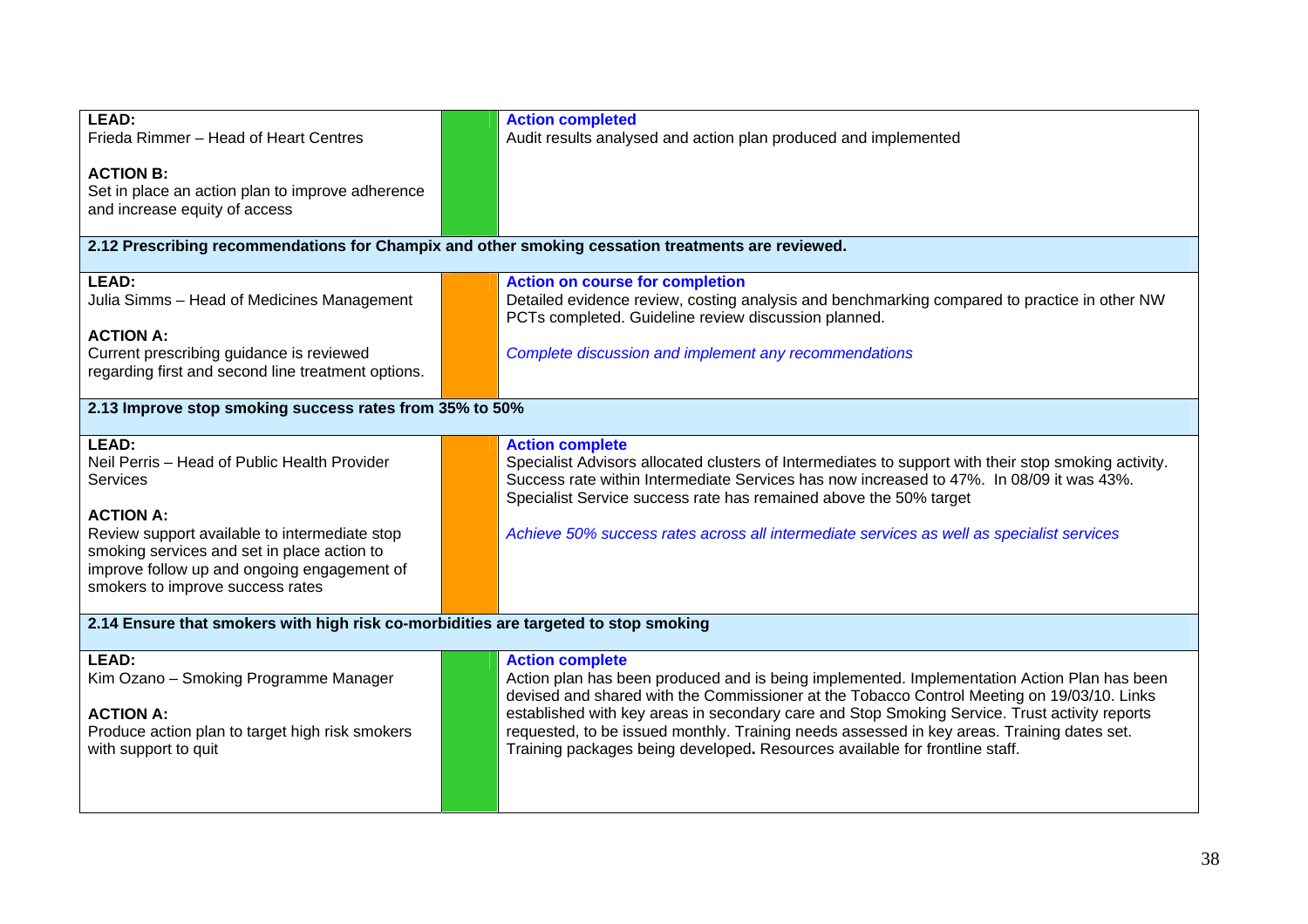| 2.15 Produce an action plan to address excess cancer deaths in Wirral                                                                                                                           |  |                                                                                                                                                                                                                                                                                                                                                                                                                                                                                                                                                                                                                                                                                                                                                                                                                                                              |
|-------------------------------------------------------------------------------------------------------------------------------------------------------------------------------------------------|--|--------------------------------------------------------------------------------------------------------------------------------------------------------------------------------------------------------------------------------------------------------------------------------------------------------------------------------------------------------------------------------------------------------------------------------------------------------------------------------------------------------------------------------------------------------------------------------------------------------------------------------------------------------------------------------------------------------------------------------------------------------------------------------------------------------------------------------------------------------------|
| LEAD:<br>Dr Murray Freeman - Clinical Cancer Lead<br><b>ACTION A:</b><br>Conduct a review into excess cancer deaths,<br>particularly for women                                                  |  | <b>Action completed</b><br>An analysis of excess cancer deaths has now been completed for the period 1993-2008. This has<br>been undertaken for the main cancers for men and women -for all cancers. The report is via<br>Standardised Mortality Rates (SMRs) -and provides a useful picture of Wirral in comparison with<br>England, North West and the Industrial hinterlands.                                                                                                                                                                                                                                                                                                                                                                                                                                                                             |
| <b>LEAD:</b><br>Teresa Owen - Public Health Consultant<br><b>ACTION B:</b><br>Produce a resourced action plan to reduce cancer<br>excess deaths at least in line with statistical<br>neighbours |  | Action completed - ongoing monitoring of excess cancer deaths<br>Using the data from Action A, and other intelligence available from the PHIT and other national<br>sources, and following three meetings of key stakeholders we agreed the priorities and key<br>elements of general action plan. We have agreed to focus on early detection and prevention as our<br>approach to reducing the excess cancer deaths and a Cancer Early Detection and Awareness plan<br>will be developed. This has been discussed and approved at the Cancer Network Group. The<br>timeline for plan development was agreed at the inaugural Cancer Network meeting. This will<br>address excess deaths as outlined - however given the increasing focus on early detection and the<br>work of the MCCN – this is agreed as the appropriate next step and next requirement. |
| 2.16 Services for breast cancer are reviewed and recommendations implemented                                                                                                                    |  |                                                                                                                                                                                                                                                                                                                                                                                                                                                                                                                                                                                                                                                                                                                                                                                                                                                              |
| <b>LEAD:</b><br>Teresa Owen - Public Health Consultant<br><b>ACTION A:</b><br>Commission a review of breast cancer services<br>and make recommendations for areas of<br>improvement             |  | <b>Action in progress</b><br>PHIT team analysis undertaken (where data available).<br>Because we continue to await data from provider we have split the report into 2. Part 1 review<br>focuses on the burden of disease and is complete and has been presented to PEC. Part 2<br>underway and awaiting data. Should be finalised by May.<br><b>Completion of review and recommendations</b>                                                                                                                                                                                                                                                                                                                                                                                                                                                                 |
| 2.17 Identify, support and reduce the risk of excess winter death amongst vulnerable older people                                                                                               |  |                                                                                                                                                                                                                                                                                                                                                                                                                                                                                                                                                                                                                                                                                                                                                                                                                                                              |
| LEAD:<br>Tina Long - Director of Strategic Partnerships<br><b>ACTION A:</b><br>Work in partnership to identify people most at risk                                                              |  | <b>Action in progress</b><br>Review of excess winter deaths has been completed. Further work is being completed to determine<br>how the winter risk list should be compiled (identify risk factor).                                                                                                                                                                                                                                                                                                                                                                                                                                                                                                                                                                                                                                                          |
| from seasonal winter death / hospital admission<br>(winter risk list)                                                                                                                           |  | Complete identification of people at risk                                                                                                                                                                                                                                                                                                                                                                                                                                                                                                                                                                                                                                                                                                                                                                                                                    |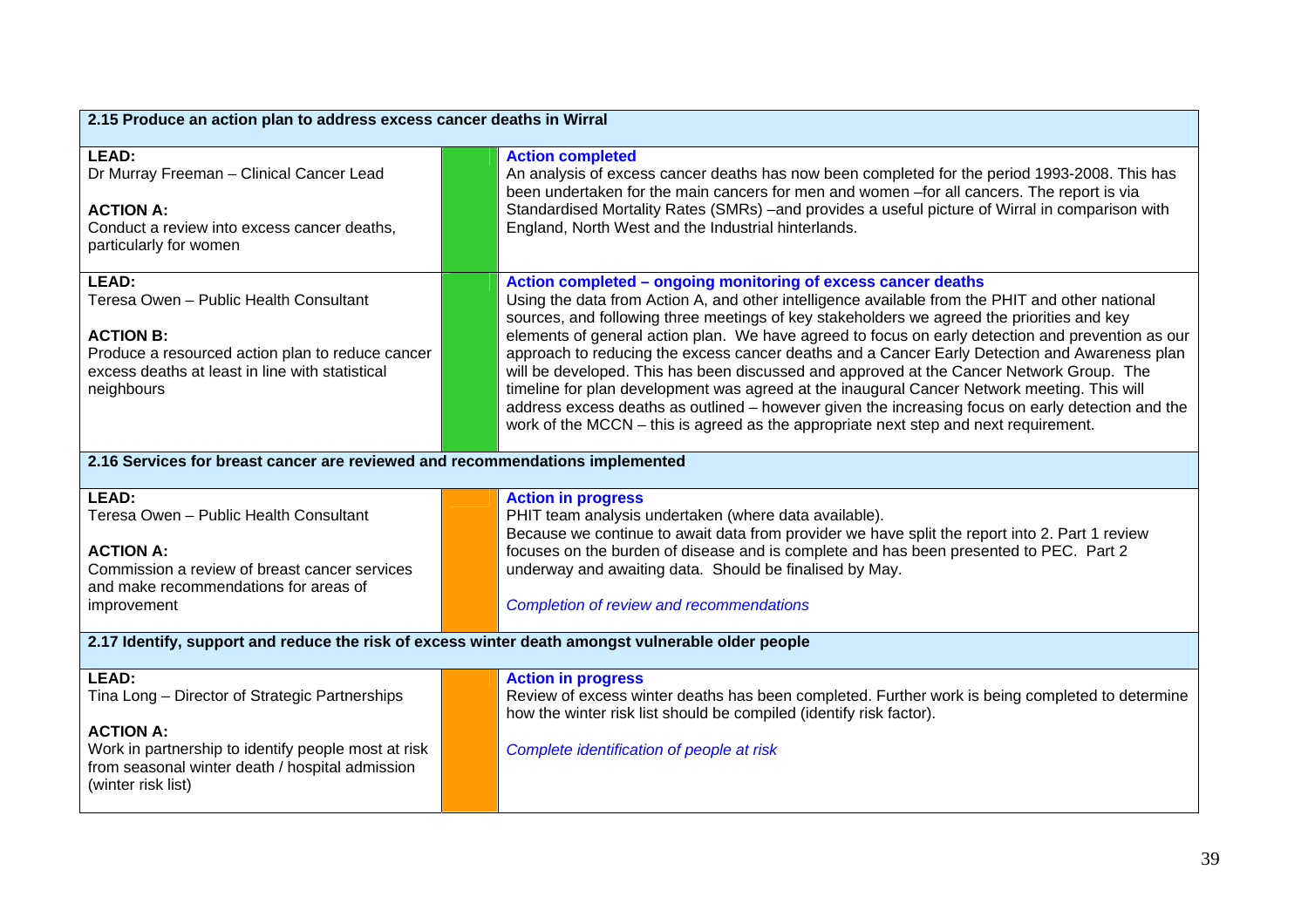| <b>LEAD:</b>                                                                             | <b>Action in progress</b>                                                                                                                                                                 |
|------------------------------------------------------------------------------------------|-------------------------------------------------------------------------------------------------------------------------------------------------------------------------------------------|
| Tina Long - Director of Strategic Partnerships                                           | Care plans and key workers are being identified for patients who are repeatedly admitted to                                                                                               |
| <b>ACTION B:</b>                                                                         | hospital. This process will be expanded to include the winter risk list when available.                                                                                                   |
| Ensure there is a care worker in place with agreed                                       | Complete process and ensure care worker is in place for each person on the at risk list                                                                                                   |
| care protocols for regularly reviewing the care of                                       |                                                                                                                                                                                           |
| those people on the winter risk list                                                     |                                                                                                                                                                                           |
| LEAD:                                                                                    | <b>Action completed</b>                                                                                                                                                                   |
| Tina Long - Director of Strategic Partnerships                                           | Winter planning group is in place and is developing partnership plans to manage excess winter                                                                                             |
|                                                                                          | deaths prevention.                                                                                                                                                                        |
| <b>ACTION C:</b><br>Establish a Winter Planning Group to ensure that                     |                                                                                                                                                                                           |
| partnership plans are in place to manage                                                 |                                                                                                                                                                                           |
| increased health risk associated with the winter                                         |                                                                                                                                                                                           |
| season                                                                                   |                                                                                                                                                                                           |
| 2.18 Establish care pathways for alcohol                                                 |                                                                                                                                                                                           |
|                                                                                          |                                                                                                                                                                                           |
| <b>LEAD:</b>                                                                             | <b>Action complete</b>                                                                                                                                                                    |
| Mindy Rutherford - Alcohol Programme Manager                                             | All alcohol service contracts have been amended for 2010 to introduce an obligation for all<br>$\circ$<br>services to refresh and publish service pathways on NHS map of medicine.        |
| <b>ACTION A:</b>                                                                         | Budget has been identified to progress RCGP training programme to improve knowledge<br>$\circ$                                                                                            |
| Review, revise and promote care pathways for                                             | relating to the management of harmful and dependent drinkers                                                                                                                              |
| alcohol                                                                                  | Service leaflet and staff directory have been produced to promote availability of services.<br>$\circ$<br>$\Omega$                                                                        |
| 2.19 Review of implementation of care pathway                                            |                                                                                                                                                                                           |
|                                                                                          |                                                                                                                                                                                           |
| LEAD:<br>Mindy Rutherford - Alcohol Programme Manager                                    | <b>Action complete</b><br>A baseline audit has been completed and makes quality improvements in respect of pathways for                                                                   |
|                                                                                          | Tier 3 and 4 services. A subgroup will take these forward. Work has commenced on the                                                                                                      |
| <b>ACTION A:</b>                                                                         | development of a training resource relating to identification and brief advice. A joint action plan is in                                                                                 |
| Identify points in the care pathway for alcohol that                                     | place and under review to improve the hospital pathway with support from alcohol engagement                                                                                               |
| have high rates of disengagement and review<br>systems to improve adherence and outcomes | workers. Improvements relating to joint alcohol assessments have been made in pathways for<br>homeless people to improve access to resident detoxification and rehabilitation facilities. |
| (including engagement from hard to reach groups                                          | Redesign proposals are underway to introduce a crisis intervention service to prevent unplanned                                                                                           |
| such as those in criminal justice system)                                                | hospital admissions. Residential assessment pilot has been commissioned to provide up to 72 hour                                                                                          |
|                                                                                          | residential assessment service for alcohol users                                                                                                                                          |
|                                                                                          |                                                                                                                                                                                           |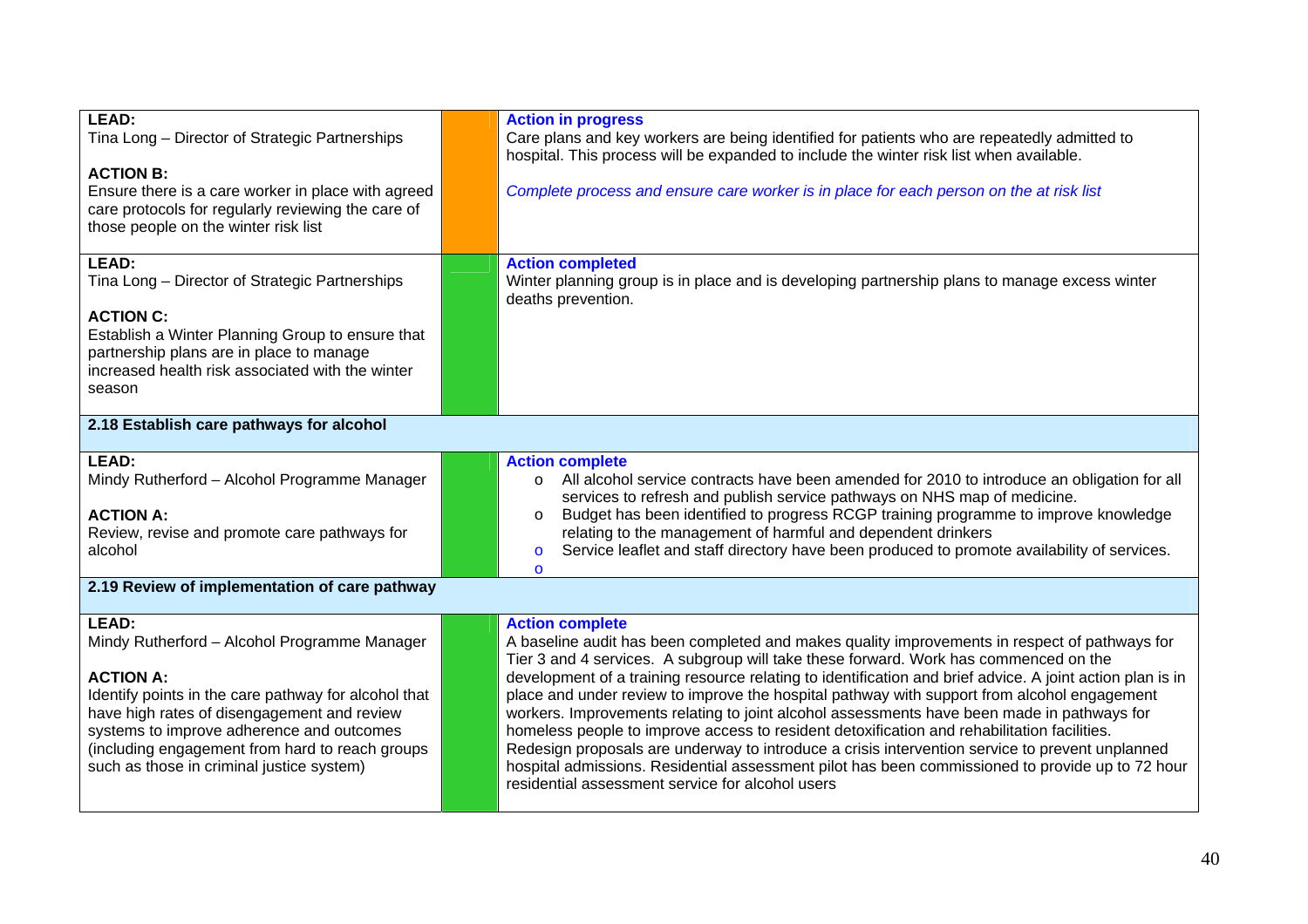| 2.20 Review alcohol interventions to ensure health outcomes from invested resources are maximised                                                                                                                                                   |  |                                                                                                                                                                                                                                                                                                                                                                                                                                                                                                                                                                                                                                                                                                       |
|-----------------------------------------------------------------------------------------------------------------------------------------------------------------------------------------------------------------------------------------------------|--|-------------------------------------------------------------------------------------------------------------------------------------------------------------------------------------------------------------------------------------------------------------------------------------------------------------------------------------------------------------------------------------------------------------------------------------------------------------------------------------------------------------------------------------------------------------------------------------------------------------------------------------------------------------------------------------------------------|
| LEAD:<br>Mindy Rutherford - Alcohol Programme Manager<br><b>ACTION A:</b><br>Review all existing and planned alcohol<br>interventions and services ensuring there is<br>systematic evaluation of outputs, outcomes and<br>value for money           |  | <b>Action completed</b><br>Round of informal visits completed and SWOT analysis undertaken.<br>Additional capacity agreed to support evaluation plan development.<br>Logic model draft produced.                                                                                                                                                                                                                                                                                                                                                                                                                                                                                                      |
|                                                                                                                                                                                                                                                     |  | 2.21 Ensure Children and Young People at risk of repeat self harm or alcohol misuse are provided with effective information on alcohol                                                                                                                                                                                                                                                                                                                                                                                                                                                                                                                                                                |
| <b>LEAD:</b><br>Mindy Rutherford - Alcohol Programme Manager<br><b>ACTION A:</b><br>Review protocols for providing information to<br>children and young people following self harm to<br>ensure it routinely includes alcohol brief<br>intervention |  | <b>Action in progress</b><br>New service commissioned through CAHMs to improve pathways for young people presenting to<br>A&E and hospital as a consequence of alcohol misuse. Progress will be reviewed<br>New Alcohol Prevention programme of work commissioned to address alcohol misuse amongst<br>young people. Projects established from 1 <sup>st</sup> September 2009. An external consultant has been<br>commissioned to develop a guidance document for schools and youth settings on the management<br>of alcohol related incidents. Will complete a draft document for consultation. With a full consultation<br>it is likely to be out to schools and youth settings for September 2010. |
| 2.22 Identify people on GP registers at risk of chronic ill health due to alcohol                                                                                                                                                                   |  | <b>Completion of current planned work</b>                                                                                                                                                                                                                                                                                                                                                                                                                                                                                                                                                                                                                                                             |
|                                                                                                                                                                                                                                                     |  |                                                                                                                                                                                                                                                                                                                                                                                                                                                                                                                                                                                                                                                                                                       |
| LEAD:<br>Mindy Rutherford - Alcohol Programme Manager<br><b>ACTION A:</b><br>Develop a mechanism to identify patients on GP<br>registers that are at risk of chronic ill health due to<br>alcohol                                                   |  | <b>Action partially complete</b><br>30/61 GP practices are registered as part of the DES to deliver alcohol screening for newly<br>registered patients with two thirds of referrals into Wirral Alcohol Service Dependant Team<br>originating from GPs.<br>Develop a mechanism for screening patients other than newly registered                                                                                                                                                                                                                                                                                                                                                                     |
| LEAD:<br>Mindy Rutherford - Alcohol Programme Manager<br><b>ACTION B:</b><br>Implement a mechanism to search, review and<br>sign post to alcohol pathway and follow up,<br>patients at risk                                                         |  | <b>Action partially complete</b><br>30/61 GP practices are registered as part of the DES to deliver alcohol screening for newly<br>registered patients with two thirds of referrals into Wirral Alcohol Service Dependant Team<br>originating from GPs.<br>Develop and implement a process for search, review and sign post                                                                                                                                                                                                                                                                                                                                                                           |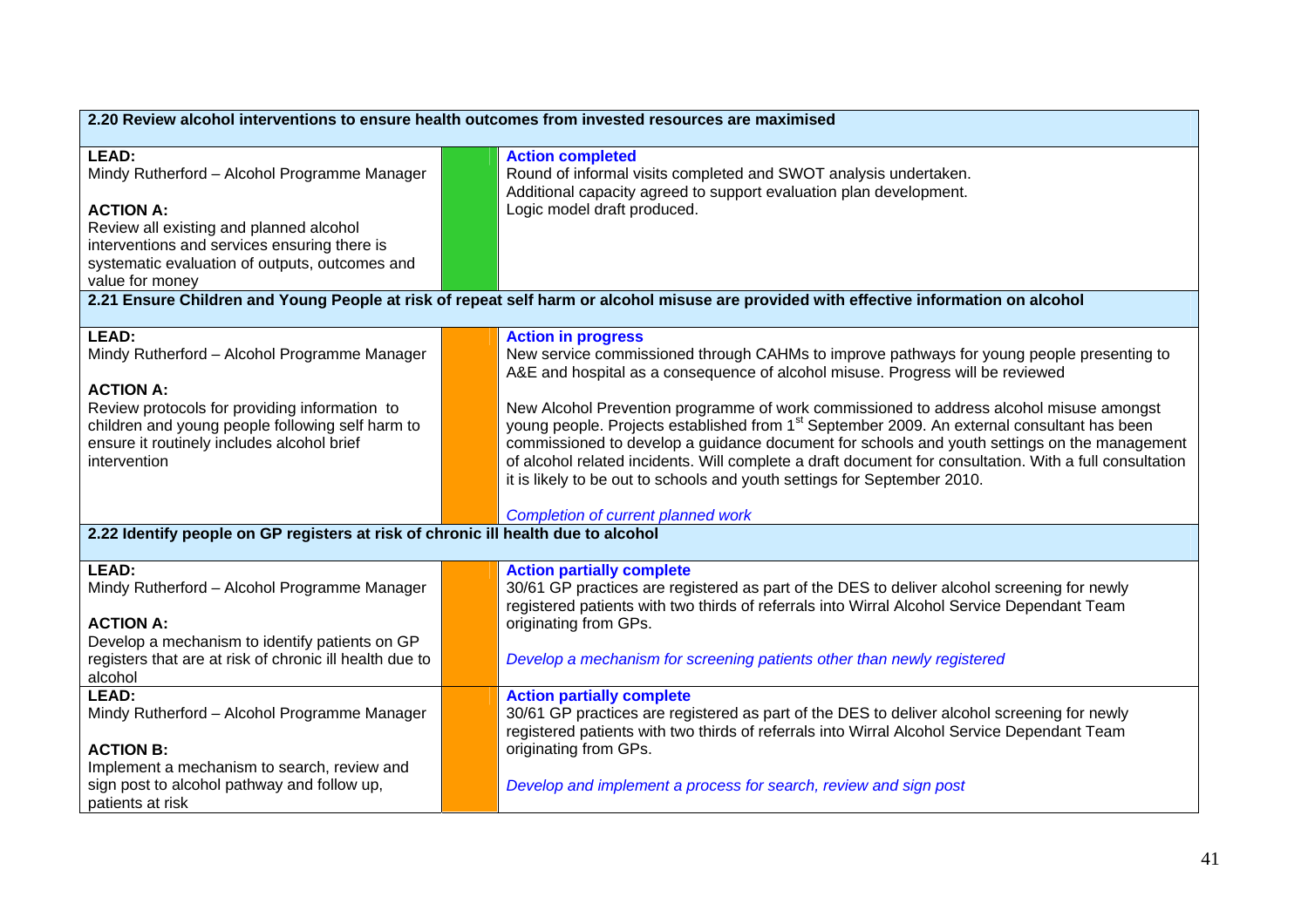| 2.23 Ensure that obese people with co-morbidities are provided with interventions that improve their quality of life and reduce premature mortality |                                                                                           |  |  |
|-----------------------------------------------------------------------------------------------------------------------------------------------------|-------------------------------------------------------------------------------------------|--|--|
| <b>LEAD:</b>                                                                                                                                        | Action partially complete. Awaiting review of bariatric pathway                           |  |  |
| Julie Graham - Acting Head of Health &                                                                                                              | Child Obesity $-3$ pathways on Map of Medicine                                            |  |  |
| <b>Wellbeing (Healthy Communities)</b>                                                                                                              | Bariatric Pathway (adult) developed meeting next week to discuss review across Cheshire & |  |  |
|                                                                                                                                                     | Merseyside                                                                                |  |  |
| <b>ACTION A:</b>                                                                                                                                    | Health & Wellbeing Life Course pathway developed                                          |  |  |
| Establish comprehensive care pathways for                                                                                                           |                                                                                           |  |  |
| primary and secondary prevention and treatment                                                                                                      | Complete all pathways                                                                     |  |  |
| of obesity                                                                                                                                          |                                                                                           |  |  |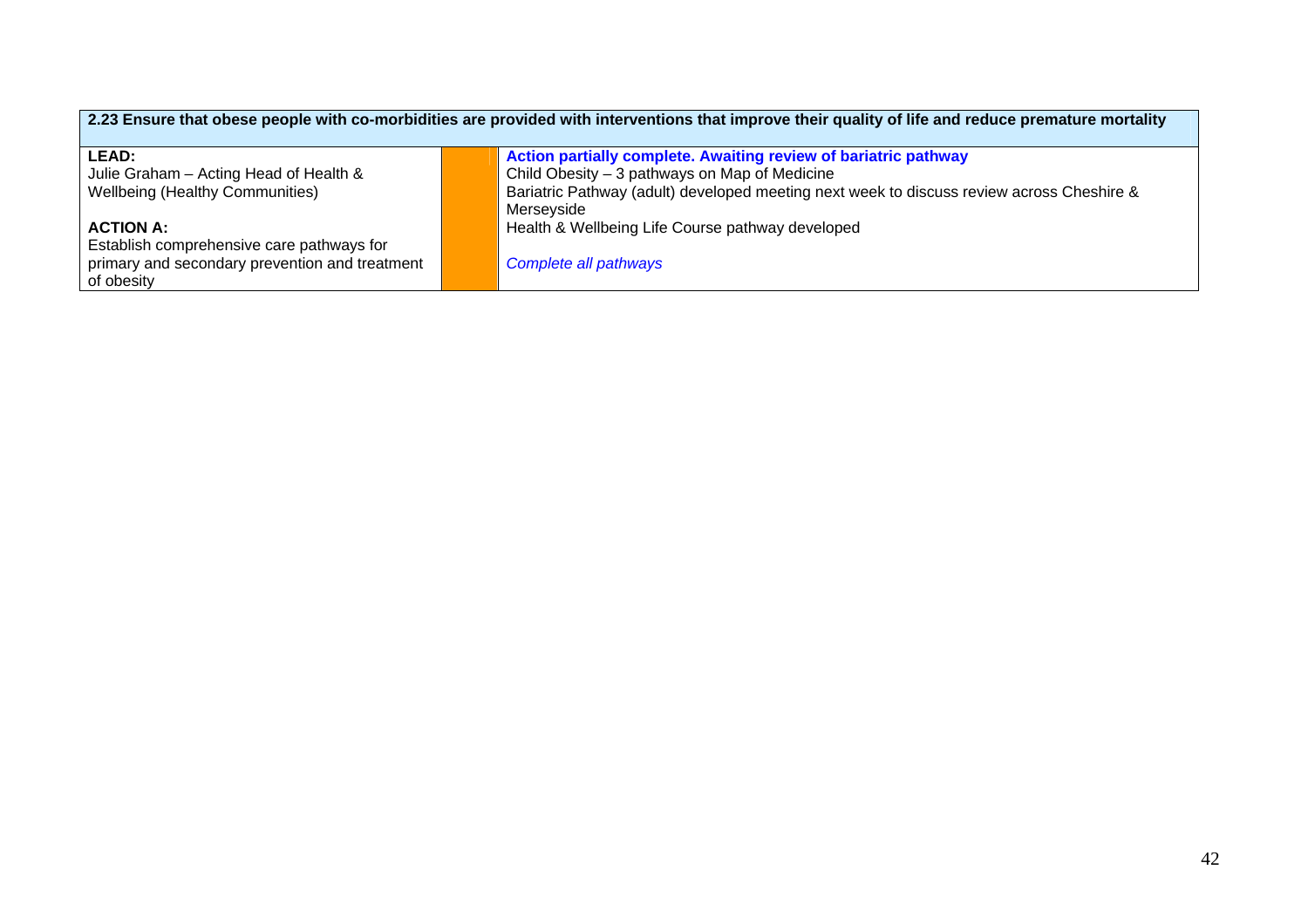## **Strategic Priority 3: Engage communities and individuals, supporting them to improve their health through the health and wellbeing choices they make**

| 3.1 Reduce smoking prevalence by 8,000 smokers per year                                                                                                                                                                                                                                                |                                                                                 |                                                                                                                                                                                                                                                                                                                                                                                                                                                                                                                                                                                                                                                 |  |
|--------------------------------------------------------------------------------------------------------------------------------------------------------------------------------------------------------------------------------------------------------------------------------------------------------|---------------------------------------------------------------------------------|-------------------------------------------------------------------------------------------------------------------------------------------------------------------------------------------------------------------------------------------------------------------------------------------------------------------------------------------------------------------------------------------------------------------------------------------------------------------------------------------------------------------------------------------------------------------------------------------------------------------------------------------------|--|
| LEAD:<br>Julie Graham - Acting Head of Health &<br><b>Wellbeing (Healthy Communities)</b><br><b>ACTION A:</b><br>Develop and implement an action plan to target<br>manual workers and high prevalence<br>communities to achieve an additional 5,000<br>people stopping smoking each year               |                                                                                 | Action complete, ongoing monitoring of target required<br>The following achievements are estimates for the end of Q4, however complete accurate data for<br>smoking targets will not be available until June end.<br>Stop Smoking Service - 2,410 4-week quitters<br>Social Marketing Campaign - 500 4-week quitters (Campaign launch Feb 2010)<br>National, Regional and local marketing - 1,500 less smokers from the 20% most deprived areas<br>in Wirral (identified through smoking prevalence and behaviour survey Oct 2009)<br>Total = $4,410$<br>The Stop Smoking Social Marketing Campaign "Your Reason Your Way" - over 1,000 smokers |  |
|                                                                                                                                                                                                                                                                                                        |                                                                                 | registered with the campaign in the first two months. 70% of these were from the 20% most<br>deprived areas in Wirral.                                                                                                                                                                                                                                                                                                                                                                                                                                                                                                                          |  |
|                                                                                                                                                                                                                                                                                                        | 3.2 Work to a shared vision for partnership, third sector and public engagement |                                                                                                                                                                                                                                                                                                                                                                                                                                                                                                                                                                                                                                                 |  |
| LEAD:<br>Andy Mills - Head of Engagement<br><b>ACTION A:</b><br>Agree and complete an engagement process<br>with the voluntary sector to identify key actions<br>and programmes that will impact on health<br>inequalities and the outcomes they will achieve<br>against each of the target timescales |                                                                                 | Processes in place to enable action to commence<br>On 10 <sup>th</sup> March 2010, VCAW had approval from existing members of the VCAW 'Network' to re-<br>structure WVCSN to become the 'Wirral 3 <sup>rd</sup> Sector Assembly'.<br>Wirral 3SA will move toward a new model of empowerment which gives voice for the sector<br>through its members. All Third Sector Organisations are eligible for membership.<br>The above forums will provide a platform to agree key actions<br>Carry out an engagement process focussed on identifying key actions to impact on health<br>inequalities                                                   |  |
| LEAD:<br>Andy Mills - Head of Engagement<br><b>ACTION B:</b><br>Develop a partnership engagement strategy for<br>the Wirral Strategic Partnership                                                                                                                                                      |                                                                                 | <b>Action completed</b><br>The cross-borough Comprehensive Engagement Strategy (CES) completed in partnership with<br>LSP and is referenced within NHS Wirral Communications & Engagement Strategy document.                                                                                                                                                                                                                                                                                                                                                                                                                                    |  |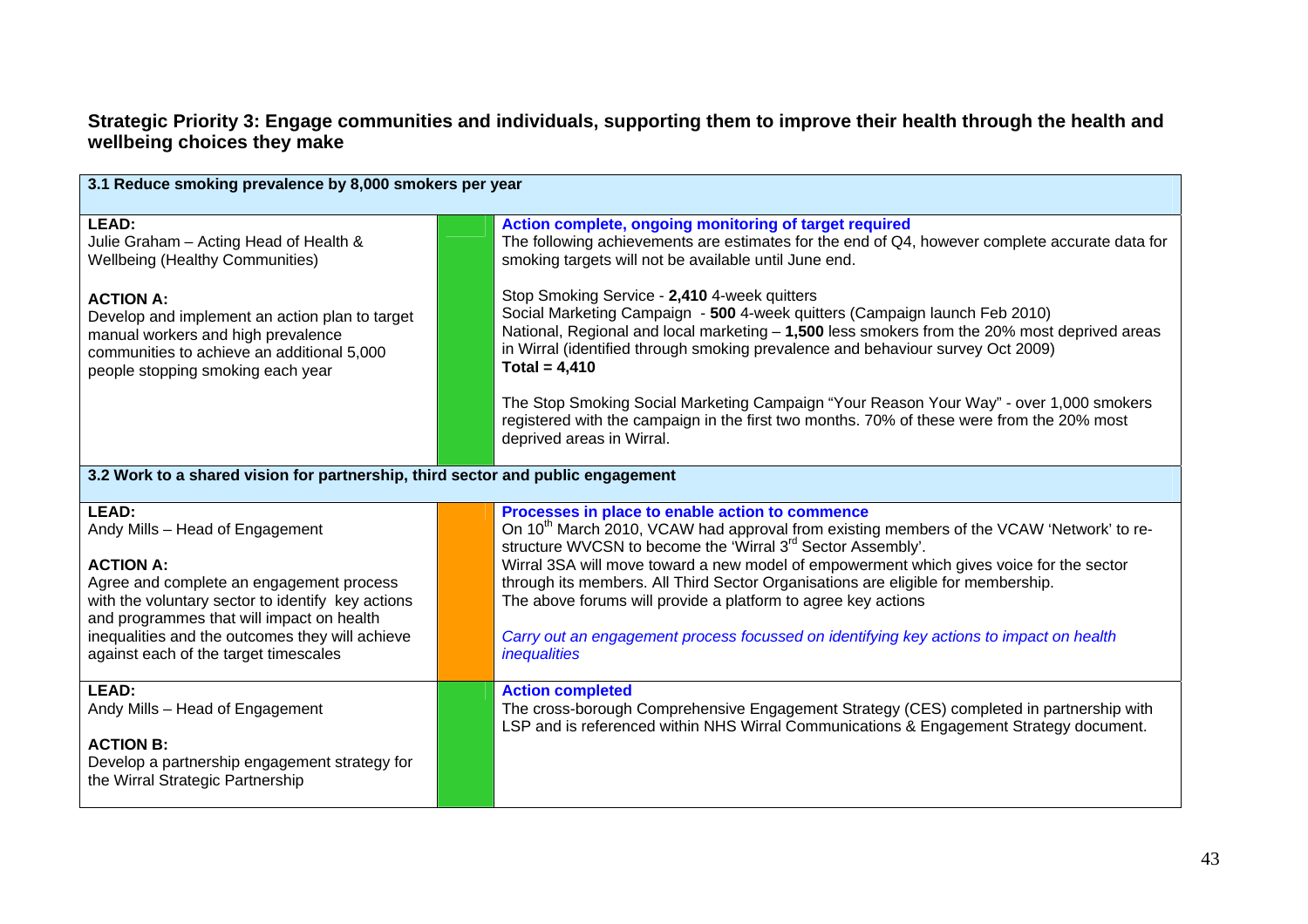| 3.3 Identify people not in contact with primary care services and support them to reduce health and wellbeing risk                                                                                                                                                                                                                                                      |  |                                                                                                                                                                                                                                                                                                                                                                                                                                                                                                            |
|-------------------------------------------------------------------------------------------------------------------------------------------------------------------------------------------------------------------------------------------------------------------------------------------------------------------------------------------------------------------------|--|------------------------------------------------------------------------------------------------------------------------------------------------------------------------------------------------------------------------------------------------------------------------------------------------------------------------------------------------------------------------------------------------------------------------------------------------------------------------------------------------------------|
| LEAD:<br>Julie Graham - Acting Head of Health &<br><b>Wellbeing (Healthy Communities)</b><br><b>ACTION A:</b><br>Screen 4,000 people per year for vascular risk,<br>targeting people least likely to be in contact with<br>primary care (eg manual workers, men aged 40-<br>75, substance misusers, offenders and<br>homeless)                                          |  | <b>Action progressing</b><br>To date 3, 676 Health Checks have been offered and 2081 have been completed within<br>community settings. Plans to utilise the remaining health checks through large scale events are<br>being developed. It is estimated that approximately 3,000 Health checks will be taken up by<br>people in the community by the end of June 2010. This is in addition to health Checks being<br>offered to all 40-74 year olds through GP practices<br><b>Complete planned process</b> |
| LEAD:<br>Neil Perris - Head of Public Health Provider<br><b>Services</b><br><b>ACTION B:</b><br>Deliver a community programme of activities that<br>support people at high risk of premature mortality<br>to change behaviour through increased physical<br>activity, reducing smoking, reducing alcohol<br>consumption, improved diet and improved mental<br>wellbeing |  | <b>Action complete</b><br>A Community Programme of activities is now established, focussed in the most deprived areas of<br>Wirral. There is still plenty of scope for expansion and development of the activities available to<br>target those at greatest risk of ill-health.<br>The attendance target for CP activities was 8000. Attendances of the CP between April 2009 -<br>March $2010 = 19,076$                                                                                                   |
| LEAD:<br>Neil Perris - Head of Public Health Provider<br><b>Services</b><br><b>ACTION C:</b><br>Ensure the Health Trainer workforce are linked to<br>practices to support patients at high risk to make<br>lifestyle changes                                                                                                                                            |  | <b>Action complete</b><br>Links have been established with GP practices within the HAAs. Health Trainer clinics have been<br>set up in 13 practices with more to follow.<br>A 'core offer' and clear referral pathways for GP practices has been circulated to increase access<br>to all components of the HAA programme.                                                                                                                                                                                  |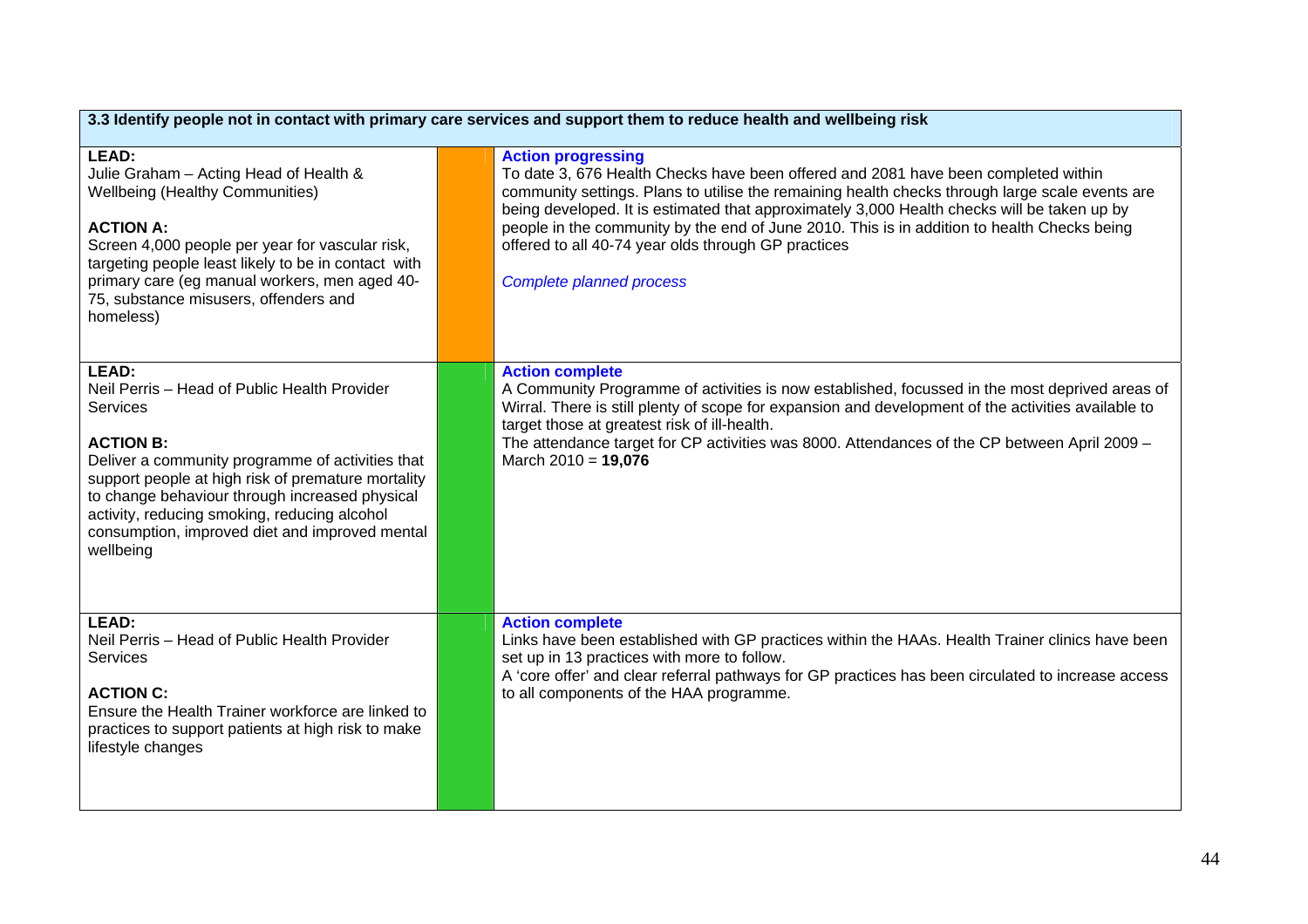| 3.4 Front line staff confidently raise the issue of lifestyle behaviours and provide confident brief interventions and sign posting                                                                                                                     |                                                                                                                                                                                                                                                                                                                                                                                                                                                                                                                                                                                                                                                                                                                                                                                                                                                                                                                                                                                                                                                                                                                                                                                                                                                                                                                  |  |
|---------------------------------------------------------------------------------------------------------------------------------------------------------------------------------------------------------------------------------------------------------|------------------------------------------------------------------------------------------------------------------------------------------------------------------------------------------------------------------------------------------------------------------------------------------------------------------------------------------------------------------------------------------------------------------------------------------------------------------------------------------------------------------------------------------------------------------------------------------------------------------------------------------------------------------------------------------------------------------------------------------------------------------------------------------------------------------------------------------------------------------------------------------------------------------------------------------------------------------------------------------------------------------------------------------------------------------------------------------------------------------------------------------------------------------------------------------------------------------------------------------------------------------------------------------------------------------|--|
| <b>LEAD:</b><br>Julie Graham - Acting Head of Health &<br>Wellbeing<br><b>ACTION A:</b><br>A minimum of 500 front line staff are trained each<br>year                                                                                                   | Action complete for year.<br>691 staff have been trained to date<br>Timetable of courses throughout the year developed and publicised. Target audience widened.<br>Whole-scale team training of various teams in Social Services.<br>Resource pack to accompany training has been developed and is provided to all participants to<br>facilitate discussion with clients.<br>3.5 Develop and implement a plan for increasing health gain in the most deprived areas of Wirral                                                                                                                                                                                                                                                                                                                                                                                                                                                                                                                                                                                                                                                                                                                                                                                                                                    |  |
|                                                                                                                                                                                                                                                         |                                                                                                                                                                                                                                                                                                                                                                                                                                                                                                                                                                                                                                                                                                                                                                                                                                                                                                                                                                                                                                                                                                                                                                                                                                                                                                                  |  |
| LEAD:<br>Julie Graham - Acting Head of Health &<br><b>Wellbeing (Healthy Communities)</b><br><b>ACTION A:</b><br>Develop and implement a Health Action Area<br>Plan to accelerate health improvement in the 3%<br>and 20% most deprived areas of Wirral | <b>Partially complete</b><br>This has been partially achieved. Each individual HAA team has action plans pertinent to their<br>areas. An overarching HAA action plan incorporating new performance indicators from the 2010-<br>2011 service specification will be produced. Plan to be developed will reflect changes as a result<br>of the NHS Strategic Plan refresh.<br>Develop an integrated plan to improve health in the designated health action area (in addition ot<br>plans for the HAA team)                                                                                                                                                                                                                                                                                                                                                                                                                                                                                                                                                                                                                                                                                                                                                                                                         |  |
| 3.6 A strategic approach to social marketing is developed                                                                                                                                                                                               |                                                                                                                                                                                                                                                                                                                                                                                                                                                                                                                                                                                                                                                                                                                                                                                                                                                                                                                                                                                                                                                                                                                                                                                                                                                                                                                  |  |
| <b>LEAD:</b><br>Martin McEwan - Director of Engagement<br><b>ACTION A:</b><br>Review resources and programmes currently<br>invested in promoting health and wellbeing to<br>tackle health inequalities                                                  | <b>Action complete</b><br>A programme of activities to tackle the key health needs has been established and prioritised to<br>identify the key areas of focus for social marketing activities. An agreed programme of activity,<br>with alignment of campaigns has been agreed between NHS Wirral and Wirral Borough Council.<br>A joint Public Health and Communications workshop has been held with colleagues across the<br>Cheshire and Merseyside footprint to review options for greater alignment of campaigns across<br>the Cheshire & Merseyside footprint. An audit of social marketing campaigns is currently being<br>completed to identify where efficiencies could be maximised. Involvement in the Cheshire &<br>Merseyside ChaMPs social marketing group is also established to share best practice and review<br>health and wellbeing programmes and resources across the region. Endorsement for the Year of<br>Health and Wellbeing has been incorporated in to NHS Wirral activities and plans to further<br>strengthen messages around key health needs. A detailed evaluation of the Life Channel has<br>been conducted to align campaigns to key health needs and ensure targeted messages in a<br>timely fashion (i.e. to coincide with other local, regional and/or national campaigns) |  |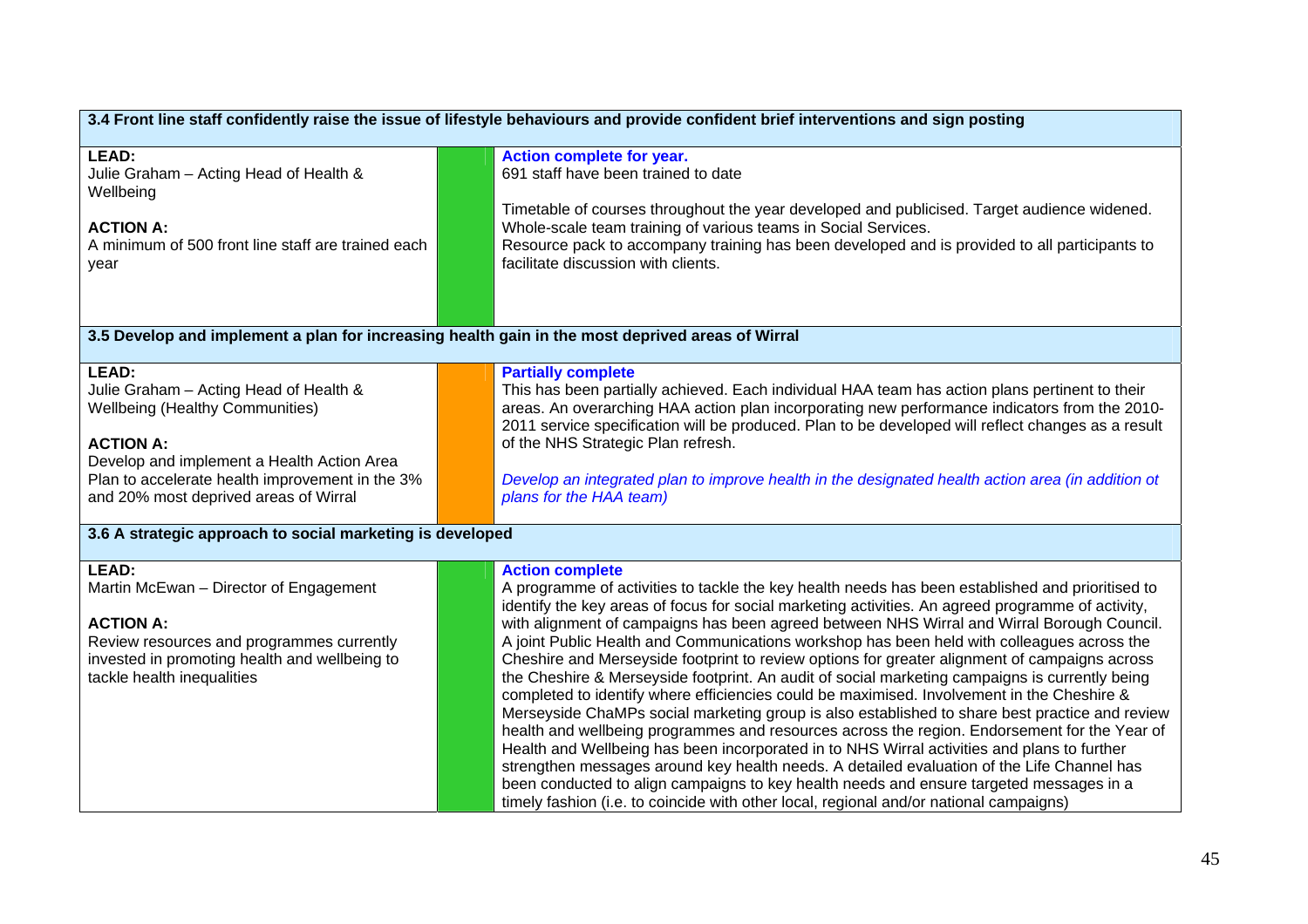| LEAD:<br>Martin McEwan - Director of Engagement<br><b>ACTION B:</b><br>Produce a fully resourced health and wellbeing<br>priority communications plan including social<br>marketing programmes - to cover as a minimum<br>alcohol harm reduction, smoking, recognising<br>early signs and symptoms of stroke and CVD | <b>Action in progress</b><br>Smoking, alcohol, CVD and Urgent Care social marketing campaigns are underway. Early<br>discussions with PCTs across Merseyside regarding a joint Safe-Sleeping Campaign are on-<br>going. A joint Social Marketing Officer post between the Communications & Engagement<br>Directorate and Public Health is currently being recruited. This post will support the development,<br>delivery and evaluation of social marketing campaigns to deliver against NHS Wirral key public<br>health targets and strategic objectives. An agreed programme of activity, with alignment of<br>campaigns has been agreed between NHS Wirral and Wirral Borough Council. Indepth insights<br>research (via focus groups, on-street surveys and MOSAIC profiling) across a number of<br>campaigns has been conducted which builds a clearer picture of audience preferences therefore<br>shaping targeted communications approaches. An audit of communications activities is on-going<br>and press activity closely monitored to shape future plans for key health need campaigns (i.e.<br>what works well, what the media pick up on etc.). An account management model has been<br>established within the Communications Team to actively support each of the key health needs<br>and to ensure dedicated resource for communications activity planning |
|----------------------------------------------------------------------------------------------------------------------------------------------------------------------------------------------------------------------------------------------------------------------------------------------------------------------|----------------------------------------------------------------------------------------------------------------------------------------------------------------------------------------------------------------------------------------------------------------------------------------------------------------------------------------------------------------------------------------------------------------------------------------------------------------------------------------------------------------------------------------------------------------------------------------------------------------------------------------------------------------------------------------------------------------------------------------------------------------------------------------------------------------------------------------------------------------------------------------------------------------------------------------------------------------------------------------------------------------------------------------------------------------------------------------------------------------------------------------------------------------------------------------------------------------------------------------------------------------------------------------------------------------------------------------------------------------------------|
| 3.7 Increase opportunities to provide information about affordable warmth for vulnerable adults                                                                                                                                                                                                                      |                                                                                                                                                                                                                                                                                                                                                                                                                                                                                                                                                                                                                                                                                                                                                                                                                                                                                                                                                                                                                                                                                                                                                                                                                                                                                                                                                                            |
| LEAD:<br>Jan Gill - Head of Health Protection<br><b>ACTION A:</b><br>Provide affordable warmth information alongside<br>flu campaign                                                                                                                                                                                 | <b>Action completed</b><br>10,000 card thermometers were printed and distributed via Localities in October 2009 to be<br>included in invitations for seasonal flu vaccination along with Dept of Health Winter Warmth<br>booklets                                                                                                                                                                                                                                                                                                                                                                                                                                                                                                                                                                                                                                                                                                                                                                                                                                                                                                                                                                                                                                                                                                                                          |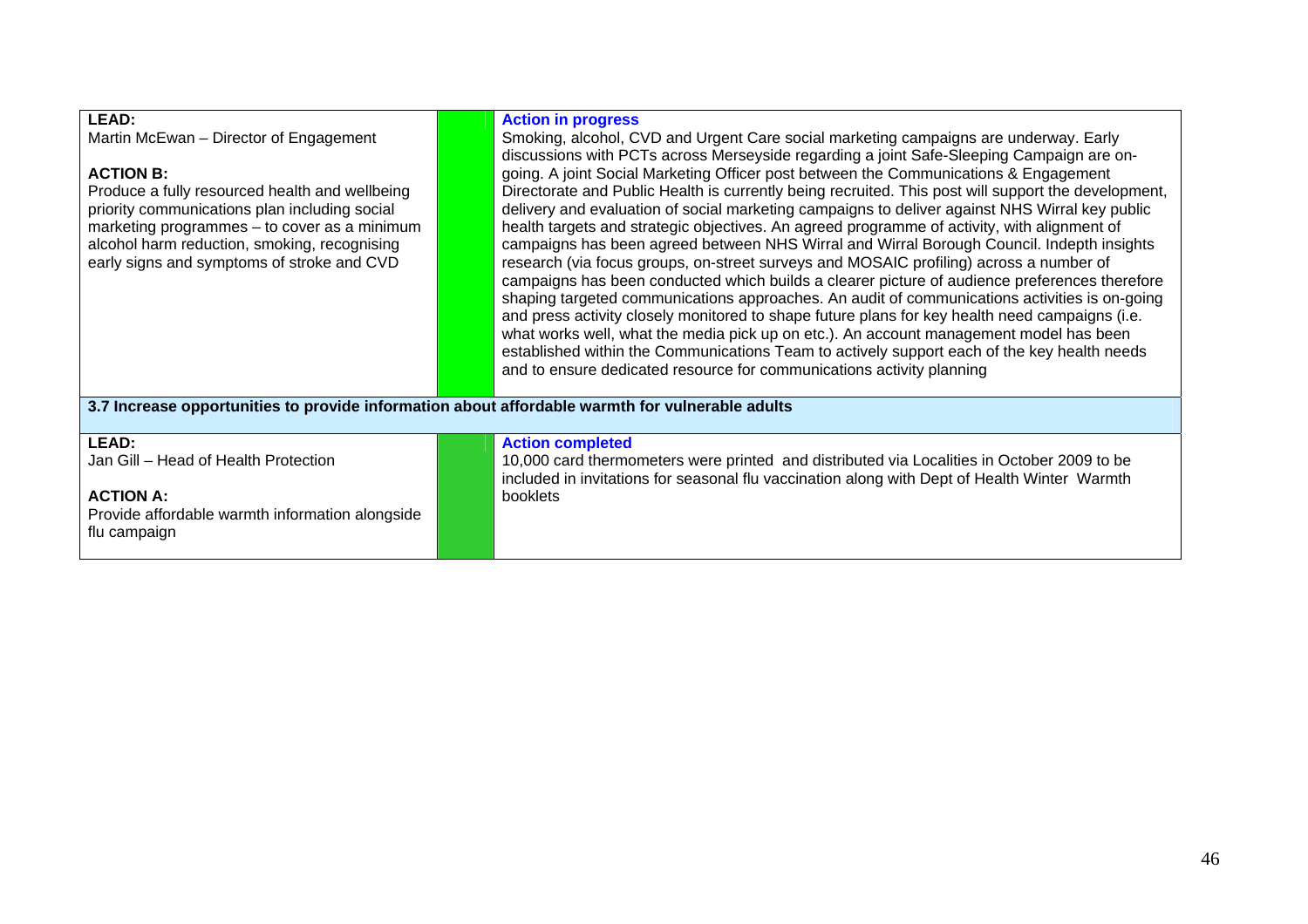# **Strategic Priority 4: Improve opportunities for children, young people and families**

| 4.1 Reduce under 18 conceptions by 50% (LAA NI 112) |  |
|-----------------------------------------------------|--|
|-----------------------------------------------------|--|

| <b>LEAD:</b><br>Marie Armitage - Joint Director of Public Health<br><b>ACTION A:</b><br>Implement the Teenage Pregnancy Priority<br><b>Action Plan</b> | Action completed, monitoring of target is ongoing<br>Wirral has experienced significant improvements in its teenage conception rate and has now<br>observed a 21% reduction since the 1998 baseline. Recent data shows that there were 249<br>teenage conceptions in Wirral in 2008, equating to 40.0 per 1000 females aged 15-17 years old,<br>compared to the 2007 rate of 47.4. A multi-agency approach continues to be implemented to<br>reduce the number of unwanted teenage conceptions and support those young people who<br>choose to become parents at an early age. Future work will aim to further develop targeted<br>support for those areas within Wirral which still have a higher than average teenage conception<br>rate and will also act upon recommendations made in the refreshed National Teenage Pregnancy<br>Strategy. |
|--------------------------------------------------------------------------------------------------------------------------------------------------------|-------------------------------------------------------------------------------------------------------------------------------------------------------------------------------------------------------------------------------------------------------------------------------------------------------------------------------------------------------------------------------------------------------------------------------------------------------------------------------------------------------------------------------------------------------------------------------------------------------------------------------------------------------------------------------------------------------------------------------------------------------------------------------------------------------------------------------------------------|
| 4.2 Reduce the number of children seriously injured or killed due to accidents                                                                         |                                                                                                                                                                                                                                                                                                                                                                                                                                                                                                                                                                                                                                                                                                                                                                                                                                                 |
| LEAD:                                                                                                                                                  | <b>Action is co-ordinated through Community Safety Partnership</b>                                                                                                                                                                                                                                                                                                                                                                                                                                                                                                                                                                                                                                                                                                                                                                              |
| Dave Rees - Group Leader Road Safety                                                                                                                   | Year end actual figure 2009-2010 = 14.5. Previous year's calculation:                                                                                                                                                                                                                                                                                                                                                                                                                                                                                                                                                                                                                                                                                                                                                                           |
| <b>Services</b>                                                                                                                                        | Child KSI total for $2008 = 14$ The target for the percentage change since the base period                                                                                                                                                                                                                                                                                                                                                                                                                                                                                                                                                                                                                                                                                                                                                      |
|                                                                                                                                                        | (average of KSI's in 2005; 2006 & 2007) compared to average of KSI's in 2006; 2007 & 2008 was                                                                                                                                                                                                                                                                                                                                                                                                                                                                                                                                                                                                                                                                                                                                                   |
| <b>ACTION A:</b>                                                                                                                                       | 16.3% This was derived using target data (based on straight line projection between last known                                                                                                                                                                                                                                                                                                                                                                                                                                                                                                                                                                                                                                                                                                                                                  |
| Reduce the number of children seriously injured                                                                                                        | KSI info for 2007 and our ultimate target of 19 KSI in 2010) instead of actual data for 2008.                                                                                                                                                                                                                                                                                                                                                                                                                                                                                                                                                                                                                                                                                                                                                   |
| or killed in road traffic accidents (LAA NI 48)                                                                                                        | The actual performance using the data provided by the police for 2008 is 25.0%                                                                                                                                                                                                                                                                                                                                                                                                                                                                                                                                                                                                                                                                                                                                                                  |
|                                                                                                                                                        | Review of multi-agency RoadSafe Action Plan focuses existing and additional resources against                                                                                                                                                                                                                                                                                                                                                                                                                                                                                                                                                                                                                                                                                                                                                   |
|                                                                                                                                                        | high-risk casualty and road user groups. Analysis of KSI casualty data has shown additional                                                                                                                                                                                                                                                                                                                                                                                                                                                                                                                                                                                                                                                                                                                                                     |
|                                                                                                                                                        | actions from last year having overall positive effect on reducing casualties, however actual KSI                                                                                                                                                                                                                                                                                                                                                                                                                                                                                                                                                                                                                                                                                                                                                |
|                                                                                                                                                        | casualty reduction was not as good as expected during 2009.                                                                                                                                                                                                                                                                                                                                                                                                                                                                                                                                                                                                                                                                                                                                                                                     |
|                                                                                                                                                        | Continue plans to reduce NI 48                                                                                                                                                                                                                                                                                                                                                                                                                                                                                                                                                                                                                                                                                                                                                                                                                  |
|                                                                                                                                                        |                                                                                                                                                                                                                                                                                                                                                                                                                                                                                                                                                                                                                                                                                                                                                                                                                                                 |
| LEAD:                                                                                                                                                  | <b>Action partially completed</b>                                                                                                                                                                                                                                                                                                                                                                                                                                                                                                                                                                                                                                                                                                                                                                                                               |
| Anne Tattersall - Head of Health & Wellbeing                                                                                                           | Following multi agency review of the Safety Equipment Scheme decision made for Rospa and                                                                                                                                                                                                                                                                                                                                                                                                                                                                                                                                                                                                                                                                                                                                                        |
| (Children & Young People)                                                                                                                              | Moss Alliance to work alongside each other throughout the period of Rospa funding and for both                                                                                                                                                                                                                                                                                                                                                                                                                                                                                                                                                                                                                                                                                                                                                  |
|                                                                                                                                                        | organisations to take part in training organised through Rospa                                                                                                                                                                                                                                                                                                                                                                                                                                                                                                                                                                                                                                                                                                                                                                                  |
| <b>ACTION B:</b>                                                                                                                                       |                                                                                                                                                                                                                                                                                                                                                                                                                                                                                                                                                                                                                                                                                                                                                                                                                                                 |
| Review and revise child accident prevention                                                                                                            | <b>Fully implement findings from review</b>                                                                                                                                                                                                                                                                                                                                                                                                                                                                                                                                                                                                                                                                                                                                                                                                     |
| programmes                                                                                                                                             |                                                                                                                                                                                                                                                                                                                                                                                                                                                                                                                                                                                                                                                                                                                                                                                                                                                 |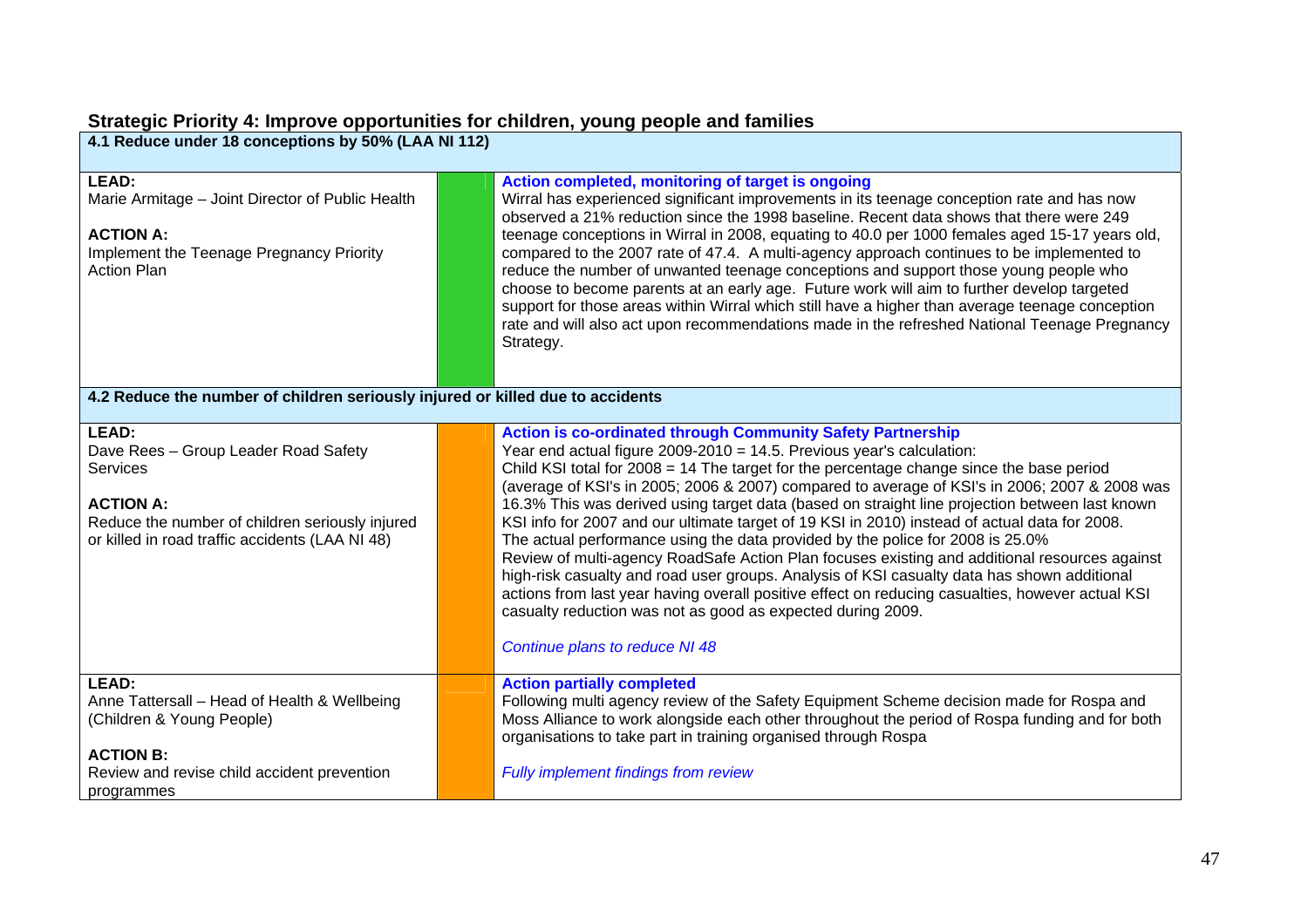| 4.3 Reduce the proportion of the population that are obese, starting with children and families                                                                                                                            |  |                                                                                                                                                                                                                                                                                                                                                                                                                                                                                                                                                                                                                                                                                                                                                                                                                                                                                                                                                                                                                                                                                                                                                                                                                                                                                                                                                                                                                                                                   |
|----------------------------------------------------------------------------------------------------------------------------------------------------------------------------------------------------------------------------|--|-------------------------------------------------------------------------------------------------------------------------------------------------------------------------------------------------------------------------------------------------------------------------------------------------------------------------------------------------------------------------------------------------------------------------------------------------------------------------------------------------------------------------------------------------------------------------------------------------------------------------------------------------------------------------------------------------------------------------------------------------------------------------------------------------------------------------------------------------------------------------------------------------------------------------------------------------------------------------------------------------------------------------------------------------------------------------------------------------------------------------------------------------------------------------------------------------------------------------------------------------------------------------------------------------------------------------------------------------------------------------------------------------------------------------------------------------------------------|
| LEAD:<br>Anne Tattersall - Head of Health & Wellbeing<br>(Children & Young People)<br><b>ACTION A:</b><br>Reduce the proportion of children aged 4-5 (LAA<br>NI 55) years and 10-11 years that are overweight<br>and obese |  | Target monitored as part of LAA and strategic plan<br>NCMP results for 2007/08 were as follows: Reception year saw 13.1% overweight and 9.6%<br>Obese whilst Year 6 saw 15.1% overweight and 19.1% obese.<br>NCMP results 2008/09 were released December 2009. The results are as follows: Reception<br>year saw 14% overweight and 9.6% obese and Year 6 saw 14.1% overweight and 20.6% obese.<br>This means that the proportion of children overweight has only reduced in year 6.<br>Six schools identified for additional support through the Active Lifestyles Programme and have<br>attended the one day obesity awareness training. Feedback letters sent to parents for second<br>year running to inform them about their child's weight. Aggregate data to be shared with schools<br>through cluster groups and media strategy agreed to improve public perceptions of programme<br>following recent negative publicity. NHS Wirral identified as a good example for NCMP data<br>sharing as part of DH research<br>NHS Obesity Programme Board in place to monitor contract compliance and impact on obesity<br>through specialist weight management provision. In addition, plans in place to develop multi<br>agency Obesity Steering Group across the Children's Trust partnership with initial meeting to<br>canvass commitment to be held 23.4.10 and agree action plan to deliver on targets<br>Revise and implement plans to achieve a reduction |
| LEAD:<br>Anne Tattersall - Head of Health & Wellbeing<br>(Children & Young People)<br><b>ACTION B:</b><br>Review and implement the Child Obesity Priority<br><b>Action Plan</b>                                            |  | <b>Action progressing well</b><br>Obesity Programme Board established October 2009 to oversee the delivery of the strategic<br>commissioning plan to include monitoring of the NCMP for 2009/10.<br>Child Obesity is a priority area within the Being Healthy Strategic Action Plan (strand of Children<br>& Young Peoples Plan).                                                                                                                                                                                                                                                                                                                                                                                                                                                                                                                                                                                                                                                                                                                                                                                                                                                                                                                                                                                                                                                                                                                                 |
| LEAD:<br>Anne Tattersall - Head of Health & Wellbeing<br>(Children & Young People)<br><b>ACTION C:</b><br>Review and revise care pathways for preventing<br>and treating child obesity                                     |  | <b>Action completed</b><br>Childhood obesity care pathway in place and continues to be used. Care pathway for obese<br>pregnant women in developmental stage.                                                                                                                                                                                                                                                                                                                                                                                                                                                                                                                                                                                                                                                                                                                                                                                                                                                                                                                                                                                                                                                                                                                                                                                                                                                                                                     |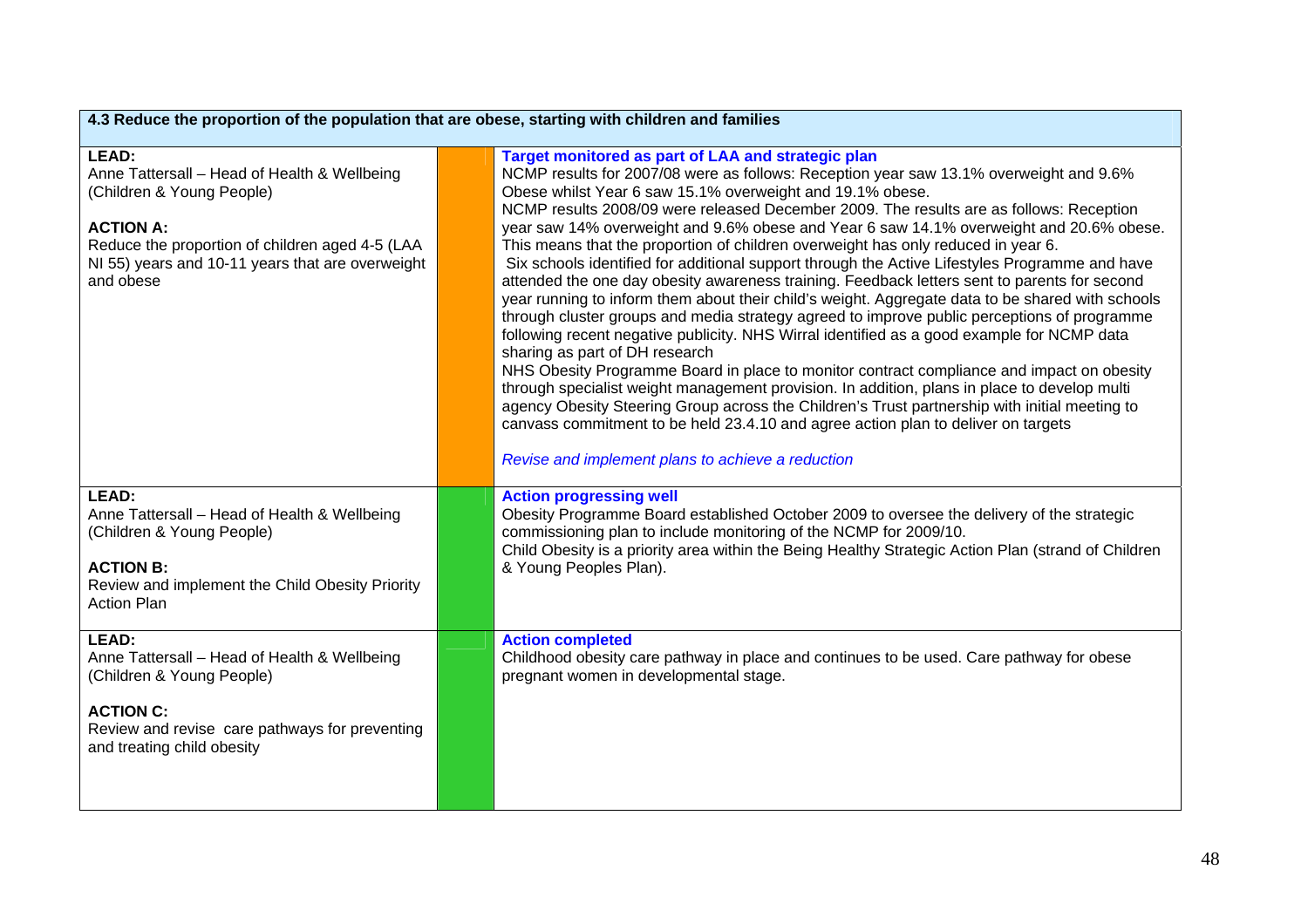| LEAD:<br>Anne Tattersall - Head of Health & Wellbeing<br>(Children & Young People)                                                                                                                              | <b>Target monitored as part of the Strategic Plan</b><br>The breastfeeding initiation rate has increased from $429 - 51\%$ in Q4 09/09 to 530 - 58.5% in Q3<br>09/10. However, breastfeeding maintenance rates remain static.                                                                                                                                                                                                                                                                                                                                                                                                                                                                                                                                         |
|-----------------------------------------------------------------------------------------------------------------------------------------------------------------------------------------------------------------|-----------------------------------------------------------------------------------------------------------------------------------------------------------------------------------------------------------------------------------------------------------------------------------------------------------------------------------------------------------------------------------------------------------------------------------------------------------------------------------------------------------------------------------------------------------------------------------------------------------------------------------------------------------------------------------------------------------------------------------------------------------------------|
| <b>ACTION D:</b><br>Increase breast feeding rates with a focus on<br>most deprived areas<br>4.4 Protect children from the harmful effects of tobacco                                                            | UNICEF breastfeeding training group set up to co-ordinate training for all relevant disciplines<br>across Wirral. Training plan for 2010 produced and Breastfeeding care pathway in development.<br>Breastfeeding social marketing launch confirmed for 22 <sup>nd</sup> June – posters, leaflets and website<br>have been produced.<br>Breast feeding peer support programme commissioned to support breast feeding mothers with<br>focus on 20% mothers from deprived areas. Coordinator and volunteers trained to support new<br>mothers from April 2010. Service launched at Arrowe Park Hospital 13.4.10 - received with much<br>enthusiasm and commitment from midwifery services.<br>Review plans for timely achievement of breast feeding maintenance targets |
|                                                                                                                                                                                                                 |                                                                                                                                                                                                                                                                                                                                                                                                                                                                                                                                                                                                                                                                                                                                                                       |
| <b>LEAD:</b><br>Neil Perris - Head of Public Health Provider<br><b>Services</b><br><b>ACTION A:</b><br>Set and achieve a target to reduce the proportion<br>of women who continue to smoke through<br>pregnancy | Action completed. Ongoing monitoring of target required<br>Target set was 12, years performance is 47.<br>During the first 3 quarters of 09/10 the Specialist Service has helped 24 pregnant women stop<br>smoking with a success rate of 57%.<br>During 08/09 the annual total of pregnant women stopping smoking was 26 with a 44% success<br>rate<br>Whilst the stop smoking service has increased engagement and success with pregnant women,<br>overall numbers of women continuing to smoke throughout pregnancy have risen. Plans to<br>achieve a reduction should be set in place                                                                                                                                                                             |
| LEAD:<br>Neil Perris - Head of Public Health Provider<br><b>Services</b>                                                                                                                                        | Action complete but campaign ongoing<br>150 + Smokefree Homes pledges have been made in the community. 10 teams have been<br>trained to deliver the programme.                                                                                                                                                                                                                                                                                                                                                                                                                                                                                                                                                                                                        |
| <b>ACTION B:</b><br>Implement a campaign to reduce childhood<br>exposure to second hand smoke, including<br>training of frontline staff                                                                         |                                                                                                                                                                                                                                                                                                                                                                                                                                                                                                                                                                                                                                                                                                                                                                       |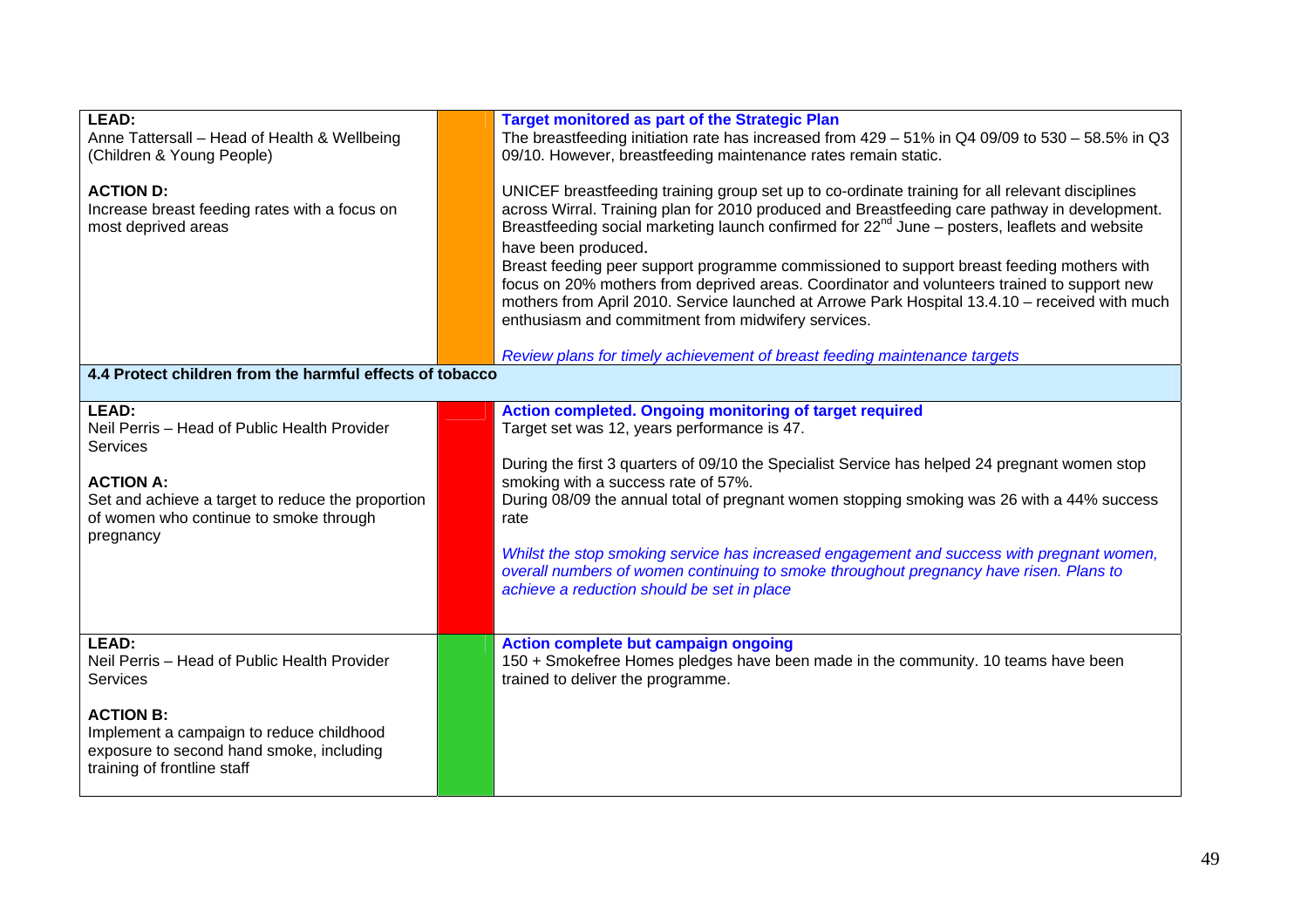| 4.5 Enable young people to access high quality education, training and employment that provides them with positive life choices |  |                                                                                                    |  |
|---------------------------------------------------------------------------------------------------------------------------------|--|----------------------------------------------------------------------------------------------------|--|
| <b>LEAD:</b>                                                                                                                    |  | <b>Action is monitored via LAA</b>                                                                 |  |
| Sheila Lynch - Connexions                                                                                                       |  | The current 16-18 year old NEET figure at end of Q4 was 8.48%. This equates to 875 young           |  |
|                                                                                                                                 |  | people out of a cohort of 10316. This is a positive reduction against performance at the same time |  |
| <b>ACTION A:</b>                                                                                                                |  | last year when the figure was 9.66%. The Nov/Dec/Jan 3 month average reported figure for           |  |
| Reduce the proportion of 16-18 year olds that are                                                                               |  | Wirral was 8.90%. A borough wide task group has now been established, chaired by the Principal     |  |
| not in education, employment or training (LAA NI                                                                                |  | of Wirral Met to understand and address the issues faced by NEET young people within a             |  |
| 117)                                                                                                                            |  | strategic context.                                                                                 |  |
|                                                                                                                                 |  |                                                                                                    |  |
| <b>ACTION B:</b>                                                                                                                |  | Continue to review and implement plans to reduce NEET                                              |  |
| Set in place policies in the LAA partnership                                                                                    |  |                                                                                                    |  |
| agencies to support the training and access to                                                                                  |  |                                                                                                    |  |
| local jobs for Wirral young people                                                                                              |  |                                                                                                    |  |